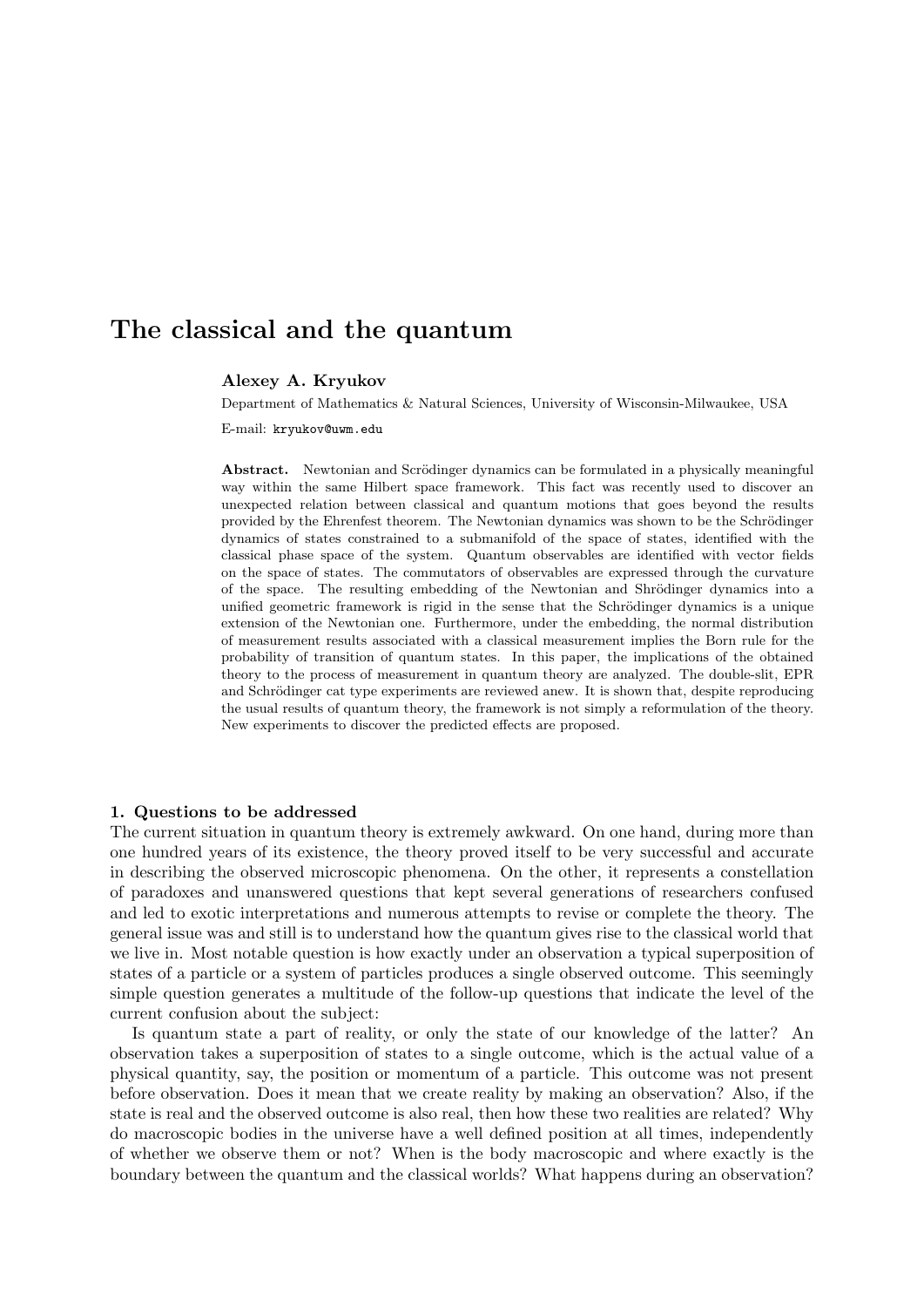What process should we call an observation? Does our brain activity have anything to do with generating the outcomes? The Schrödinger dynamics is deterministic. How does the observed probability make its way into the deterministic quantum theory? Does it mean that measuring devices do not satisfy quantum dynamics and must be described differently? How can we derive the rule that determines the probabilities? How is the basis used to find the components of state determined during an observation? If several measuring devices are turned on at the same time, what determines how a particular basis is selected? What should we make of the delayed choice experiments that demonstrate that a photon is neither a particle nor a wave until observed? Is it also an act of creation by observation? Alternatively, is it a process of going back in time and fixing the nature of the photon before observation? Going beyond the non-relativistic framework, to what extent is the seemingly instantaneous transition of states compatible with the special and general relativity?

In a recent series of papers [1]-[6], an important new connection between the classical and quantum dynamics was derived. The starting point was a realization of classical and quantum mechanics on an equal footing within the same Hilbert space framework and identification of observables with vector fields on the sphere of normalized states. This resulted in a physically meaningful interpretation of components of the velocity of state. Newtonian dynamics was shown to be the Schrödinger dynamics of a system whose state is constrained to the classical phase space submanifold in the Hilbert space of states. This also resulted in a formula relating the normal probability distribution and the Born rule and interpretation of quantum collapse in terms of diffusion of state on the projective space of states.

In simple words, the classical space and classical phase space of a system of particles can be identified with a submanifold of the space of states of the corresponding quantum system. When the system is constrained to the submanifold, it behaves classically. Otherwise, it behaves quantum-mechanically. The velocity of state at any point of the classical space submanifold can be decomposed into classical (velocity, acceleration) and non-classical (phase velocity, spreading) components. The curvature of the sphere of states is determined from the canonical commutation relations. An observation creates a diffusion on the sphere of states. During the diffusion the state can reach the classical space submanifold and trigger a detector in it. The probability of reaching a particular point of the classical space submanifold is given by the Born rule.

These results suggest that there is an alternative approach to quantum mechanics that is much more appropriate for understanding and visualizing the theory and for addressing its fundamental problems and paradoxes. In this paper, such an approach will be presented. It will be shown that by accepting the space of states as a new arena for physical events and identifying the classical space and classical phase space with submanifolds of thereof we can fruitfully explore the relationship of classical and quantum dynamics and address the above-listed questions in a coherent and fundamentally simple way.

#### 2. The measurement problem

Classical mechanics is based on the notion of a material point. Position of a material point in the classical space is given by its *coordinates*  $\mathbf{x} = \{x^i\}, i = 1, 2, 3$ . The motion of a material point is described then by the functions of time  $x^{i}(t)$ . Velocity **v** of the point is given by the derivative  $\mathbf{v} = d\mathbf{x}/dt$ . Acceleration w is given by the second derivative  $\mathbf{w} = d^2\mathbf{x}/dt^2$ . More complicated systems, for example, rigid bodies, are certain systems of material points. Position of a system of n material points requires in general 3n coordinates  $x_1, \ldots, x_n$ . The space of possible positions of a system is called the configuration space of the system. A constrained system requires fewer coordinates and the configuration space may be a non-trivial submanifold of  $\mathbb{R}^{3n}$ , described by generalized coordinates. Dynamics of a system can be derived from the principle of stationary action, where the action functional S is the integral of the Lagrangian function  $L(x, v, t)$  of generalized positions and velocities  $x, v$  of all the particles in the system with respect to time.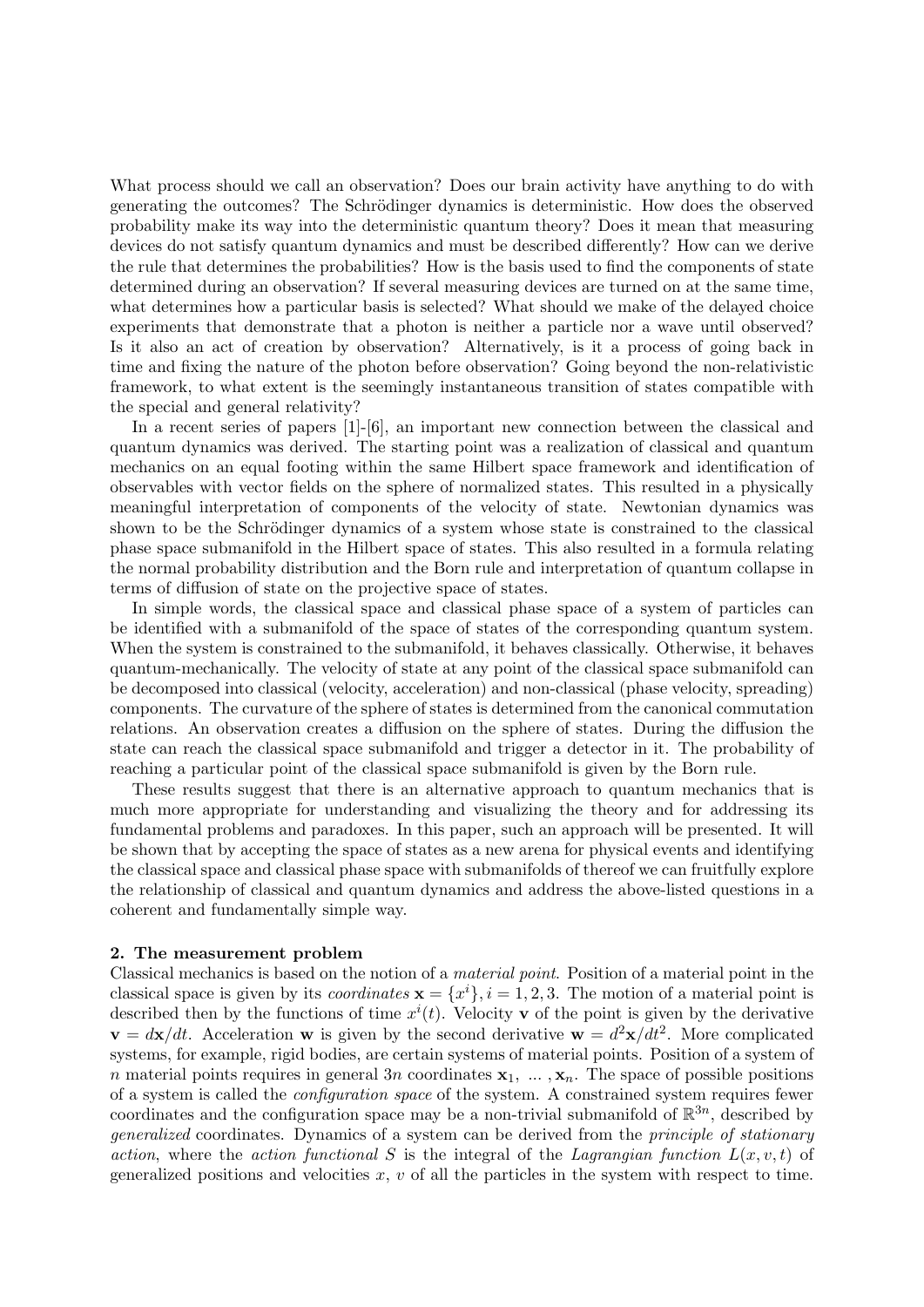The Lagrangian of a single free material point of mass  $m$  in an *inertial coordinate system* can be derived from the *Galileo principle of relativity* and is equal to the kinetic energy  $\frac{mv^2}{2}$  $\frac{2}{2}$  of the particle. The Lagrangian is additive so the Lagrangian of a system of free material points is the sum of Lagrangians of each point. The interaction is introduced by adding a function of coordinates (a potential). Equations of motion (the Euler-Lagrange equations) are obtained from the condition  $\delta S = 0$  on variation of the action and form a system of second order differential equations for the functions  $x(t)$ . In particular, the Newton's equations of motion of a system of particles with interaction described by a potential  $V(\mathbf{x}_1, \mathbf{x}_2, \dots)$  are the Euler-Lagrange equations for the Lagrangian  $L(x, v, t) = \sum_{k=1}^{n}$  $\frac{m_k \mathbf{v}_k^2}{2} - V(\mathbf{x}_1, \mathbf{x}_2, \dots)$ , where  $m_k$  are masses of the particles. Alternatively, the Euler-Lagrange equations can be replaced with a system of the first order equations  $\frac{\partial h}{\partial x} = -\frac{dp}{dt}$ ,  $\frac{\partial h}{\partial p} = \frac{dx}{dt}$  (Hamilton equations) for the generalized coordinates and momenta  $p = mv$  of the particles. Here  $h = p\frac{dx}{dt} - L$  is the *Hamiltonian function* or energy of the system. The generalized variables  $x, p$  provide coordinates for the *phase space* and used to define the cotangent bundle and a *symplectic structure*. A point in the phase space represents the state of the mechanical system. Another dynamical equation that follows from differentiation of the action functional  $S$  and the Euler-Lagrange equations is the Hamilton-Jacobi equation  $\frac{\partial S}{\partial t} + h(x, \nabla S, t) = 0$ . This equation is a point of contact of classical and quantum dynamics.

A microscopic system in quantum mechanics is maximally described by its wave or state function  $\varphi$ . In the *coordinate representation* the state function at time t is a function  $\varphi(x, s)$  of coordinates x of the system and, possibly, additional quantum-mechanical degrees of freedom s such as spin. The state function is an element of a Hilbert space of states. The Hilbert space H is a vector space with an inner product  $(\varphi, \psi)_H$  that is complete with respect to the norm  $\|\varphi\|_H = \sqrt{(\varphi, \varphi)_H}$ . Physical quantities, or *observables* are described by linear selfadjoint operators on H. The system obtains familiar physical characteristics as a result of measurement. A measurement (in the narrow sense) on the system results in an eigenvalue of the corresponding observable. The state of the system after the measurement is the corresponding eigenvector. The initial state of the measured system can be written as a *superposition* (linear combination) of eigenvectors. The probability to find the system in a specific eigenstate of the measured observable is given by the Born rule (i.e., by the modulus squared of the coefficient of the corresponding normalized eigenvector in the superposition). Two observables  $\hat{a}, \hat{b}$  may not commute: the *commutator*  $[\hat{a}, \hat{b}] = \hat{a}\hat{b} - \hat{b}\hat{a}$  is not 0, in general. This results in the *uncertainty* principle, which puts a fundamental limit on the possible precision of measurement of two noncommuting observables. The canonical commutation relations between conjugate observables, such as position and momentum yield the algebraic structure of quantum mechanics. Symmetries of the system are represented by unitary transformations on the space of states H. Accordingly, the theory of representations of groups becomes a foundational part of quantum mechanics. The motion of the system is described by a time-dependent state function that satisfies the Schrödinger equation, which is a linear differential equation  $i\hbar \frac{\partial \varphi}{\partial t} = \hat{h}\varphi$ . The operator  $\hat{h}$  is the Hamiltonian, which is an operator version of the Hamiltonian function. For a system of n interacting particles the Hamiltonian is given by  $\hat{h} = -\frac{\hbar^2}{2}$  $\frac{\hbar^2}{2}\sum_k \frac{\Delta_k}{m_k}$  $\frac{\Delta_k}{m_k} + V(\mathbf{x}_1, \dots, \mathbf{x}_n),$  where  $\Delta_k$  is the Laplace operator for the k-th particle and V is the operator of multiplication by the potential of the interaction. The linear nature of the Schrödinger equation signifies that the superposition principle holds true. Namely, a linear combination of physically possible states of a system represents another physically possible state of the system.

The linear nature of quantum mechanics poses a persistent problem when trying to reconcile the classical and quantum mechanics. The superposition principle is totally foreign to classical physics, which governs the motion of macroscopic bodies. Physical consequences of the principle feed all controversies of the theory and represent the major paradox of modern science. All questions raised in the previous section are rooted in the superposition principle. For instance,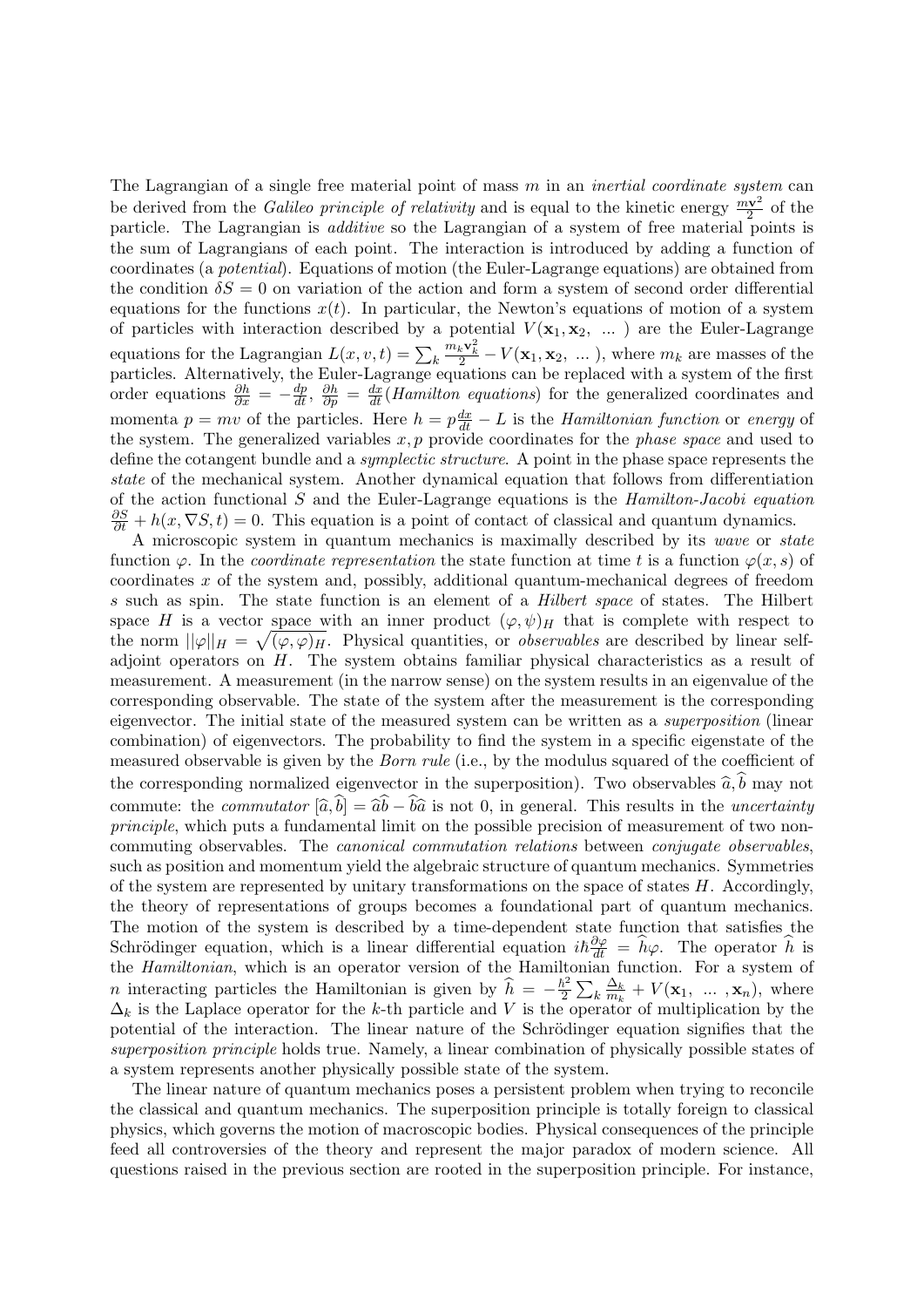let the wave packets  $\varphi_a$ ,  $\varphi_b$  be solutions to the Schrödinger equation, describing a particle near points **a** and **b** in  $\mathbb{R}^3$ . According to the superposition principle, the sum  $\varphi_a + \varphi_b$  must represent a physically meaningful state of the particle, which is somehow "spread over" both points. The superposition principle is confirmed by the countless experiments with microscopic particles. But how could an electron (let alone a large molecule or a microbe) go through two different holes in a plate, and yet arrive as a single particle to the screen behind the plate? This is at odds with our everyday experience as we never observe a macroscopic body in two places at once. This paradox taken in its full scope and the resulting issue of reconciliation of the classical and the quantum constitutes the measurement problem.

The problem can be split into several related smaller parts, of which the following three are essential. First, what is the meaning of the wave function? What does it really describe? The experiment shows its relationship to probability to find the particle in a certain state, which is one of the postulates of quantum theory. Does it go deeper than that? Does it have a physical meaning beyond the probability and information? This is the problem of reality of state. Second, when a certain state is obtained as a result of a measurement, what is the process that transforms the original state into the observed state? How do the observed outcomes come into being? This is the *problem of definite outcomes*. Third, there are many physical quantities that can be measured. Under each measurement the initial state transforms to a different observed state (an eigenstate of the measured observable). How could the initial state "know" what set of the final states it needs to transform to? What is the role of the measuring device in this selection? This is the preferred basis problem.

## 3. Newtonian mechanics in the Hilbert space of states

Everyday experience shows that macroscopic bodies possess a well-defined position in space at any moment of time. In quantum mechanics, the state of a spinless particle with a known position **a** is given by the Dirac delta function  $\delta_{\mathbf{a}}^3(\mathbf{x}) = \delta^3(\mathbf{x}-\mathbf{a})$ . The map  $\omega : \mathbf{a} \longrightarrow \delta_{\mathbf{a}}^3$  provides a one-to-one correspondence between points  $\mathbf{a} \in \mathbb{R}^3$  and state "functions"  $\delta^3_{\mathbf{a}}$ . This allows us to describe points in  $\mathbb{R}^3$  in functional terms and identify the set  $\mathbb{R}^3$  with the set  $M_3$  of all delta functions in the space of state functions of the particle.

Dirac delta states are considered an idealization. But so is the notion of a material point in Newtonian mechanics. Both idealizations are the building blocks in their respective theories. As we will see, they are also important for understanding the relationship between Newtonian physics and quantum mechanics. We will see that Newtonian physics in the Euclidean space  $\mathbb{R}^3$ is the Schrödinger quantum mechanics of systems whose state is constrained to the submanifold in the Hilbert space of states, formed by the delta-like states of particles.

The space  $L_2(\mathbb{R}^3)$  does not contain delta functions. For instance, if  $f_n$  is a delta-convergent sequence [7] of continuous, square-integrable functions on  $\mathbb{R}^3$ , then the sequence  $\int f_n^2(\mathbf{x}) d^3\mathbf{x}$ diverges. There are essentially two ways out of this difficulty. One method is to approximate delta functions with the more physical Gaussian functions, which are in  $L_2(\mathbb{R}^3)$ . Another one is to complete the Hilbert space  $L_2(\mathbb{R}^3)$  to obtain a wider space that includes delta functions. The methods are essentially equivalent and will be used interchangeably. To explain, let us write the inner product of functions  $\varphi, \psi \in L_2(\mathbb{R}^3)$  as

$$
(\varphi, \psi)_{L_2} = \int \delta^3(\mathbf{x} - \mathbf{y}) \varphi(\mathbf{x}) \overline{\psi}(\mathbf{y}) d^3 \mathbf{x} d^3 \mathbf{y},\tag{1}
$$

where  $\delta^3(\mathbf{x} - \mathbf{y})$  is the kernel of the identity operator. By approximating  $\delta^3(\mathbf{x} - \mathbf{y})$  with a Gaussian function, one obtains a new inner product in  $L_2(\mathbb{R}^3)$ 

$$
(\varphi, \psi)_{\mathbf{H}} = \int e^{-\frac{(\mathbf{x} - \mathbf{y})^2}{8\sigma^2}} \varphi(\mathbf{x}) \overline{\psi}(\mathbf{y}) d^3 \mathbf{x} d^3 \mathbf{y}.
$$
 (2)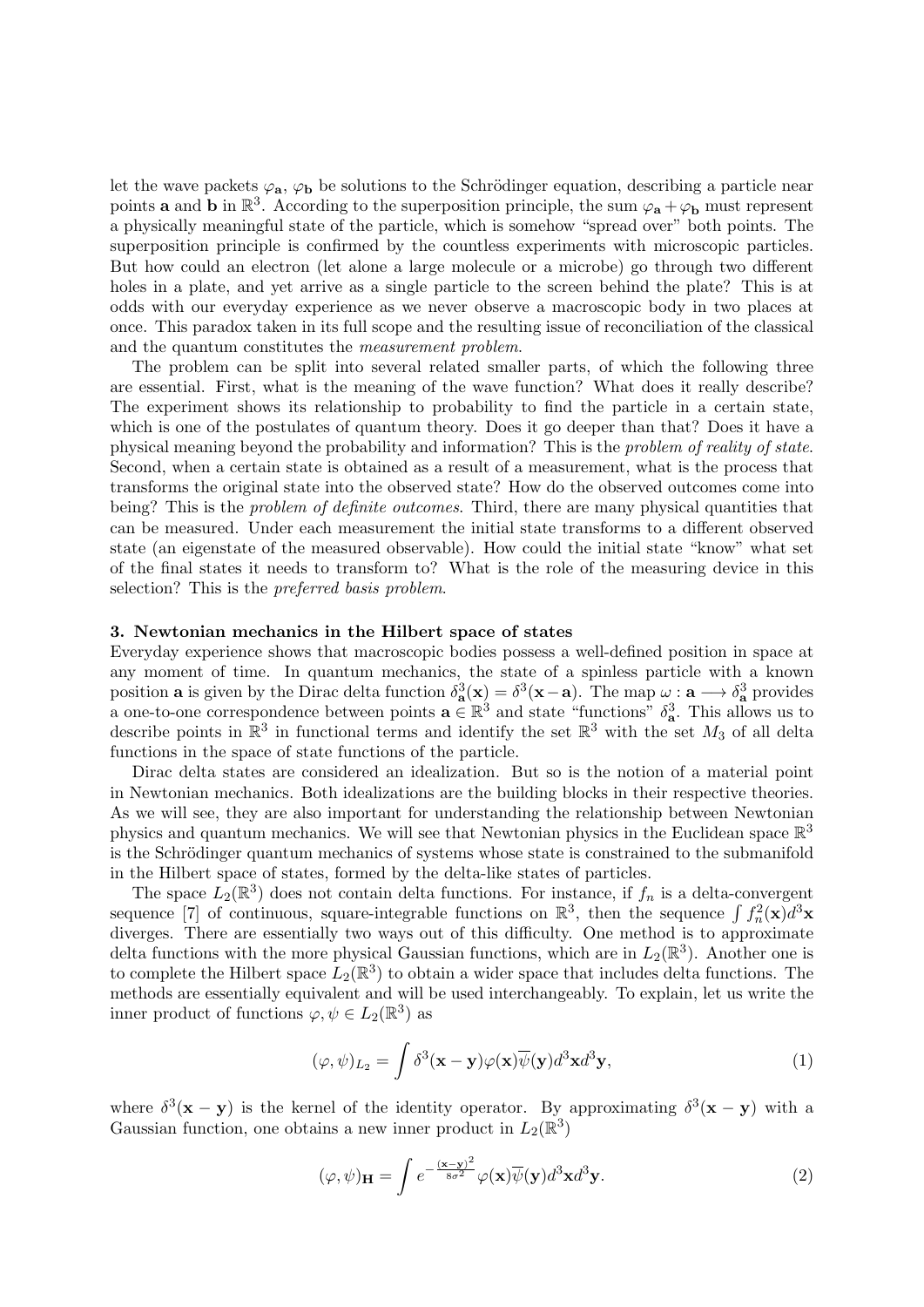Here  $\sigma$  is a parameter. The Hilbert space **H** obtained by completing  $L_2(\mathbb{R}^3)$  with respect to this inner product contains delta functions and their derivatives. In particular,

$$
\int e^{-\frac{(\mathbf{x}-\mathbf{y})^2}{8\sigma^2}} \delta^3(\mathbf{x}-\mathbf{a})\delta^3(\mathbf{y}-\mathbf{a})d^3\mathbf{x}d^3\mathbf{y} = 1.
$$
 (3)

Furthermore, the injective map  $\omega$  is continuous and is, in fact, a homeomorphism onto the image  $\omega(\mathbb{R}^3)$  with the topology induced by the metric on **H**: two delta functions  $\delta^3_{\mathbf{a}}, \delta^3_{\mathbf{b}}$  are close in **H** if and only if a and **b** are close in  $\mathbb{R}^3$ . Furthermore,  $\omega$  and its inverse are smooth. It follows that the set  $M_3$  of all delta functions  $\delta^3_{\mathbf{a}}(\mathbf{x})$  with  $\mathbf{a} \in \mathbb{R}^3$  form a submanifold of the unit sphere in the Hilbert space **H**, diffeomorphic to  $\mathbb{R}^3$ . The map  $\omega$  : **a**  $\longrightarrow \delta^3$  becomes an embedding of  $\mathbb{R}^3$  into **H**.

The map  $\rho_{\sigma} : \mathbf{H} \longrightarrow L_2(\mathbb{R}^3)$  that relates  $L_2$  and H-representations and identifies the two methods of dealing with delta-states is given by the Gaussian kernel

$$
\rho_{\sigma}(\mathbf{x}, \mathbf{y}) = \left(\frac{1}{2\pi\sigma^2}\right)^{3/4} e^{-\frac{(\mathbf{x} - \mathbf{y})^2}{4\sigma^2}}.
$$
\n(4)

In fact, it is easy to see that  $\rho_{\sigma}$  is one-to-one. Indeed, taking various derivatives of  $(\rho_{\sigma} f)(\mathbf{x})$ one can see that all Fourier coefficients of  $f$  in the basis of (multivariable) Hermite functions in  $L_2(\mathbb{R}^3)$  vanish. Since these functions form a basis in  $L_2(\mathbb{R}^3)$ , we conclude that  $f=0$ , hence,  $\rho_\sigma$ is one-to-one. Multiplying the operators (integrating the product of kernels) one can see that

$$
k(\mathbf{x}, \mathbf{y}) = (\rho_{\sigma}^* \rho_{\sigma})(\mathbf{x}, \mathbf{y}) = e^{-\frac{(\mathbf{x} - \mathbf{y})^2}{8\sigma^2}},
$$
(5)

which is consistent with (2) and proves that  $\rho_{\sigma}$  is an isomorphism of the Hilbert spaces  $L_2(\mathbb{R}^3)$ and H.

The isomorphism  $\rho_{\sigma}$  transforms delta functions  $\delta^3_{\mathbf{a}}$  to Gaussian functions  $\tilde{\delta}^3_{\mathbf{a}} = \rho_{\sigma}(\delta^3_{\mathbf{a}})$ , centered at **a**. The image  $M_3^{\sigma}$  of  $M_3$  under  $\rho_{\sigma}$  is an embedded submanifold of the unit sphere in  $L_2(\mathbb{R}^3)$ made of the functions  $\tilde{\delta}_a^3$ . The map  $\omega_\sigma = \rho_\sigma \circ \omega : \mathbb{R}^3 \longrightarrow M_3^{\sigma}$  is a diffeomorphism. Here  $\omega$  is the same as before. Note that the kernel  $\delta^3(\mathbf{x}-\mathbf{y})$  of the metric on  $L_2(\mathbb{R}^3)$  is analogous to the Kronecker delta  $\delta_{ik}$ , representing Euclidean metric in orthogonal coordinates. The "skewed" kernel  $e^{-\frac{(\mathbf{x}-\mathbf{y})^2}{8\sigma^2}}$  of the metric on **H** is then analogous to the Euclidean metric represented in linear coordinates with skewed axes by a constant non-diagonal matrix  $g_{ik}$ .

Let  $\mathbf{r} = \mathbf{a}(t)$  be a path with values in  $\mathbb{R}^3$  and let  $\varphi = \delta_{\mathbf{a}(t)}^3$  be the corresponding path in  $M_3$ . It is easy to see that the norm  $\parallel$  $d\varphi$  $\frac{d\varphi}{dt}$ 2 % of the velocity in the space **H** is given by  $H$ 

$$
\left\| \frac{d\varphi}{dt} \right\|_{H}^{2} = \left. \frac{\partial^{2} k(\mathbf{x}, \mathbf{y})}{\partial x^{i} \partial y^{k}} \right|_{\mathbf{x} = \mathbf{y} = \mathbf{a}} \frac{d\mathbf{a}^{i}}{dt} \frac{d\mathbf{a}^{k}}{dt}.
$$
\n(6)

Here  $k(\mathbf{x}, \mathbf{y}) = e^{-\frac{(\mathbf{x} - \mathbf{y})^2}{8\sigma^2}}$  as in (5), so that

$$
\left. \frac{\partial^2 k(\mathbf{x}, \mathbf{y})}{\partial x^i \partial y^k} \right|_{\mathbf{x} = \mathbf{y} = \mathbf{a}} = \frac{1}{4\sigma^2} \delta_{ik},\tag{7}
$$

where  $\delta_{ik}$  is the Kronecker delta symbol. Assuming now that the distance in  $\mathbb{R}^3$  is measured in the units of  $2\sigma$ , we obtain

$$
\left\| \frac{d\varphi}{dt} \right\|_{H} = \left\| \frac{d\mathbf{a}}{dt} \right\|_{\mathbb{R}^{3}}.
$$
\n(8)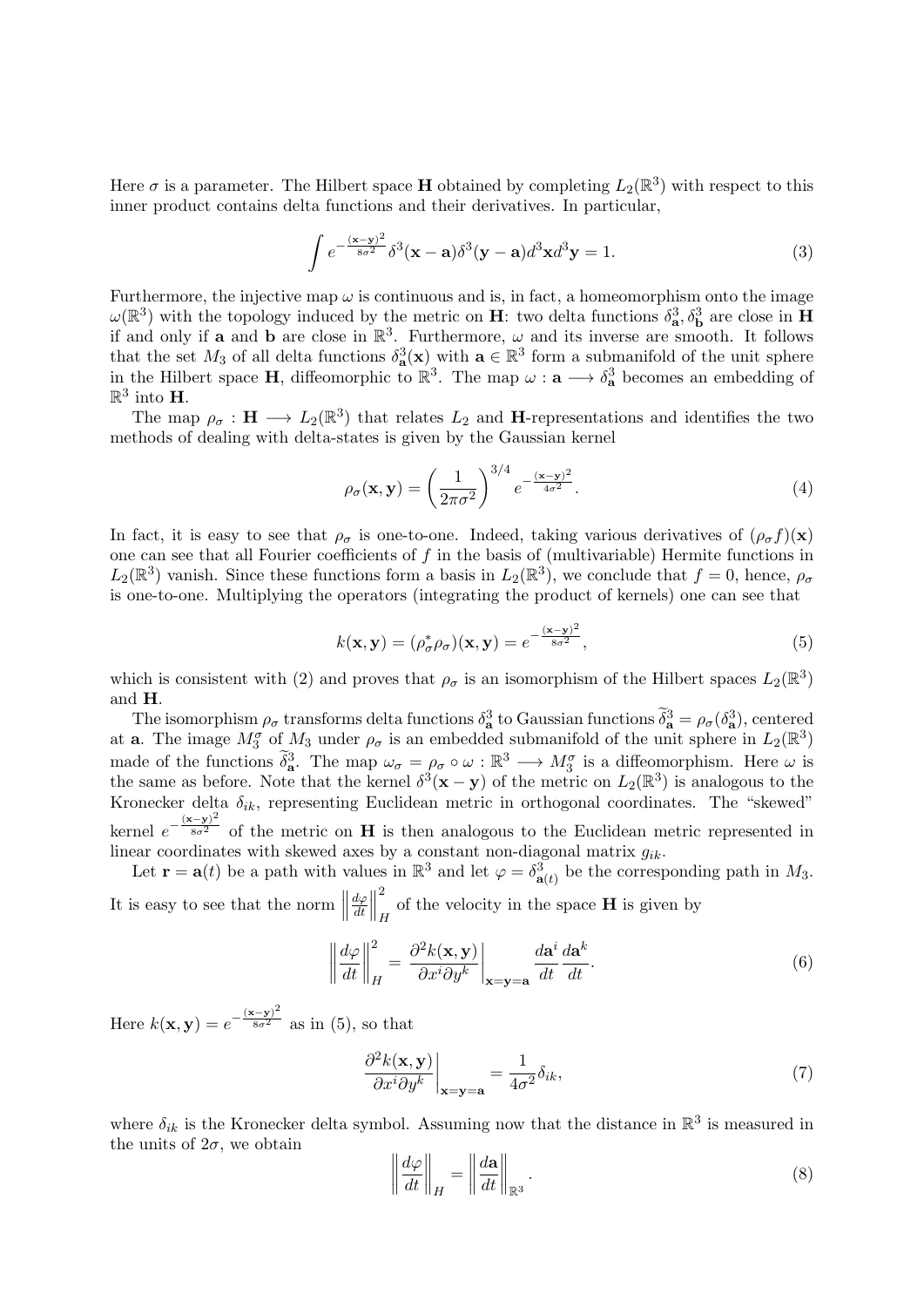It follows that the map  $\omega : \mathbb{R}^3 \longrightarrow \mathbf{H}$  is an isometric embedding. Furthermore, the set  $M_3$  is complete in **H** so that there is no vector in **H** orthogonal to all of  $M_3$ . In fact, if  $(f, \delta^3_{\mathbf{a}})_{\mathbf{H}} = 0$ , then  $\rho_{\sigma}(f) = 0$  and so  $f = 0$ , because  $\rho_{\sigma}$  is an isomorphism.

By defining the operations of addition  $\oplus$  and multiplication by a scalar  $\lambda \odot \text{ via } \omega(\mathbf{a}) \oplus \omega(\mathbf{b}) =$  $\omega(\mathbf{a} + \mathbf{b})$  and  $\lambda \odot \omega(\mathbf{a}) = \omega(\lambda \mathbf{a})$  with  $\omega$  as before, we obtain  $M_3$  as a vector space isomorphic to the Euclidean space  $\mathbb{R}^3$ . Since  $\omega$  is an embedding, these operations are continuous in the topology of H. Of course, the obtained vector structure on  $M_3$  is not the same as the one on the Hilbert space  $H$  and  $M_3$  is not a subspace of  $H$ .

With the classical space in place, we can now proceed with a reformulation of Newtonian mechanics in functional terms. The projection of velocity and acceleration of the state  $\delta^3_{\mathbf{a}(t)}$ onto the Euclidean space  $M_3$  yields correct Newtonian velocity and acceleration of the classical particle:

$$
\left(\frac{d}{dt}\delta^3_{\mathbf{a}}(\mathbf{x}), -\frac{\partial}{\partial x^i}\delta^3_{\mathbf{a}}(\mathbf{x})\right)_{\mathbf{H}} = \frac{da^i}{dt}
$$
\n(9)

and

$$
\left(\frac{d^2}{dt^2}\delta^3_{\mathbf{a}}(\mathbf{x}), -\frac{\partial}{\partial x^i}\delta^3_{\mathbf{a}}(\mathbf{x})\right)_{\mathbf{H}} = \frac{d^2a^i}{dt^2}.
$$
\n(10)

The Newtonian dynamics of the classical particle can be derived from the principle of least action for the action functional  $S$  on paths in  $H$ , defined by

$$
S = \int k(\mathbf{x}, \mathbf{y}) \left[ \frac{m}{2} \frac{d\varphi_t(\mathbf{x})}{dt} \frac{d\overline{\varphi}_t(\mathbf{y})}{dt} - V(\mathbf{x}) \varphi_t(\mathbf{x}) \overline{\varphi}_t(\mathbf{y}) \right] d^3 \mathbf{x} d^3 \mathbf{y} dt.
$$
 (11)

Here m is the mass of the particle, V is the potential and  $k(\mathbf{x}, \mathbf{y}) = e^{-\frac{1}{2}(\mathbf{x}-\mathbf{y})^2}$ , as in (5) with  $2\sigma = 1$ , to ensure (8). In fact, under the constraint  $\varphi_t(\mathbf{x}) = \delta^3(\mathbf{x}-\mathbf{a}(t))$  the action (11) becomes

$$
S = \int \left[ \frac{m}{2} \left( \frac{d\mathbf{a}}{dt} \right)^2 - V(\mathbf{a}) \right] dt,
$$
\n(12)

which is the classical action functional for the particle. An action functional for the timedependent Schrödinger equation that reduces to the classical action  $(12)$  on the properly constrained states will be introduced in section 6.

It follows that a classical particle can be considered a constrained dynamical system with the state  $\varphi$  of the particle and the velocity of the state  $\frac{d\varphi}{dt}$  as dynamical variables. A similar realization exists for classical mechanical systems consisting of any number of particles. For example, the map  $\omega \otimes \omega : \mathbb{R}^3 \times \mathbb{R}^3 \longrightarrow \mathbf{H} \otimes \mathbf{H}, \ \omega \otimes \omega(\mathbf{a}, \mathbf{b}) = \delta^3_{\mathbf{a}} \otimes \delta^3_{\mathbf{b}}$  identifies the configuration space  $\mathbb{R}^3 \times \mathbb{R}^3$  of a two particle system with the embedded submanifold  $M_6 = \omega \otimes \omega(\mathbb{R}^3 \times \mathbb{R}^3)$ of the Hilbert space  $\mathbf{H} \otimes \mathbf{H}$ . Consider a path  $(\mathbf{a}(t), \mathbf{b}(t))$  in  $\mathbb{R}^3 \times \mathbb{R}^3$  and the corresponding path  $\delta^3_{\mathbf{a}(t)} \otimes \delta^3_{\mathbf{b}(t)}$  with values in  $M_6$ . For any t, the vectors  $\frac{d}{dt} \delta^3_{\mathbf{a}(t)} \otimes \delta^3_{\mathbf{b}(t)}$  and  $\delta^3_{\mathbf{a}(t)} \otimes \frac{d}{dt} \delta^3_{\mathbf{b}(t)}$ are tangent to  $M_6$  at the point  $\delta^3_{\mathbf{a}(t)} \otimes \delta^3_{\mathbf{b}(t)}$  and orthogonal in  $\mathbf{H} \otimes \mathbf{H}$ . The space  $M_6$  with the induced metric is isometric to the direct product  $\mathbb{R}^3 \times \mathbb{R}^3$  with the natural Euclidean metric. Projection of velocity and acceleration of the state  $\varphi(t) = \delta^3_{\mathbf{a}(t)} \otimes \delta^3_{\mathbf{b}(t)}$  onto the basis vectors  $\left(-\frac{\partial}{\partial x^i}\delta^3_{\mathbf{a}(t)}\right)\otimes\delta^3_{\mathbf{b}(t)}$  and  $\delta^3_{\mathbf{a}(t)}\otimes\left(-\frac{\partial}{\partial x^k}\delta^3_{\mathbf{b}(t)}\right)$  yields the velocity and acceleration of the particles by means of the formulas similar to (9) and (10).

#### 4. Observables as vector fields

Quantum observables can be identified with vector fields on the space of states. Given a selfadjoint operator  $\tilde{A}$  on a Hilbert space  $L_2$  of square-integrable functions (it could in particular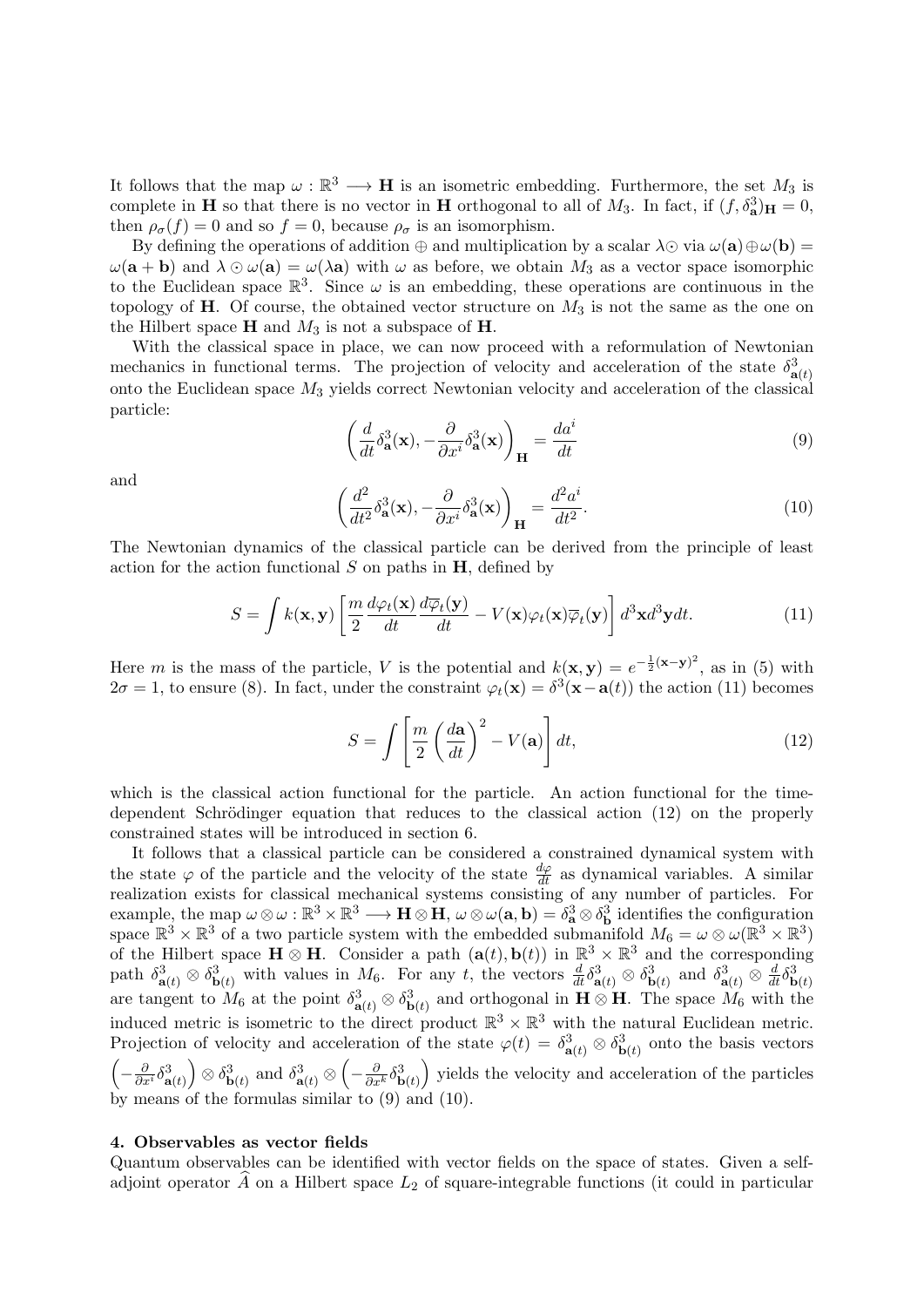be the tensor product space of a many body problem) one can introduce the associated linear vector field  $A_{\varphi}$  on  $L_2$  by

$$
A_{\varphi} = -i\hat{A}\varphi. \tag{13}
$$

If D is the domain of the operator  $\widehat{A}$ , then  $A_{\varphi}$  maps D into the vector space  $L_2$ . Because  $\widehat{A}$  is self-adjoint, the field  $A_{\varphi}$ , being restricted to the sphere  $S^{L_2}$  of unit normalized states, is tangent to the sphere. The commutator of observables and the commutator (Lie bracket) of the corresponding vector fields are related in a simple way:

$$
[A_{\varphi}, B_{\varphi}] = [\hat{A}, \hat{B}]\varphi. \tag{14}
$$

Furthermore, a Hilbert metric on the space of states yields a Riemannian metric on the sphere. For this, consider the realization  $L_{2\mathbb{R}}$  of the Hilbert space  $L_2$ , i.e., the real vector space of pairs  $X = (Re\psi, Im\psi)$  with  $\psi$  in  $L_2$ . If  $\xi, \eta$  are vector fields on  $S^{L_2}$ , define a Riemannian metric  $G_{\varphi}: T_{\mathbb{R}\varphi}S^{L_2} \times T_{\mathbb{R}\varphi}S^{L_2} \longrightarrow \mathbb{R}$  on the sphere by

$$
G_{\varphi}(X, Y) = \text{Re}(\xi, \eta). \tag{15}
$$

Here  $X = (Re\xi, Im\xi), Y = (Re\eta, Im\eta)$  and  $(\xi, \eta)$  denotes the  $L_2$ -inner product of  $\xi, \eta$ .

The Riemannian metric on  $S^{L_2}$  yields a Riemannian (Fubini-Study) metric on the projective space  $CP^{L_2}$ , which is the base of the fibration  $\pi : S^{L_2} \longrightarrow CP^{L_2}$ . For this, an arbitrary tangent vector  $X \in T_{R\varphi}S^{L_2}$  is decomposed into two components: tangent and orthogonal to the fibre  $\{\varphi\}$  through  $\varphi$  (i.e., to the plane C<sup>1</sup> containing the circle  $S^1 = {\varphi\}$ ). The differential  $d\pi$  maps the tangential component to the zero-vector. The orthogonal component of  $X$  can be then identified with  $d\pi(X)$ . If two vectors X, Y are orthogonal to the fibre  $\{\varphi\}$ , the inner product of  $d\pi(X)$  and  $d\pi(Y)$  in the Fubini-Study metric is equal to the inner product of X and Y in the metric  $G_{\varphi}$ :

$$
(d\pi(X), d\pi(Y))_{FS} = G_{\varphi}(X, Y). \tag{16}
$$

The resulting metrics can be used to find physically meaningful components of vector fields  $A_{\varphi}$ associated with observables. Since  $A_{\varphi}$  is tangent to  $S^{L_2}$ , it can be decomposed into components tangent and orthogonal to the fibre  $\{\varphi\}$  of the fibre bundle  $\pi : S^{L_2} \longrightarrow CP^{L_2}$ . These components have a simple physical meaning, justifying the use of the projective space  $\mathbb{CP}^{L_2}$ . From

$$
\overline{A} \equiv (\varphi, \widehat{A}\varphi) = (-i\varphi, -i\widehat{A}\varphi),\tag{17}
$$

one can see that the expected value of an observable  $\hat{A}$  in state  $\varphi$  is the projection of the vector  $-i\hat{A}\varphi \in T_{\varphi}S^{L_2}$  onto the fibre  $\{\varphi\}$ . Because

$$
(\varphi, \widehat{A}^2 \varphi) = (\widehat{A}\varphi, \widehat{A}\varphi) = (-i\widehat{A}\varphi, -i\widehat{A}\varphi), \tag{18}
$$

the term  $(\varphi, \widehat{A}^2\varphi)$  is the norm of the vector  $-i\widehat{A}\varphi$  squared. The vector  $-i\widehat{A}_\perp\varphi = -i\widehat{A}\varphi - (-i\overline{A}\varphi)$ associated with the operator  $\widehat{A} - \overline{A}I$  is orthogonal to the fibre  $\{\varphi\}$ . Accordingly, the variance

$$
\Delta A^2 = (\varphi, (\hat{A} - \overline{A}I)^2 \varphi) = (\varphi, \hat{A}^2_{\perp} \varphi) = (-i\hat{A}_{\perp} \varphi, -i\hat{A}_{\perp} \varphi)
$$
(19)

is the norm squared of the component  $-i\hat{A}_{\perp}\varphi$ . Recall that the image of this vector under  $d\pi$ can be identified with the vector itself. It follows that the norm of  $-i\hat{A}_\perp\varphi$  in the Fubini-Study metric coincides with its norm in the Riemannian metric on  $S^{L_2}$  and in the original  $L_2$ -metric.

The Schrödinger equation

$$
\frac{d\varphi}{dt} = -i\widehat{h}\varphi\tag{20}
$$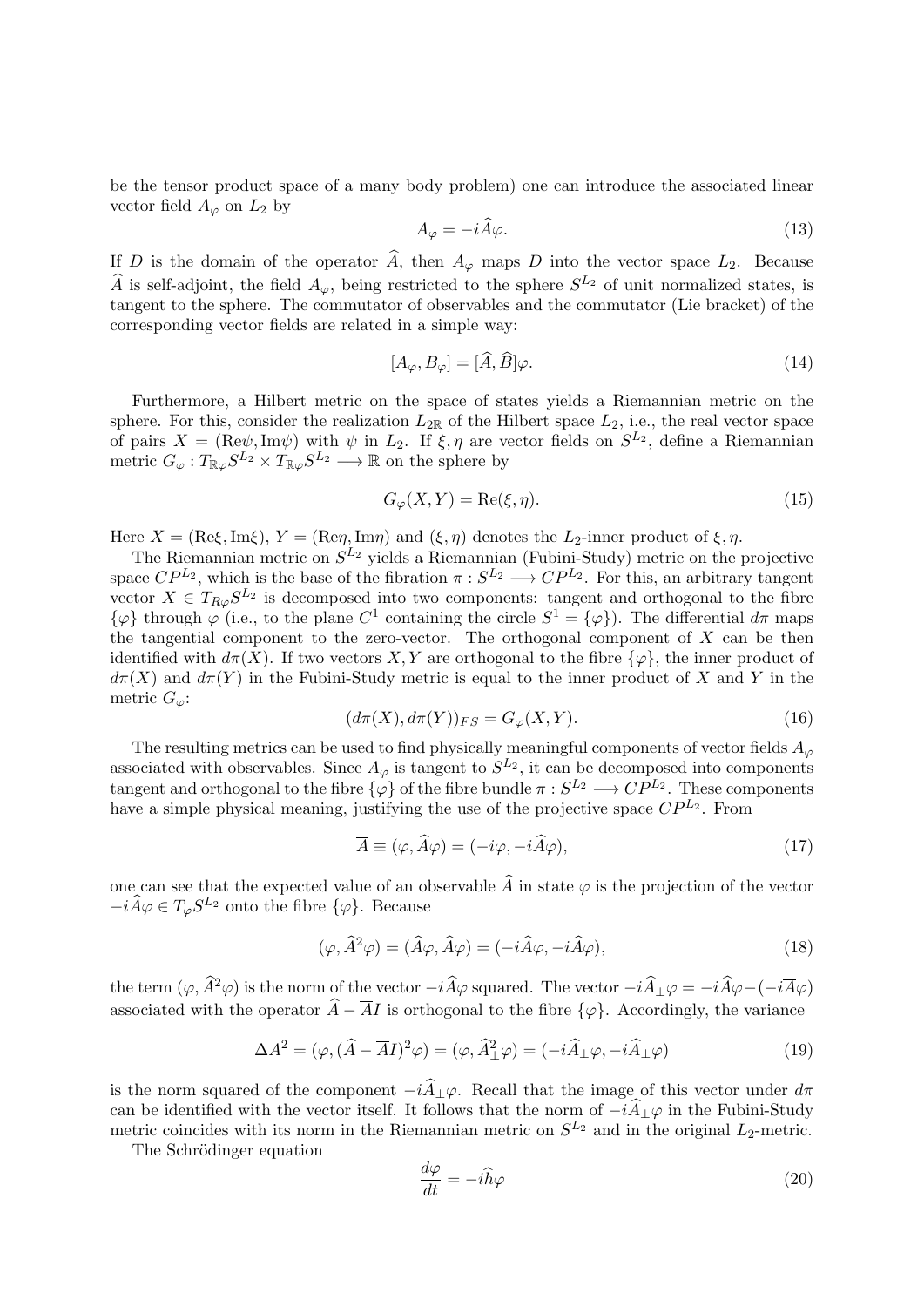is an equation for the integral curves of the vector field  $-i\hat{h}\varphi$  on the sphere  $S^{L_2}$ . Let's decompose  $-i\hat{h}\varphi$  onto the components parallel and orthogonal to the fibre. The parallel component of  $\frac{d\varphi}{dt}$ is numerically

$$
Re(-i\varphi, -i\widehat{h}\varphi) = \overline{E},\tag{21}
$$

i.e., the expected value of the energy. The decomposition of the velocity vector  $\frac{d\varphi}{dt}$  into the parallel and orthogonal components is then given by

$$
\frac{d\varphi}{dt} = -i\overline{E}\varphi + -i(\widehat{h} - \overline{E})\varphi = -i\overline{E}\varphi - i\widehat{h}_{\perp}\varphi.
$$
\n(22)

The orthogonal component of the velocity  $\frac{d\varphi}{dt}$  is equal to  $-i\hat{h}_{\perp}\varphi$ . From this and equation (19) we conclude that: The speed of evolution of state in the projective space is equal to the uncertainty of energy. Equation (22) also demonstrates that the physical state is driven by the operator  $\hat{h}_{\perp}$ , associated with the uncertainty in energy rather than the energy itself.

The realization of operators by vector fields yields other interesting results. For instance, the uncertainty relation

$$
\Delta A \Delta B \ge \frac{1}{2} \left| \left( \varphi, [\hat{A}, \hat{B}] \varphi \right) \right| \tag{23}
$$

follows geometrically from the comparison of areas of rectangle  $A_{|XY|}$  and parallelogram  $A_{XY}$ formed by vectors  $X = -i\widehat{A}_\perp\varphi$  and  $Y = -i\widehat{B}_\perp\varphi$ :

$$
A_{|XY|} \ge A_{XY}.\tag{24}
$$

There is also an uncertainty identity, [2]:

$$
\Delta A^2 \Delta B^2 = A_{XY}^2 + G_{\varphi}^2(X, Y). \tag{25}
$$

The sum on the right hand side of (25) can be written as  $||X||^2||Y||^2\sin^2\theta + ||X||^2||Y||^2\cos^2\theta$ , where  $\theta$  is the angle between X and Y. In particular, when  $\theta = 0$ , the uncertainty comes from the inner product term  $G_{\varphi}(X, Y)$  in (25) and when  $\theta = \pi/2$ , the uncertainty is due to the area term. By replacing  $\widehat{B}$  with a real linear combination of the operators  $\widehat{A}$ ,  $\widehat{B}$  (i.e., by rotating  $B_{\varphi}$  in the plane through X and Y), we can change  $\theta$  in any desirable way while preserving the product  $\Delta A^2 \Delta B^2$ .

#### 5. Commutator of observables and curvature of the sphere of states

The identification of observables with vector fields allows one to relate the commutators of observables with the curvature of the sphere of states. To see this, consider first the space  $\mathbb{C}^2$ of electron's spin states. The sphere  $S^3$  of unit-normalized states in  $\mathbb{C}^2$  can be identified with the group manifold  $SU(2)$ . For this, one identifies the space  $\mathbb{C}^2$  of complex vectors  $\varphi = \begin{bmatrix} z_1 \\ z_2 \end{bmatrix}$  $\overline{z_2}$ 1 with the space M of  $2 \times 2$  matrices

$$
\widehat{\varphi} = \begin{bmatrix} z_1 & z_2 \\ -\overline{z}_2 & \overline{z}_1 \end{bmatrix} . \tag{26}
$$

The map  $\hat{\omega} : \varphi \longrightarrow \hat{\varphi}$  is an isomorphism of (real) vector spaces  $\mathbb{C}^2$  and M. The sphere  $S^3$  of unit states in  $\mathbb{C}^2$  is identified via  $\hat{\omega}$  with the subset of matrices with unit determinant. The unit states in  $\mathbb{C}^2$  is identified via  $\hat{\omega}$  with the subset of matrices with unit determinant. The latter subset is the group  $SU(2)$  under matrix multiplication latter subset is the group  $SU(2)$  under matrix multiplication.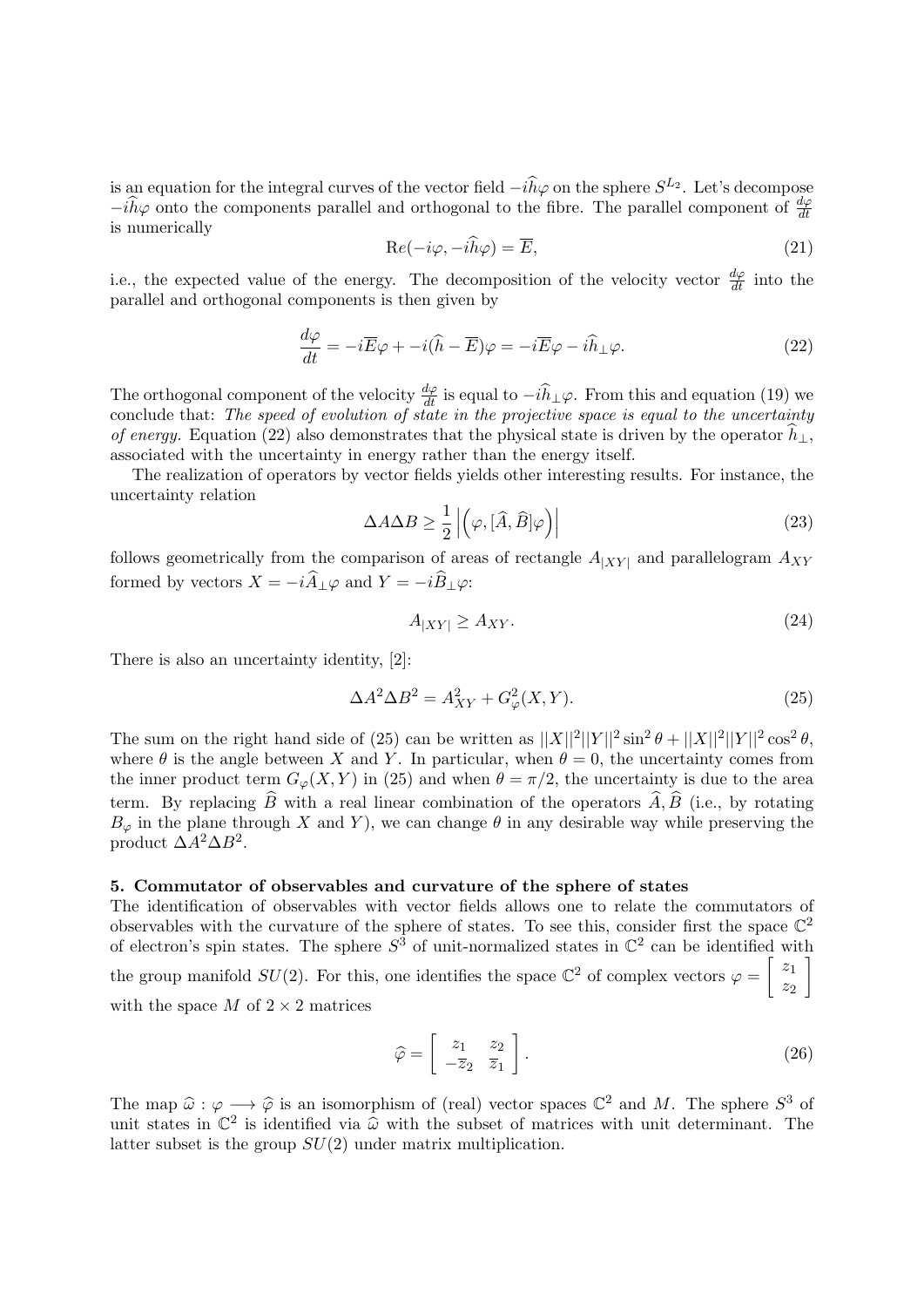The differential  $d\hat{\omega}$  of the map  $\hat{\omega}$  identifies the tangent space  $T_{e_1}S^3$  to the sphere  $S^3$  at the point  $e_1 = \begin{bmatrix} 1 \\ 0 \end{bmatrix}$ 0 (that is, the hyperplane Re $z_1 = 1$ ) with the Lie algebra  $su(2)$  of traceless anti-Hermitian matrices

$$
\widehat{A} = \begin{bmatrix} ia_2 & a_3 + ia_4 \\ -a_3 + ia_4 & -ia_2 \end{bmatrix},
$$
\n(27)

 $a_2, a_3, a_4 \in R$ . Under  $d\hat{\omega}$  the basis  $e_2 = \begin{bmatrix} i \\ 0 \end{bmatrix}$ 0  $\Big\}, e_3 = \Big\{ \begin{array}{c} 0 \\ 1 \end{array} \Big\}$ 1  $\Big\}, e_4 = \Big\{ \begin{array}{c} 0 \\ i \end{array} \Big\}$ i in the tangent space  $T_{e_1}S^3 = R^3$  becomes the basis  $\{i\hat{\sigma}_3, i\hat{\sigma}_2, i\hat{\sigma}_1\}$  in the Lie algebra  $su(2)$ . In particular, the real numbers  $a_2, a_3, a_4$  acquire the meaning of coordinates of points on the tangent space  $\text{Re}z_1 = 1$ in the basis  $\{e_2, e_3, e_4\}.$ 

The embedding of  $S^3$  into  $\mathbb{C}^2$  induces the usual Riemannian metric on the sphere. A direct verification demonstrates that this metric coincides with the Killing metric on  $SU(2)$ . The latter metric can be defined on the tangent space  $T_eSU(2)$  at the identity e (i.e., on the Lie algebra  $su(2)$ ) by  $(\widehat{X}, \widehat{Y})_K = \frac{1}{2}$  $\frac{1}{2} Tr \widehat{X} \widehat{Y}^+$  and then extended to the entire  $SU(2)$  by the group action. Here  $(\widehat{X}, \widehat{Y})_K$  denotes the Killing inner product of tangent vectors and  $\widehat{Y}^+$  on the right is the Hermitian conjugate of  $\hat{Y}$ . The constant 1/2 in the Killing metric together with a proper choice of the unit of measurement ensure the equality of the Riemannian and the Killing metrics. The tangent space  $su(2)$  is spanned by the spin operators having the dimension of angular momentum and measured in the units of  $\hbar$ . Therefore, the Planck system of units will be used. The spin generators  $\widehat{s}_1 = \frac{i}{2}$ <br>equal to  $1/2$  in P  $\frac{i}{2}\widehat{\sigma}_{1}, \widehat{s}_{2} = \frac{i}{2}$  $\frac{i}{2}\widehat{\sigma}_{2},\widehat{s}_{3}=\frac{i}{2}% \sum_{j=1}^{3}(\widehat{\sigma}_{j}^{2}-\widehat{\sigma}_{j}^{2})+\widehat{s}_{3}=\frac{i}{2}% \sum_{j=1}^{3}(\widehat{\sigma}_{j}^{2}-\widehat{\sigma}_{j}^{2})+\widehat{s}_{3}=\frac{i}{2}% \sum_{j=1}^{3}(\widehat{\sigma}_{j}^{2}-\widehat{\sigma}_{j}^{2})+\widehat{s}_{3}=\frac{i}{2}% \sum_{j=1}^{3}(\widehat{\sigma}_{j}^{2}-\widehat{\sigma}_{j}^{2})+\widehat{s}_{3}=\frac{i}{2}% \sum_{j=1}^{3}(\widehat{\$  $\frac{i}{2}\hat{\sigma}_3$  are orthogonal in the defined metric and have a norm equal to 1/2 in Planck units.

The integral curves of the left-invariant vector fields  $L_{\hat{X}}(\hat{\varphi}) = \hat{\varphi}\hat{X}$  are geodesics on  $SU(2)$ . They are given by  $\hat{\varphi}_t = \hat{\varphi}_0 e^{-i\hat{X}t}$ . In the usual coordinates on  $\mathbb{C}^2$ , the equation of these geodesics takes the form  $\varphi_t = e^{-iXt}\varphi_0$ , where  $\omega(\varphi_0) = \hat{\varphi}_0$ . The carriers of geodesics are the great<br>circles on the sphere  $S^3$ . The commutators of the spin observables are directly related to the circles on the sphere  $S^3$ . The commutators of the spin observables are directly related to the sectional curvature of the sphere  $S^3$ . This is not surprising as the non-trivial Lie bracket of vector fields whose integral curves are geodesics can only be due to curvature of the underlying space. If  $\hat{X}, \hat{Y} \in su(2)$  are linearly independent generators and  $L_{\hat{X}}(\hat{\varphi}), L_{\hat{Y}}(\hat{\varphi})$  are the associated left-invariant vector fields, then the sectional curvature  $R_{\varphi}(p)$  of  $S^3$  in the plane p through  $L_{\widehat{X}}(\widehat{\varphi}), L_{\widehat{Y}}(\widehat{\varphi})$  is given at any point  $\widehat{\varphi}$  by

$$
R_{\varphi}(p) = \frac{1}{4} \frac{\left\| \left[ \widehat{X}, \widehat{Y} \right] \right\|_{K}^{2}}{\left\| \widehat{X} \right\|_{K}^{2} \left\| \widehat{Y} \right\|_{K}^{2} - \left( \widehat{X}, \widehat{Y} \right)_{K}^{2}}.
$$
\n(28)

In particular, if the generators  $\hat{X}, \hat{Y}$  are orthonormal in the Killing metric, (28) simplifies to

$$
R_{\varphi}(p) = \frac{1}{4} \left\| [\hat{X}, \hat{Y}] \right\|_{K}^{2}.
$$
 (29)

Using the formula (28), we obtain the following expression for the sectional curvature  $R_{\varphi}(p)$ in the plane p through orthogonal vectors  $L_{\widehat{s}_1}(\widehat{\varphi}), L_{\widehat{s}_2}(\widehat{\varphi})$ :

$$
R_{\varphi}(p) = \frac{1}{4} \frac{([\hat{s}_1, \hat{s}_2], [\hat{s}_1, \hat{s}_2])_K}{(\hat{s}_1, \hat{s}_1)_K (\hat{s}_2, \hat{s}_2)_K} = 4 (\hat{s}_3, \hat{s}_3)_K = 1.
$$
 (30)

This means that the radius of  $S<sup>3</sup>$  in Planck units is equal to 1, confirming the isometric nature of the isomorphism  $\hat{\omega}$  considered as a map from the unit sphere  $S^3$  in  $\mathbb{C}^2$  onto  $SU(2)$  with the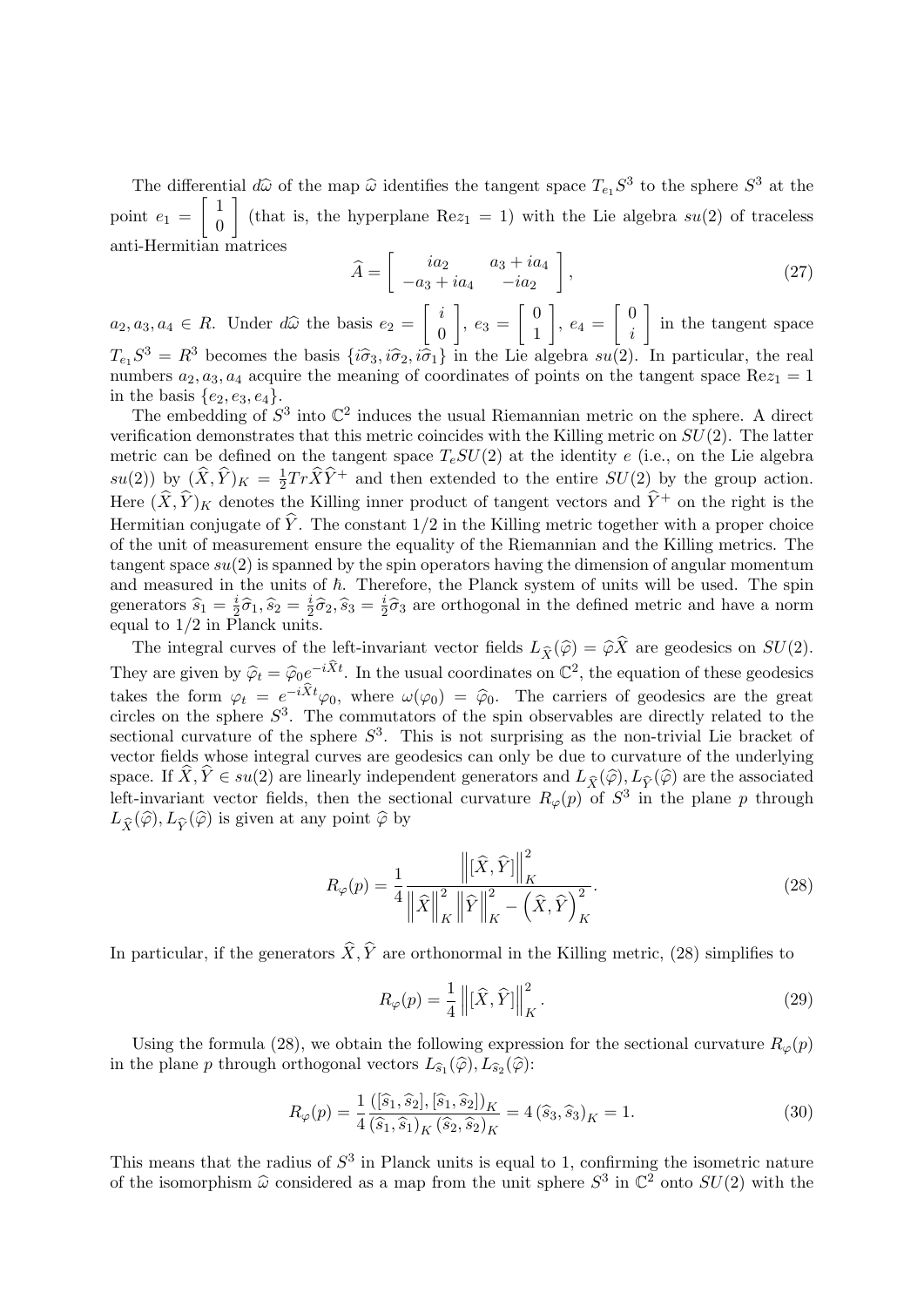Killing metric. Note that in an arbitrary system of units the sectional curvature would be equal to  $1/\hbar^2$  (i.e., radius= $\hbar$ ). The dimension of sectional curvature is consistent with the fact that the tangent space  $su(2)$  is spanned by the spin operators.

The obtained relationship between commutators of spin observables and radius of the sphere of states can be extended to other observables. In particular, the commutator  $[\hat{p}, \hat{x}]$  of position and momentum observables of an arbitrary non-relativistic particle with states in the space  $L_2(\mathbb{R})$  yields similarly the sectional curvature of the unit sphere  $S^{L_2}$  in  $L_2(\mathbb{R})$ . In fact, let's compute the sectional curvature of the sphere  $S^{L_2}$  in the plane through the tangent vectors  $-i\hat{p}\varphi$ ,  $-i\hat{x}\varphi$  at a point  $\varphi \in S^{L_2}$ . It is convenient to represent the action of operators  $\hat{p}, \hat{x}$  in the basis  $\varphi_n(x) = \frac{1}{\sqrt[4]{\pi}2^n n!} H_n(x) e^{-\frac{x^2}{2}}, n = 0, 1, 2, ...$  of the quantum harmonic oscillator. Here  $H_n(x)$ are the Hermite polynomials. Note that the vectors  $\varphi_n$  are in the domain of the operators  $\widehat{p}, \widehat{x},$  $\hat{p}\hat{x}$  and  $\hat{x}\hat{p}$ . The matrices of the operators  $\hat{p}$ ,  $\hat{x}$  in the basis are given by

$$
\hat{x} = \frac{1}{\sqrt{2}} \begin{bmatrix} 0 & 1 & 0 & 0 & \cdots \\ 1 & 0 & \sqrt{2} & 0 & \cdots \\ 0 & \sqrt{2} & 0 & \sqrt{3} & \cdots \\ 0 & 0 & \sqrt{3} & 0 & \cdots \\ \vdots & \vdots & \vdots & \ddots & \vdots \end{bmatrix}
$$
(31)

and

$$
\widehat{p} = \frac{1}{\sqrt{2}} \begin{bmatrix} 0 & -i & 0 & 0 & \cdots \\ i & 0 & -i\sqrt{2} & 0 & \cdots \\ 0 & i\sqrt{2} & 0 & -i\sqrt{3} & \cdots \\ 0 & 0 & i\sqrt{3} & 0 & \cdots \\ \vdots & \vdots & \vdots & \ddots & \vdots \end{bmatrix} .
$$
\n(32)

Because the operators  $\hat{x}, \hat{p}$  are unbounded, the validity of such a matrix representation requires a discussion. However, for the purpose of computing the sectional curvature it will be sufficient to point out that the matrices (31) and (32) correctly reproduce the action of operators on all vectors with finitely many non-vanishing components in the basis  $\{\varphi_n\}.$ 

Let us find the sectional curvature of the sphere  $S^{L_2}$  at the "vacuum" point  $\varphi_n|_{n=0} = \varphi_0$ . For this, consider the subspace  $\mathbb{C}^2 \subset L_2(\mathbb{R})$  formed by the first two vectors of the basis. Note that up to the coefficient  $\frac{1}{\sqrt{2}}$  $\frac{1}{2}$ , the sub-matrices formed by the first two rows and columns of matrices (31) and (32) coincide with the Pauli matrices  $\hat{\sigma}_x$ ,  $\hat{\sigma}_y$  respectively. Let us introduce the bounded operators  $\hat{\sigma}_x$ ,  $\hat{\sigma}_y$  on  $L_c(\mathbb{R})$  defined by  $\hat{\sigma}_y$   $(0, -1, \hat{\sigma}_y)$   $(0, \hat{\sigma}_y)$  for  $(0, \text{$ bounded operators  $\widehat{s}_p$ ,  $\widehat{s}_x$  on  $L_2(\mathbb{R})$  defined by  $\widehat{s}_x\varphi = \frac{1}{\sqrt{2\pi}}$  $\frac{1}{2}\widehat{\sigma}_x\varphi,\ \widehat{s}_p\varphi=\frac{1}{\sqrt{2}}$  $\overline{2}\widehat{\sigma}_y \varphi$  for  $\varphi$  in  $\mathbb{C}^2$ , and by  $\hat{s}_x\varphi = 0$ ,  $\hat{s}_p\varphi = 0$  for  $\varphi$  in the orthogonal complement of  $\mathbb{C}^2$  in  $L_2(\mathbb{R})$ . Note that the action of operators  $\hat{p}, \hat{x}$  and  $[\hat{p}, \hat{x}]$  on the point  $\varphi_0$  is correctly reproduced by the operators  $\hat{s}_p, \hat{s}_x$ :

$$
\widehat{x}\varphi_0 = \widehat{s}_x \varphi_0 \tag{33}
$$

$$
\widehat{p}\varphi_0 = \widehat{s}_p\varphi_0 \tag{34}
$$

$$
\left[\widehat{p},\widehat{x}\right]\varphi_0 = \left[\widehat{s}_p,\widehat{s}_x\right]\varphi_0. \tag{35}
$$

Consider the sphere  $S^3 = S^{L_2} \cap \mathbb{C}^2$  with the metric induced by the inclusion. As discussed, this metric coincides with the Killing metric on the group  $SU(2) = S^3$ . The point  $\varphi_0$  is given in the basis  $\{\varphi_0, \varphi_1\}$  in  $\mathbb{C}^2$  by the column  $\left[\right]$ 1  $\boldsymbol{0}$ . The image  $\hat{\varphi}_0$  of the column  $\varphi_0$  under the isomorphism (26) is the identity e in the group  $SU(2)$ . Accordingly, one can compute the norms of the right sides of (33), (34) and (35) in the Killing metric. Such a computation verifies that these norms are equal to the norms of the corresponding left sides in the  $L_2$ -metric. For example, the norm of the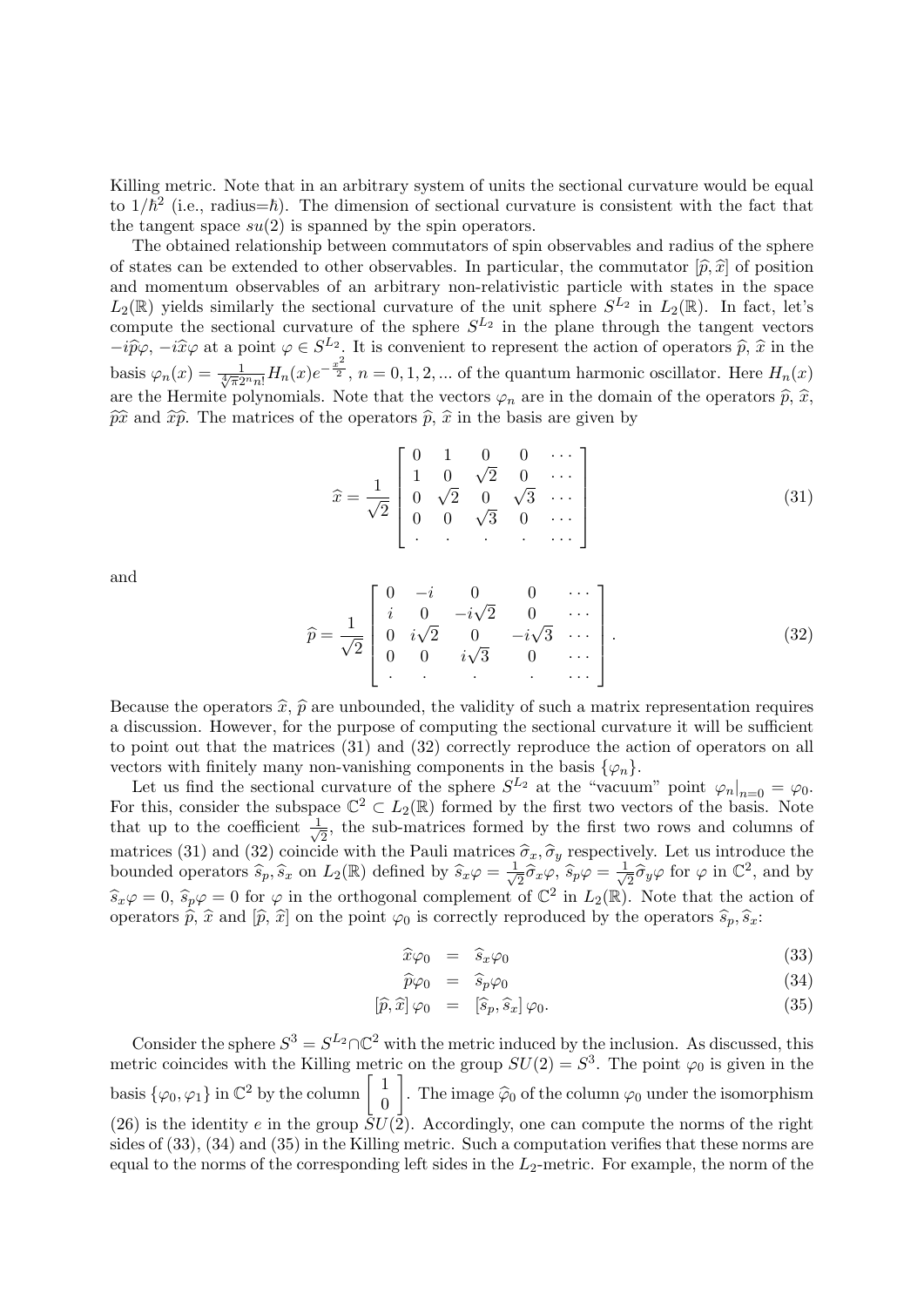right side of (35) in the Killing metric is given by  $\|\hat{\varphi}_0\|_2^2$  $\frac{1}{2}[\widehat{\sigma}_y, \widehat{\sigma}_x] \big\|_K = \|i\widehat{\sigma}_z\|_K = \sqrt{\frac{1}{2}}$  $\frac{1}{2}Tr(\widehat{\sigma}_z)^2=1.$ This coincides with the L<sub>2</sub>-norm of the corresponding left side:  $\|\widehat{p}, \widehat{x}|\varphi_0\|_{L_2} = \|\varphi_0\|_{L_2} = 1$ .<br>The positional numerical of  $GL_2$  in the plane through postage folds  $\widehat{x}$  is  $\widehat{x}$  of the

The sectional curvature of  $S^{L_2}$  in the plane through vector fields  $-i\hat{x}\varphi$ ,  $-i\hat{p}\varphi$  at  $\varphi = \varphi_0$  is equal to the sectional curvature  $R_{\varphi_0}(p)$  of  $S^3$  in the plane p through the fields  $-i\hat{\sigma}_x\varphi$ ,  $-i\hat{\sigma}_y\varphi$ <br>at this point. By (28) (33) (34) and (35) this sectional curvature is given in terms of the at this point. By (28), (33), (34) and (35), this sectional curvature is given in terms of the Lie brakets of these fields, i.e., in terms of the commutator  $[\hat{p}, \hat{x}]$  evaluated at  $\varphi_0$  and is equal to 1. Because sphere has a constant sectional curvature, the same result applies to any point. It follows that the commutator of vector fields associated with the operators of position and momentum has the same geometric interpretation as the commutator of vector fields associated with the operators of spin. Namely, the commutators give the sectional curvature of the sphere of states and produce the same value 1 ( $\hbar$  in an arbitrary system of units) for the radius of the sphere. This provides one with a purely geometric approach to quantum observables and their commutators in terms of vector fields on the sphere of states and their Lie bracket.

# 6. Components of the velocity of state under the Schrödinger evolution

We now have all necessary ingredients to put the classical and quantum mechanics on an equal footing and to discover their innermost relationship. From (22), we know that for any state  $\varphi \in S^{L_2}$ , the velocity of state  $\frac{d\varphi}{dt}$  in the Schrödinger equation can be decomposed onto the components parallel and orthogonal to the fibre  $\{\varphi\}$  of the bundle  $\pi : S^{L_2} \longrightarrow CP^{L_2}$ :

$$
\frac{d\varphi}{dt} = -i\overline{E}\varphi - i\widehat{h}_{\perp}\varphi.
$$
\n(36)

The norm of the parallel component  $-i\overline{E}\varphi$  is the expected value of energy  $\overline{E}$ . It represents the phase velocity of state. The norm of the orthogonal component  $-i\hat{h}_{\perp}\varphi$  is equal to the uncertainty of energy  $\Delta E$  on the state  $\varphi$ . It represents the velocity of motion of the fibre  $\{\varphi\}$ . In particular, from (36) it follows that under the Schrödinger evolution, the speed of evolution of state in the projective space is equal to the uncertainty in energy.

The orthogonal component  $-i\dot{h}_{\perp}\varphi$  of the velocity can be further decomposed into physically meaningful components. To see this, let's begin with an equation that follows from the Schrödinger dynamics:

$$
\left(\frac{d\varphi}{dt}, -i\widehat{A}\varphi\right) = \left(\varphi, \frac{1}{2}\{\widehat{A}, \widehat{h}\}\varphi\right) - \left(\varphi, \frac{1}{2}[\widehat{A}, \widehat{h}]\varphi\right). \tag{37}
$$

The left hand side of (37) is the projection of the velocity of state onto the vector field associated with the observable  $\widehat{A}$ . The imaginary part of the projection (the term with the commutator  $[\hat{A}, \hat{h}]$ ) yields the Ehrenfest theorem for a time-independent observable  $\hat{A}$ . The real part of this projection (the term with the anticommutator  $\{\widehat{A}, \widehat{h}\}\)$ ) is the projection in the sense of Riemannian metric on  $S^{L_2}$ . This Riemannian projection can be used to identify further components of the velocity of state.

Suppose that at  $t = 0$ , a microscopic particle is prepared in the state

$$
\varphi_{\mathbf{a},\mathbf{p}}(\mathbf{x}) = \left(\frac{1}{2\pi\sigma^2}\right)^{3/4} e^{-\frac{(\mathbf{x}-\mathbf{a})^2}{4\sigma^2}} e^{i\frac{\mathbf{p}(\mathbf{x}-\mathbf{a})}{\hbar}},\tag{38}
$$

where  $\sigma$  is the same as in (4) and  $\mathbf{p} = m\mathbf{v}_0$  with  $\mathbf{v}_0$  being the initial group-velocity of the packet. Consider the subset  $M_{3,3}^{\sigma}$  of all initial states  $\varphi_{\mathbf{a},\mathbf{p}}$  given by (38) in  $L_2(\mathbb{R}^3)$ . The map  $\Omega : \mathbb{R}^3 \times \mathbb{R}^3 \longrightarrow M_{3,3}^{\sigma}$ 

$$
\Omega(\mathbf{a}, \mathbf{p}) = \varphi_{\mathbf{a}, \mathbf{p}}(\mathbf{x}),\tag{39}
$$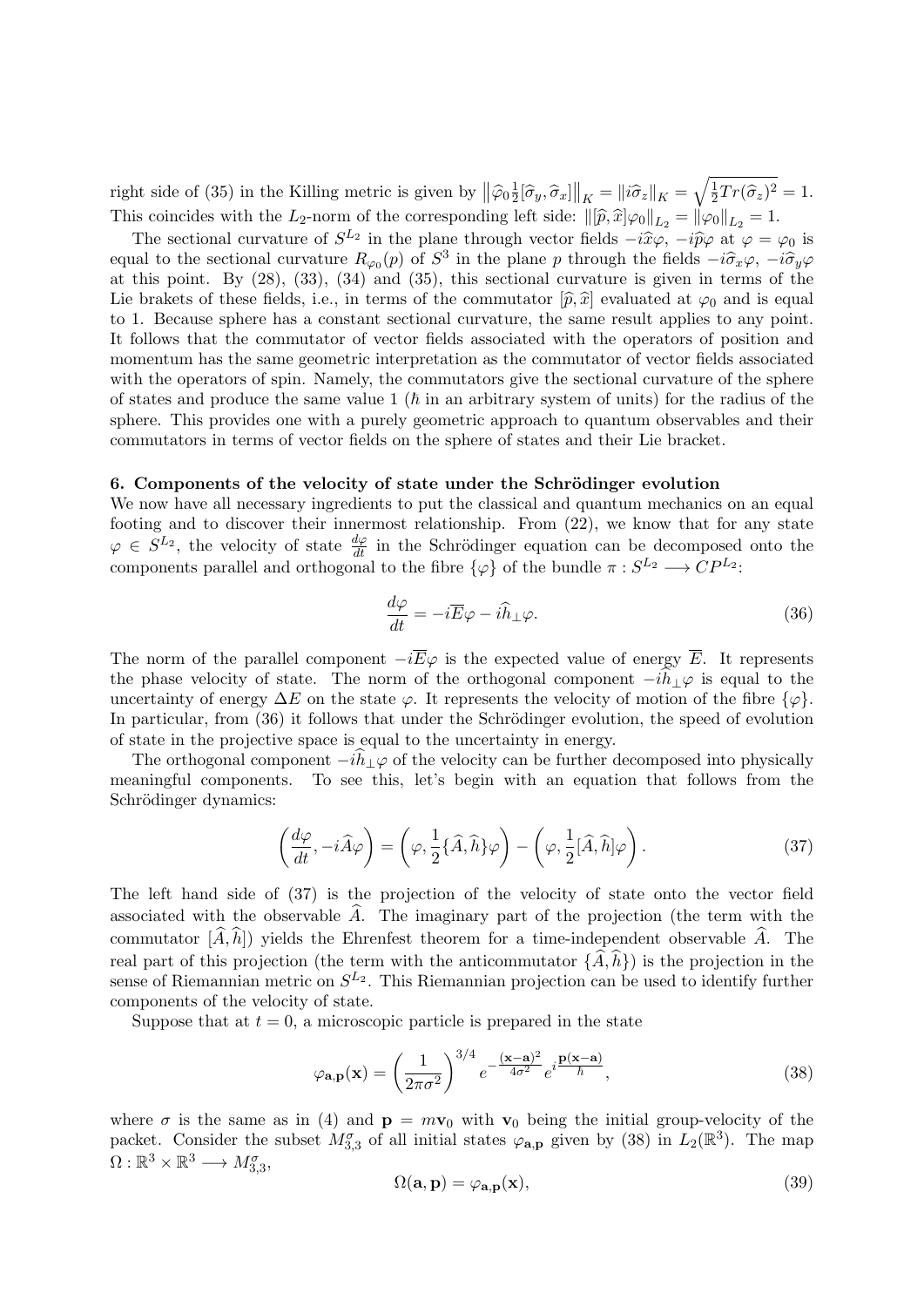is a homeomorphism from the classical phase space onto  $M_{3,3}^{\sigma}$  with the topology induced by the metric on  $L_2(\mathbb{R}^3)$ . In fact, it is one-to-one and the points  $(a, p)$  and  $(b, q)$  are close in  $\mathbb{R}^3 \times \mathbb{R}^3$ if and only if the functions  $\varphi_{\mathbf{a},\mathbf{p}}, \varphi_{\mathbf{b},\mathbf{q}}$  are close in  $L_2(\mathbb{R}^3)$ . The map  $\Omega$  and its inverse are also smooth, so that  $M_{3,3}^{\sigma}$  is a 6-dimensional embedded submanifold of  $L_2(\mathbb{R}^3)$  diffeomorphic to the classical phase space.

Consider the set of all fibres of the bundle  $\pi : S^{L_2} \longrightarrow CP^{L_2}$  through the points of  $M^{\sigma}_{3,3}$ . The resulting bundle  $\pi : M_{3,3}^{\sigma} \times S^1 \longrightarrow M_{3,3}^{\sigma}$  identifies  $M_{3,3}^{\sigma}$  with a submanifold of  $CP^{L_2}$ , denoted by the same symbol. For  $\Omega(a, p) = re^{i\theta}$ , where r is the modulus and  $\theta$  is the argument of  $\Omega(a, p)$ , the vectors  $\frac{\partial r}{\partial a^{\alpha}}e^{i\theta}$  and  $i\frac{\partial \theta}{\partial p^{\beta}}re^{i\theta}$  are orthogonal in the Riemannian metric on the sphere  $S^{L_2}$ . They are also orthogonal to the fibre  $\{\varphi_{\mathbf{a},\mathbf{p}}\}$  in  $L_2(\mathbb{R}^3)$  and can be, therefore, identified with vectors tangent to the projective manifold  $M_{3,3}^{\sigma}$  at  $\{\varphi_{\mathbf{a},\mathbf{p}}\}$ . The Riemannian metric induced on  $M_{3,3}^{\sigma}$  is the Fubini-Study metric on  $CP^{L_2}$ , constrained to  $M_{3,3}^{\sigma}$ .

For any path  $\{\varphi\} = \{\varphi_{\tau}\}\$  with values in  $M_{3,3}^{\sigma} \subset CP^{L_2}$ , the norm of velocity vector  $\frac{d\{\varphi\}}{d\tau}$  in the Fubini-Study metric is given by

$$
\left\| \frac{d\{\varphi\}}{d\tau} \right\|_{FS}^2 = \frac{1}{4\sigma^2} \left\| \frac{d\mathbf{a}}{d\tau} \right\|_{\mathbb{R}^3}^2 + \frac{\sigma^2}{\hbar^2} \left\| \frac{d\mathbf{p}}{d\tau} \right\|_{\mathbb{R}^3}^2.
$$
 (40)

It follows that under a proper choice of units, the map  $\Omega$  is an isometry that identifies the Euclidean phase space  $\mathbb{R}^3 \times \mathbb{R}^3$  of the particle with the submanifold  $M_{3,3}^{\sigma} \subset CP^{L_2}$  furnished with the induced Fubini-Study metric. The map  $\Omega$  is an extension of the isometric embedding  $\omega_{\sigma} = \rho_{\sigma} \circ \omega$  introduced in section 3 from the classical space to the classical phase space.

The obtained embedding of the classical phase space into the space of quantum states is physically meaningful. To see this, let us first project the orthogonal component  $-\frac{i}{\hbar}\hat{h}_{\perp}\varphi$  of the velocity  $\frac{d\varphi}{dt}$  onto vectors tangent to the curves of constant values of **p** and **a** (classical space and momentum space components) in the projective manifold  $M_{3,3}^{\sigma}$ . Calculation of the projection of the velocity  $\frac{d\varphi}{dt}$  onto the unit vector  $-\frac{\partial r}{\partial a^{\alpha}}e^{i\theta}$  (i.e., the classical space component of  $\frac{d\varphi}{dt}$ ) for an arbitrary Hamiltonian of the form  $\hat{h} = -\frac{\hbar^2}{2m}\Delta + V(\mathbf{x})$  yields

$$
\operatorname{Re}\left(\frac{d\varphi}{dt}, -\frac{\widehat{\partial r}}{\partial a^{\alpha}}e^{i\theta}\right)\bigg|_{t=0} = \left(\frac{dr}{dt}, -\frac{\widehat{\partial r}}{\partial a^{\alpha}}\right)\bigg|_{t=0} = \frac{v_0^{\alpha}}{2\sigma}.
$$
 (41)

Calculation of the projection of velocity  $\frac{d\varphi}{dt}$  onto the unit vector  $i\frac{\partial\theta}{\partial p^{\alpha}}\varphi$  (momentum space component) gives

$$
\operatorname{Re}\left(\frac{d\varphi}{dt}, i\frac{\widehat{\partial\theta}}{\partial p^{\alpha}}\varphi\right)\bigg|_{t=0} = \frac{mw^{\alpha}\sigma}{\hbar},\tag{42}
$$

where

$$
mw^{\alpha} = -\left. \frac{\partial V(\mathbf{x})}{\partial x^{\alpha}} \right|_{\mathbf{x} = \mathbf{x}_0}
$$
(43)

and  $\sigma$  is assumed to be small enough for the linear approximation of  $V(\mathbf{x})$  to be valid within intervals of length  $\sigma$ .

The velocity  $\frac{d\varphi}{dt}$  also contains component due to the change in  $\sigma$  (spreading), which is orthogonal to the fibre  $\{\varphi\}$  and the phase space  $M_{3,3}^{\sigma}$ , and is equal to

$$
\operatorname{Re}\left(\frac{d\varphi}{dt}, i\frac{\widehat{d\varphi}}{d\sigma}\right) = \frac{\sqrt{2}\hbar}{8\sigma^2 m}.
$$
\n(44)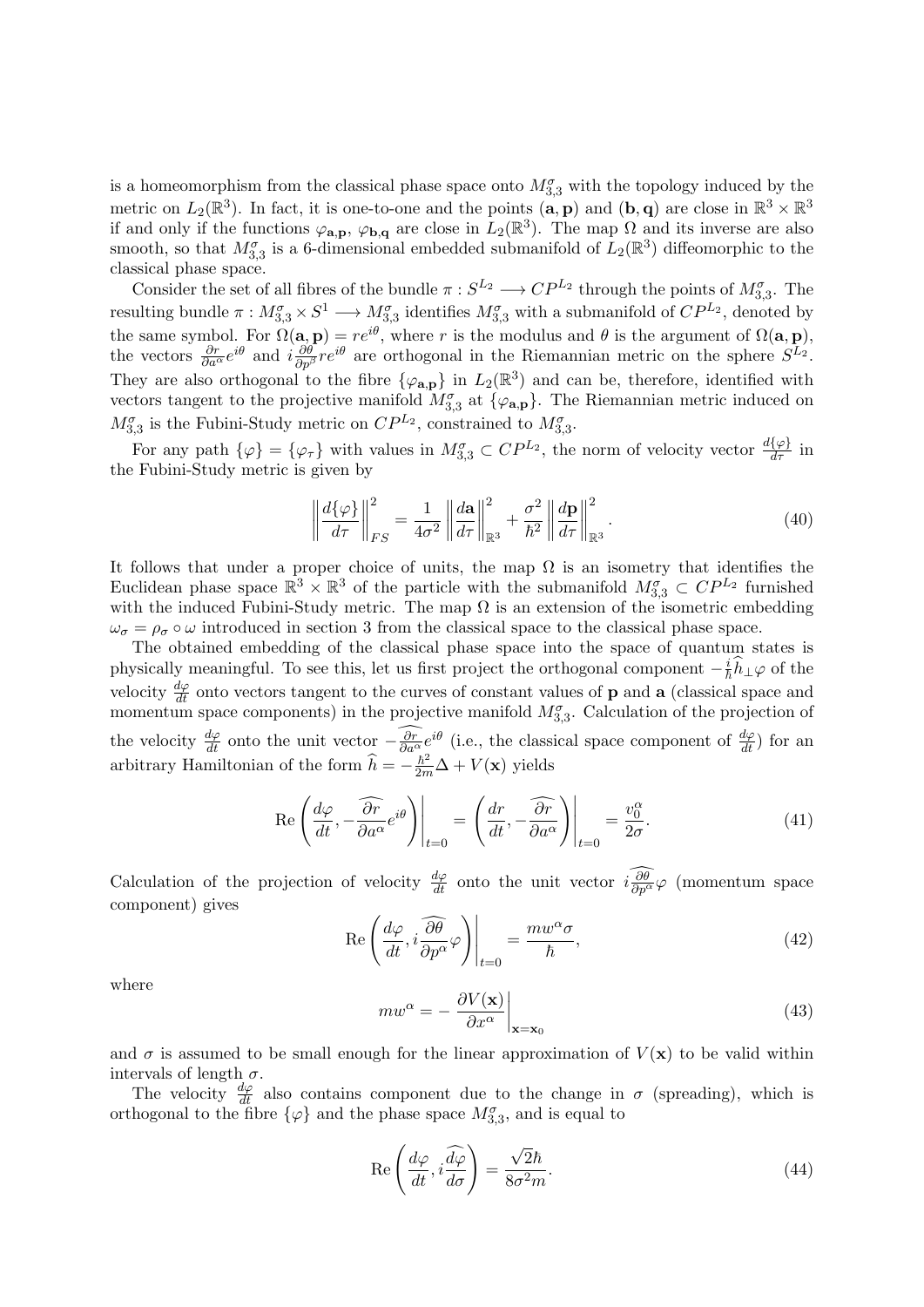Calculation of the norm of  $\frac{d\varphi}{dt} = \frac{i}{\hbar}\hat{h}\varphi$  at  $t = 0$  gives

$$
\left\| \frac{d\varphi}{dt} \right\|^2 = \frac{\overline{E}^2}{\hbar^2} + \frac{\mathbf{v}_0^2}{4\sigma^2} + \frac{m^2 \mathbf{w}^2 \sigma^2}{\hbar^2} + \frac{\hbar^2}{32\sigma^4 m^2},\tag{45}
$$

which is the sum of squares of the found components. This completes a decomposition of the velocity of state at any point  $\varphi_{\mathbf{a},\mathbf{p}} \in M^{\sigma}_{3,3}$ .

For a closed system, the norm of  $\frac{d\varphi}{dt} = \frac{i}{\hbar} \hat{h} \varphi$  is preserved in time. For a system in a stationary state, this amounts to conservation of energy. In fact, in this case  $\varphi_t(\mathbf{x}) = \psi(\mathbf{x})e^{-\frac{iEt}{\hbar}}$ , which is a motion along the phase circle, and

$$
\left\|\frac{d\varphi}{dt}\right\|^2 = \frac{E^2}{\hbar^2}.\tag{46}
$$

For a closed system in any initial state, the norm of the phase component (expected energy) and orthogonal component (energy uncertainty) of the velocity  $\frac{d\varphi}{dt}$  are both preserved.

In the linear potential approximation, valid in the considered case of small  $\sigma$  (the choice of σ is in our hands; the largest value of σ consistent with observations is related to the boundary between classical and quantum), the first term in (45) is the square of the term

$$
\frac{1}{\hbar} \left( U + K + \frac{\hbar^2}{4m\sigma^2} \right),\tag{47}
$$

where  $U = V(\mathbf{x}_g)$  and  $K = \frac{m\mathbf{v}_g^2}{2}$  are potential and kinetic energy of the packet considered as a particle with position  $x_g = x_0 + v_0 t + \frac{wt^2}{2}$  $\frac{\partial t^2}{\partial t^2}$  and velocity  $\mathbf{v}_g = \mathbf{v}_0 + \mathbf{w}t$ . The last term in parentheses in (47) accounts for the difference in energy of the packets with the same U and  $K$ , but different values of  $\sigma$ . Up to a constant factor, this term equals the component of velocity due to spreading given by (44). With the unit of length  $2\sigma$  given by Compton length, this term is equal to the rest energy  $mc^2$  of the particle, making it possible to identify the mass with the speed of motion of state due to spreading.

From (41) and (42), and a simple consistency check showing that the rate of change of the projection in (41) is given by acceleration w, one can see that the phase space components of the velocity of state  $\frac{d\varphi}{dt} = -\frac{i}{\hbar} \hat{h}\varphi$  assume correct classical values at any point  $\varphi_{\mathbf{a},\mathbf{p}} \in M_{3,3}^{\sigma}$ . This remains true for the time dependent potentials as well. The immediate consequence of this and the linear nature of the Schrödinger equation is that: Under the Schrödinger evolution with the Hamiltonian  $\hat{h} = -\frac{\hbar^2}{2m}\Delta + V(\mathbf{x}, t)$ , the state constrained to  $M_{3,3}^{\sigma} \subset CP^{\tilde{L}_2}$  moves like a point in the phase space representing a particle in Newtonian dynamics. More generally, Newtonian dynamics of n particles is the Schrödinger dynamics of n-particle quantum system whose state is constrained to the phase-space submanifold  $M_{3n,3n}^{\sigma}$  of the projective space for  $L_2(\mathbb{R}^3)\otimes\,\ldots\,\otimes L_2(\mathbb{R}^3)$ , formed by tensor product states  $\varphi_1\otimes\,\ldots\,\otimes\varphi_n$  with  $\varphi_k$  of the form (38).

Note again that the velocity and acceleration terms in (45) are orthogonal to the fibre  $\{\varphi_{\mathbf{a},\mathbf{p}}\}$ of the fibration  $\pi : S^{L_2} \longrightarrow CP^{L_2}$ , showing that these Newtonian variables have to do with the motion in the projective space  $\mathbb{CP}^{L_2}$ . The velocity of spreading is orthogonal to the fibre and to the phase space submanifold  $M_{3,3}^{\sigma}$ . The implication of this is that the "concentration" of state under the collapse has nothing to do with a motion in the classical space. This will be important when discussing collapse of the wave function under a measurement.

Note that the functional

$$
S[\varphi] = \int \overline{\varphi}(\mathbf{x}) \left[ i\hbar \frac{\partial}{\partial t} - \widehat{h} \right] \varphi(\mathbf{x}) d^3 \mathbf{x} dt \tag{48}
$$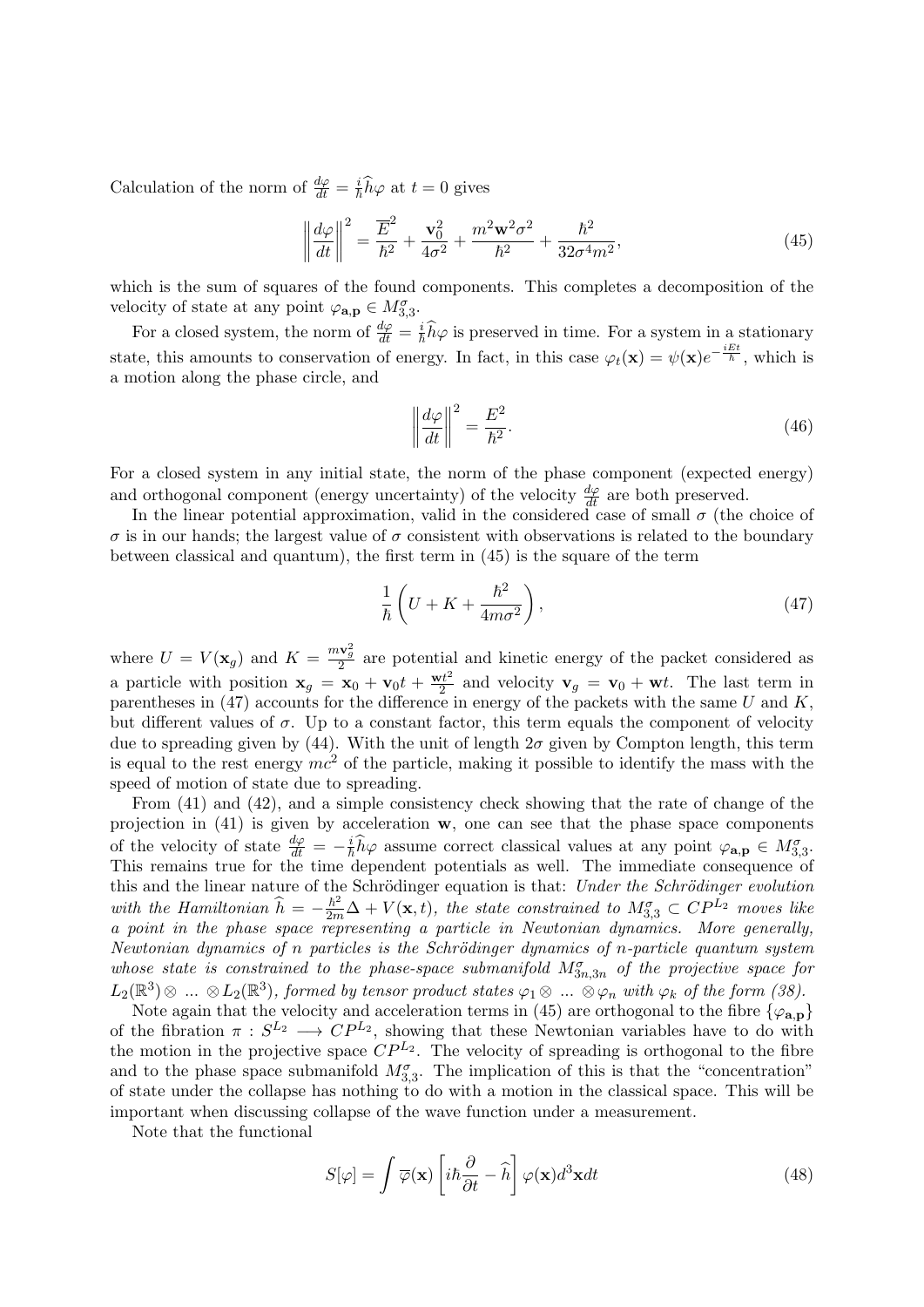with  $\hat{h} = -\frac{\hbar^2}{2m}\Delta + V(\mathbf{x}, t)$  is the action functional for the Schrödinger equation. At the same time, for the states  $\varphi$  constrained to the manifold  $M_{3,3}^{\sigma}$  this functional is equal to the classical action. Namely, for  $\varphi$  varying over the states  $\varphi_{\mathbf{a},\mathbf{p}}$  of the form (38), the action  $S[\varphi]$  is equal to

$$
S = \int \left[ \mathbf{p} \frac{d\mathbf{a}}{dt} - h(\mathbf{p}, \mathbf{a}) \right] dt,\tag{49}
$$

where  $h(\mathbf{p}, \mathbf{a}) = \frac{\mathbf{p}^2}{2m} + V(\mathbf{a}) + C$  is the Hamiltonian function and the constant C is the "rest" energy" term in (47). It follows that there exists a single action functional for the classical and quantum dynamics, which was perviously observed in a related context by John Klauder in [8].

# 7. Uniqueness of extension of Newtonian dynamics to  $\mathbb{CP}^{L_2}$

The velocity of state under the Schrödinger evolution with the Hamiltonian  $\hat{h} = -\frac{\hbar^2}{2m}\Delta + V(\mathbf{x})$ was shown to contain for the states in  $M_{3,3}^{\sigma}$  the classical velocity and acceleration (formulae (41) and  $(42)$ ). This was used to establish that Newtonian dynamics of a particle is the Schrödinger dynamics of the system whose state is constrained to the classical phase space  $M_{3,3}^{\sigma}$ .

On the contrary, there exists a unique extension of the Newtonian dynamics formulated on the classical phase space  $M_{3,3}^{\sigma}$  to a unitary dynamics in the Hilbert space  $L_2(\mathbb{R}^3)$ . More precisely, suppose that for any initial state  $\varphi_{\mathbf{a},\mathbf{b}}$  of the form

$$
\varphi_{\mathbf{a},\mathbf{p}}(\mathbf{x}) = \left(\frac{1}{2\pi\sigma^2}\right)^{3/4} e^{-\frac{(\mathbf{x}-\mathbf{a})^2}{4\sigma^2}} e^{i\frac{\mathbf{p}(\mathbf{x}-\mathbf{a})}{\hbar}}
$$
(50)

there exists a path  $\varphi = \varphi_t$  in  $L_2(\mathbb{R}^3)$ , passing at  $t = 0$  through the point  $\varphi_{a,p}$ , and such that (41) and (42) are satisfied. Suppose further that the evolution  $\varphi = \varphi_t$  is unitary, so that, by Stone's theorem,  $\frac{d\varphi}{dt} = -\frac{i}{\hbar} \widehat{H} \varphi$  for some self-adjoint operator  $\widehat{H}$ . It is claimed then that the operator  $\widehat{H}$ is uniquely defined and is equal to  $-\frac{\hbar^2}{2m}\Delta + V(\mathbf{x})$ . In other words, the Schrödinger evolution is the only unitary evolution on  $L_2(\mathbb{R}^3)$  for which the system constrained to the classical phase space  $M_{3,3}^{\sigma}$  satisfies Newtonian equations of motion for the particle.

To prove, let us first verify that (41) and (42) imply the Ehrenfest theorem on states  $\varphi \in M^{\sigma}_{3,3}$ . As discussed, the Ehrenfest theorem can be written in the following form:

$$
2\text{Re}\left(\frac{d\varphi}{dt},\hat{x}\varphi\right) = \left(\varphi,\frac{\hat{p}}{m}\varphi\right)
$$
\n(51)

and

$$
2\text{Re}\left(\frac{d\varphi}{dt},\widehat{p}\varphi\right) = (\varphi, -\nabla V(\mathbf{x})\varphi).
$$
\n(52)

From (41) and (50) we have at  $t = 0$ ,

$$
\frac{v^{\alpha}}{2\sigma} = \text{Re}\left(\frac{d\varphi}{dt}, -\frac{\widehat{\partial r}}{\partial x^{\alpha}}e^{i\theta}\right) = \frac{1}{\sigma}\text{Re}\left(\frac{d\varphi}{dt}, (x-a)^{\alpha}\varphi\right). \tag{53}
$$

Because of the unitary condition, we have Re  $\left(\frac{d\varphi}{dt}, \varphi\right) = 0$  and so (53) yields

$$
2\text{Re}\left(\frac{d\varphi}{dt}, x^{\alpha}\varphi\right) = v^{\alpha} = \frac{p^{\alpha}}{m}.
$$
\n(54)

Together with  $(\varphi, \hat{p}\varphi) = (\varphi, \mathbf{p}\varphi) = \mathbf{p}$  this gives the first Ehrenfest theorem (51) on states  $\varphi \in M_{3,3}^{\sigma}$ .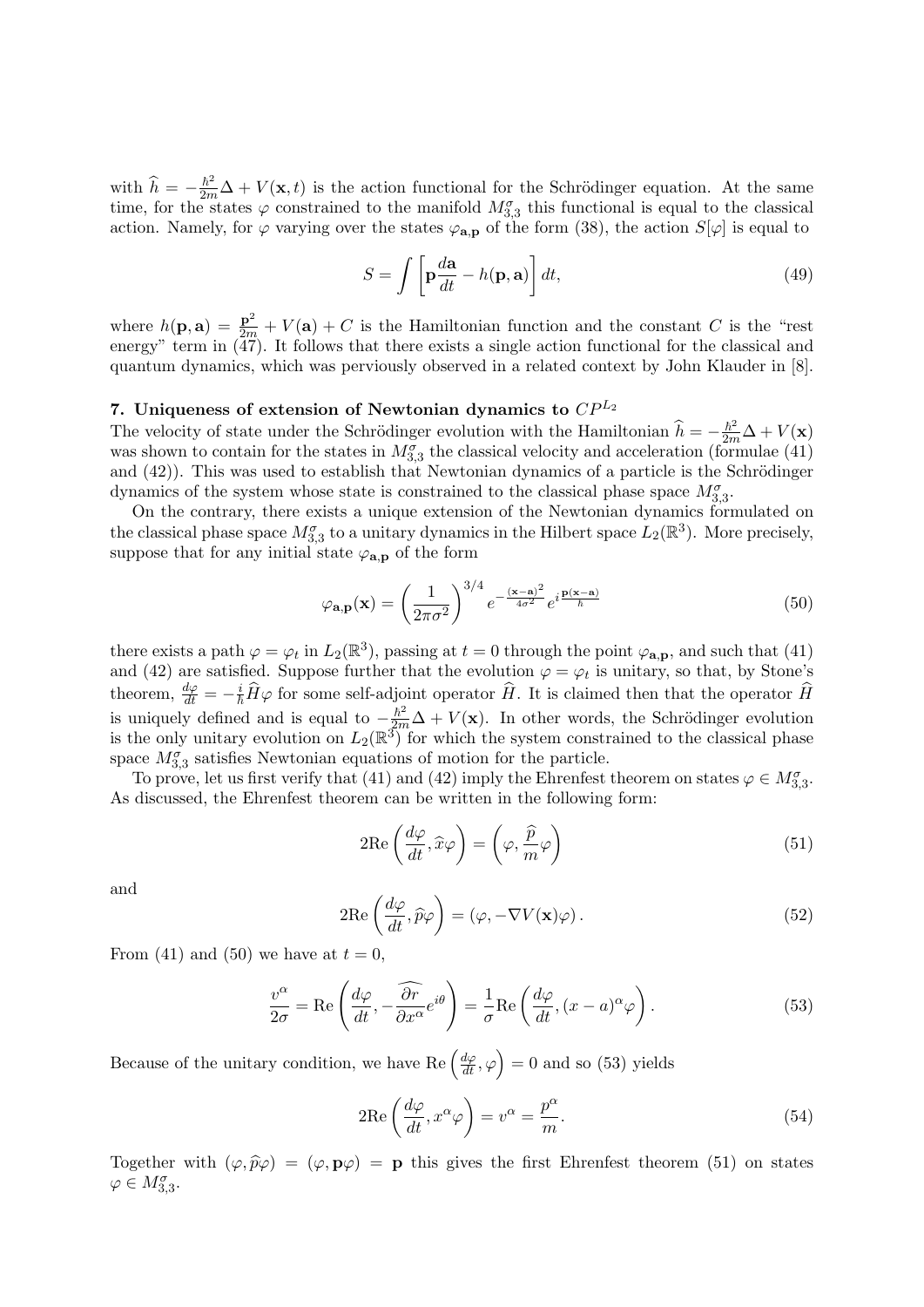Similarly, from (42), (43) and (50) we have at  $t = 0$ ,

$$
\frac{m w^{\alpha} \sigma}{\hbar} = \text{Re}\left(\frac{d\varphi}{dt}, i \frac{\partial \widehat{\theta}}{\partial p^{\alpha}} \varphi\right) = \frac{\hbar}{\sigma} \text{Re}\left(\frac{d\varphi}{dt}, \frac{i(x-a)^{\alpha}}{\hbar} \varphi\right),\tag{55}
$$

with

$$
mw^{\alpha} = -\left. \frac{\partial V(\mathbf{x})}{\partial x^{\alpha}} \right|_{\mathbf{x} = \mathbf{a}}.\tag{56}
$$

On the other hand,

$$
\widehat{p}\varphi = -i\hbar\nabla\varphi = -i\hbar\left(-\frac{\mathbf{x} - \mathbf{a}}{2\sigma^2} + \frac{i\mathbf{p}}{\hbar}\right)\varphi.
$$
\n(57)

Again, from the unitary condition, we have Re  $\left(\frac{d\varphi}{dt}, \varphi\right) = 0$  and so we can rewrite (55) as

$$
\frac{m w^{\alpha} \sigma}{\hbar} = \frac{\sigma}{\hbar} \text{Re} \left( \frac{d \varphi}{dt}, \hat{p}^{\alpha} \varphi \right),\tag{58}
$$

or,

$$
2\text{Re}\left(\frac{d\varphi}{dt},\hat{p}^{\alpha}\varphi\right) = mw^{\alpha}.
$$
\n(59)

From this and (56), we get the second Ehrenfest theorem (52) on states  $\varphi \in M_{3,3}^{\sigma}$ . Note that the components (53) and (55) are the real and imaginary parts of the classical space component of the velocity of state. In particular, the classical phase space submanifold inherits a complex structure from  $\mathbb{CP}^{L_2}$ .

Now, from the derived Ehrenfest theorem and the Stone's theorem for a unitary evolution

$$
\frac{d\varphi}{dt} = -\frac{i}{\hbar}\widehat{H}\varphi,\tag{60}
$$

we get the following equations for the unknown self-adjoint operator  $\widehat{H}$ , valid for all functions  $\varphi$  in  $M^{\sigma}_{3,3}$ :

$$
\left(\varphi, i[\hat{H}, \hat{x}]\varphi\right) = \frac{\hbar}{m} \left(\varphi, \hat{p}\varphi\right)
$$
\n(61)

and

$$
\left(\varphi, i[\hat{H}, \hat{p}]\varphi\right) = \hbar \left(\varphi, -\nabla V(\mathbf{x})\varphi\right). \tag{62}
$$

Because  $M_{3,3}^{\sigma}$  is complete in  $L_2(\mathbb{R}^3)$ , there exists a unique linear extension of the operators  $\hat{x}$ ,  $\hat{p}$  and  $-\nabla V(\mathbf{x})$  from  $M_{3,3}^{\sigma}$  onto (a dense subset of)  $L_2(\mathbb{R}^3)$ . Likewise, for a given operator  $\hat{H}$ , there exists a unique extension of the quadratic forms in the equations (61) and (62) from  $M_{3,3$ to (a dense subset of)  $L_2(\mathbb{R}^3)$ . The resulting equations define  $\widehat{H}$  uniquely. That is, there exists a unique operator  $\widehat{H}$  for which

$$
\left(f, i[\hat{H}, \hat{x}]f\right) = \frac{\hbar}{m} \left(f, \hat{p}f\right)
$$
\n(63)

and

$$
(f, i[\hat{H}, \hat{p}]f) = \hbar (f, -\nabla V(\mathbf{x})f)
$$
\n(64)

for all functions f in the dense subset D of  $L_2(\mathbb{R}^3)$ , which is the common domain of all involved operators. In fact, by choosing an orthonormal basis  $\{e_i\}$  in D and considering (63), (64) on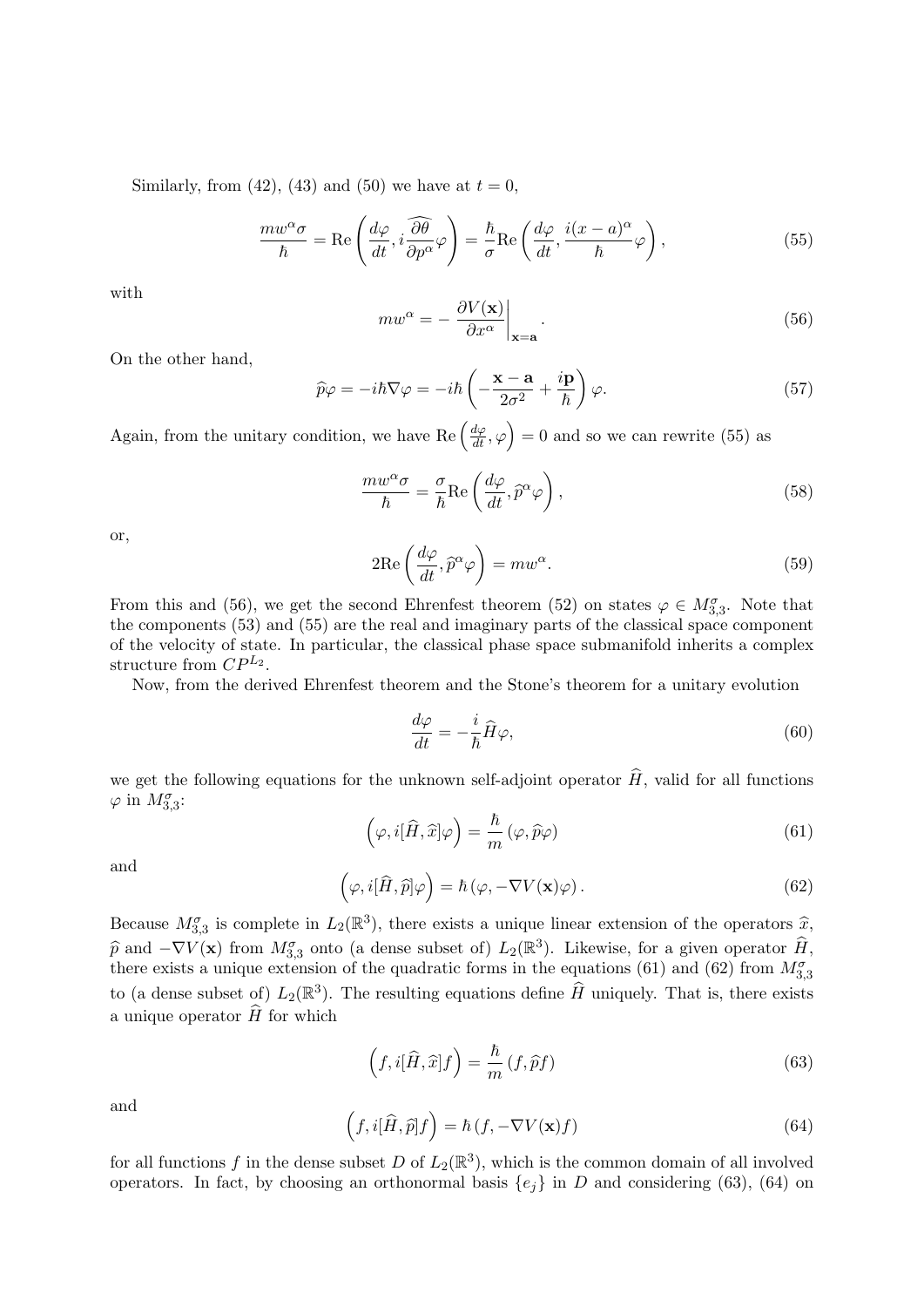functions  $f = e_k + e_l$  and  $f = e_k + ie_l$  we conclude that all matrix elements of the operators on the left and right of the equations (63) and (64) must be equal. So the equations can be written in the operator form

$$
i[\hat{H}, \hat{x}] = \frac{\hbar}{m}\hat{p}
$$
\n(65)

and

$$
i[\hat{H}, \hat{p}] = -\hbar \nabla V(\mathbf{x}).\tag{66}
$$

From (65) and (66), it then follows that, up to an irrelevant constant,  $\hat{H} = \frac{\hat{p}^2}{2m} + V(\mathbf{x})$ .

Because  $(41)$  and  $(42)$  remain true for the potentials that depend on time and the equations used to obtain the result were considered at a fixed moment of time, the derivation remains valid for the time-dependent potentials  $V(\mathbf{x}, t)$  as well. Generalization to the case of n interacting distinguishable particles described by tensor product of states (50) is straightforward and leads to the Hamiltonian  $\widehat{H} = \sum_{k} \frac{\widehat{p}_k^2}{2m_k} + V(\mathbf{x}_1, ..., \mathbf{x}_n).$ 

By (39), a point  $\varphi_{\mathbf{a},\mathbf{p}}$  in the classical phase space  $M_{3,3}^{\sigma}$  defines the initial position and velocity of the particle in  $\mathbb{R}^3$ . The solution of Newton's equations with this initial condition defines a unique classical path  $(a_t, p_t)$  of the particle. Let's call the (non-linear) operator  $U_c(t,0): M_{3,3}^{\sigma} \longrightarrow M_{3,3}^{\sigma}$ , given by

$$
U_c(t,0) \left( \Omega(\mathbf{a}_0, \mathbf{p}_0) \right) = \Omega(\mathbf{a}_t, \mathbf{p}_t) \tag{67}
$$

with  $\Omega$  given by (39), the Newtonian evolution operator. It was shown that there exists a unique unitary evolution operator  $U_q(t,0): L_2(\mathbb{R}^3) \longrightarrow L_2(\mathbb{R}^3)$ , such that  $U_q(t,0)\varphi_{\mathbf{a},\mathbf{p}} = \varphi_t$  satisfies (41) and (42) for all  $\varphi_{\mathbf{a},\mathbf{p}} \in M_{3,3}^{\sigma}$ . It turned out to be the usual Schrödinger evolution operator. The domain  $L_2(\mathbb{R}^3)$  of this operator is the (closure of the) linear envelop of the domain  $M_{3,3}^{\sigma}$  of the Newtonian evolution operator. The component of the velocity vector field  $\frac{dU_q(t,0)\varphi_{\mathbf{a},\mathbf{p}}}{dt}$  tangent to  $M_{3,3}^{\sigma}$  gives the usual Newtonian velocity and acceleration of the particle. The meaning of the additional components of  $\frac{d\varphi}{dt}$  was revealed in (45).

The obtained embedding of the classical phase space into the space of states complemented by existence and uniqueness of extension of Newtonian to Schrödinger evolution signifies that Newtonian dynamics found its full-fledged realization within the realm of quantum physics governed by the Schrödinger equation. This realization is valid independently of whether it is taken to mean the actual physical embedding or only as a mathematical representation.

# 8. The Born rule and the normal probability distribution

The isometric embedding of the classical space  $M_3^{\sigma}$  into the space of states  $L_2(\mathbb{R}^3)$  results in a relationship between distances in  $\mathbb{R}^3$  and in the projective space  $\mathbb{CP}^{L_2}$ . The distance between two points **a** and **b** in  $\mathbb{R}^3$  is  $\|\mathbf{a} - \mathbf{b}\|_{\mathbb{R}^3}$ . Under the embedding of the classical space into the space of states, the variable **a** is represented by the state  $\tilde{\delta}^3_{\mathbf{a}}$ . The set of states  $\tilde{\delta}^3_{\mathbf{a}}$  form a submanifold  $M_3^{\sigma}$  in the Hilbert spaces of states  $L_2(\mathbb{R}^3)$ , which is "twisted" in  $L_2(\mathbb{R}^3)$ . It belongs to the sphere  $S_{\perp}^{\tilde{L_2}}$  and spans all dimensions of  $L_2(\mathbb{R}^3)$ . The distance between the states  $\tilde{\delta}_a^3$ ,  $\tilde{\delta}_b^3$  on the sphere  $S^{L_2}$  or in the projective space  $CP^{L_2}$  is not equal to  $\|\mathbf{a} - \mathbf{b}\|_{\mathbb{R}^3}$ . In fact, the former distance measures length of a geodesic between the states while the latter is obtained using the same metric on the space of states, but applied along a geodesic in the twisted manifold  $M_3^{\sigma}$ . The precise relation between the two distances is given by

$$
e^{-\frac{(\mathbf{a} - \mathbf{b})^2}{4\sigma^2}} = \cos^2 \theta (\tilde{\delta}_{\mathbf{a}}^3, \tilde{\delta}_{\mathbf{b}}^3),\tag{68}
$$

where  $\theta$  is the Fubini-Study distance between states in  $\mathbb{CP}^{L_2}$ . The distance  $\theta$  in the projective space of states  $CP^{L_2}$  appears here for a good reason: the fibres of the fibration  $\pi : S^{L_2} \longrightarrow CP^{L_2}$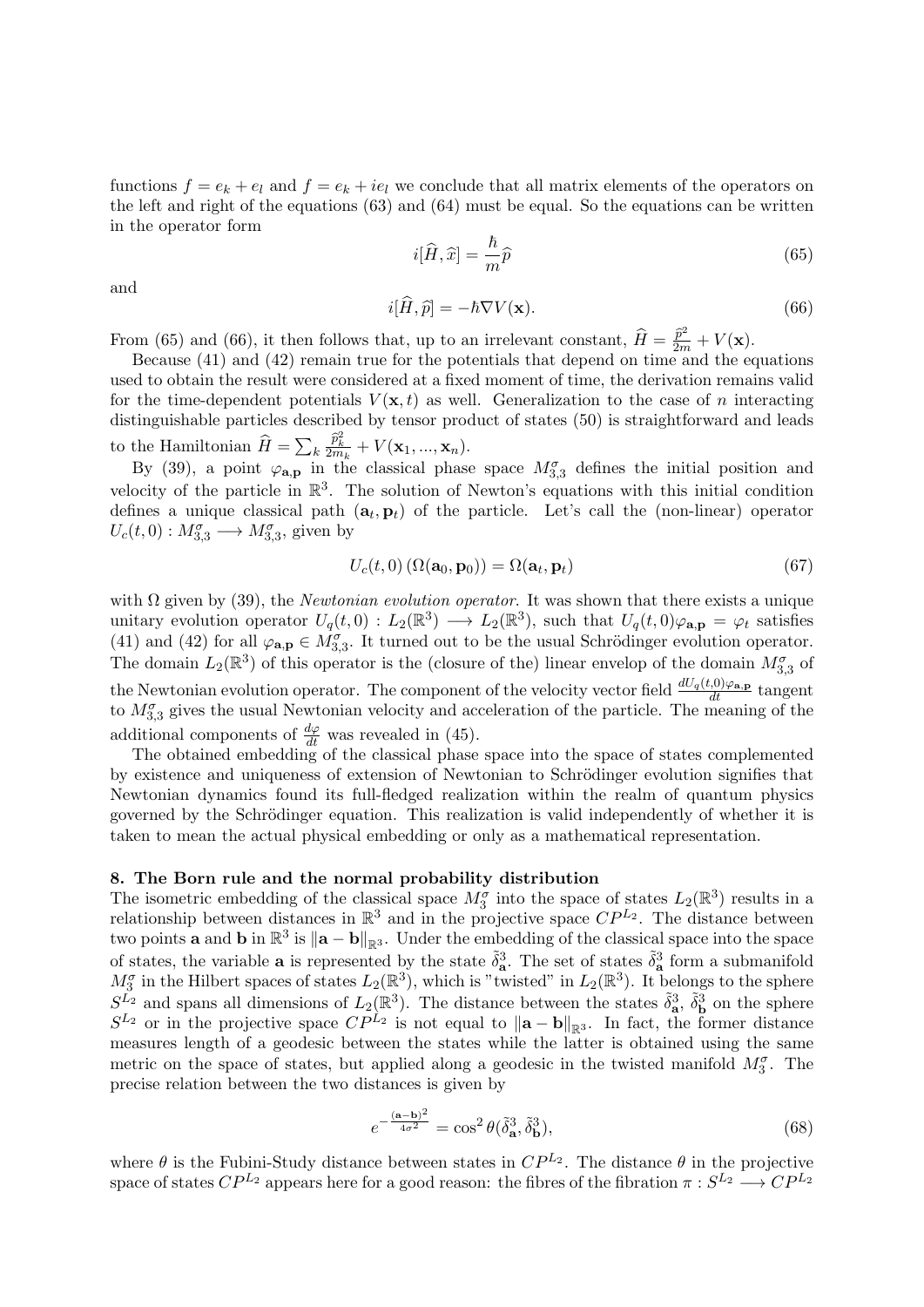through the points of the classical space  $M_3^{\sigma}$  are orthogonal to this space. This is why the distance in  $M_3^{\sigma}$  can be expressed in terms of the distance in  $\mathbb{CP}^{L_2}$ . Despite the non-trivial geometry contained in (68), the formula itself is easy to derive. The left hand side is the result of integration in  $|(\tilde{\delta}_a^3, \tilde{\delta}_b^3)|^2$ . On the other hand, the same expression is equal to the right side of (68) by definition of the Fubini-Study metric.

The relation (68) has an immediate implication onto the form of probability distributions of random variables over  $M_3^{\sigma}$  and  $CP^{L_2}$ . In particular, consider a random variable  $\psi$  over  $CP^{L_2}$ . Suppose that the restricted random variable  $\tilde{\delta}_a^3$ , equivalently, **a**, defined over  $M_3^{\sigma} = \mathbb{R}^3$ is distributed normally on  $\mathbb{R}^3$ . Then the direction-independent probability distribution of  $\psi$ satisfies the Born rule for the probability of transition between arbitrary states. The opposite is also true. In other words, we claim that: The normal distribution law on  $M_3^{\sigma}$  implies the Born rule on  $\mathbb{CP}^{L_2}$ . Conversely, the Born rule on the space of states implies the normal distribution law on  $M_3^{\sigma}$ .

The fact that the Born rule implies the normal distribution on  $M_3^{\sigma}$  is straightforward. According to the Born rule, the probability density  $f(\mathbf{b})$  to find the particle in a state  $\delta_{\mathbf{a}}^3$ at a point b is equal to

$$
|\tilde{\delta}_{\mathbf{a}}^3(\mathbf{b})|^2 = |(\tilde{\delta}_{\mathbf{a}}^3, \delta_{\mathbf{b}}^3)|^2 = \left(\frac{1}{2\pi\sigma^2}\right)^{3/2} e^{-\frac{(\mathbf{a}-\mathbf{b})^2}{2\sigma^2}} \equiv f_{\mathbf{a},\sigma}(\mathbf{b}),\tag{69}
$$

which is the normal distribution function. It follows that on the elements of  $M_3^{\sigma}$ , the Born rule is the rule of normal distribution.

The Born rule on  $M_3^{\sigma}$  can be also written in term of the probability  $P(\tilde{\delta}_a^3, \tilde{\delta}_b^3)$  of transition between the states  $\tilde{\delta}_{\mathbf{a}}^3$ ,  $\tilde{\delta}_{\mathbf{b}}^3$  in  $M_3^{\sigma}$ :

$$
P(\tilde{\delta}_{\mathbf{a}}^{3}, \tilde{\delta}_{\mathbf{b}}^{3}) = |(\tilde{\delta}_{\mathbf{a}}^{3}, \tilde{\delta}_{\mathbf{b}}^{3})|^{2}.
$$
 (70)

Assuming  $\tilde{\delta}_{\mathbf{b}}^3$  is sufficiently sharp, the formulas (69) and (70) mean the same thing. In fact,

$$
|(\tilde{\delta}^3_{\mathbf{a}}, \tilde{\delta}^3_{\mathbf{b}})|^2 = f_{\mathbf{a}, \sqrt{2}\sigma}(\mathbf{b})(\Delta x)^3,\tag{71}
$$

where  $f_{\mathbf{a},\sqrt{2}\sigma}$  is the normal distribution function with variance  $\sqrt{2}\sigma$  and  $\Delta x =$ √  $4\pi\sigma^2$ . This relates the probability in (70) to the normal probability density in (69) and identifies  $P(\tilde{\delta}_a^3, \tilde{\delta}_b^3)$ with the probability of finding the macroscopic particle near the point **b**.

Conversely, suppose we have a rule for probability of transition between states in  $\mathbb{CP}^{L_2}$  which gives the normal distribution law for the states in  $M_3^{\sigma}$  and depends only on the distance between states. Let's show that this must be the Born rule. In fact, the Fubini-Study distance between the states  $\tilde{\delta}^3_a$ ,  $\tilde{\delta}^3_b$  takes on all values from 0 to  $\pi/2$ , which is the largest possible distance between points in  $CP^{L_2}$ . By assumption, the probability  $P(\varphi, \psi)$  of transition between any states  $\varphi$  and  $\psi$  depends only on the Fubini-Study distance  $\theta(\pi(\varphi), \pi(\psi))$  between the states. Given arbitrary states  $\varphi, \psi \in S^{L_2}$ , let then  $\tilde{\delta}^3_{\mathbf{a}}, \tilde{\delta}^3_{\mathbf{b}}$  be two states in  $M^3_{\sigma}$ , such that

$$
\theta(\pi(\varphi), \pi(\psi)) = \theta(\tilde{\delta}_{\mathbf{a}}^{3}, \tilde{\delta}_{\mathbf{b}}^{3}).\tag{72}
$$

It then follows that

$$
P(\varphi, \psi) = P(\tilde{\delta}_a^3, \tilde{\delta}_b^3) = \cos^2 \theta(\tilde{\delta}_a^3, \tilde{\delta}_b^3) = \cos^2 \theta(\pi(\varphi), \pi(\psi)),\tag{73}
$$

which yields the Born rule for arbitrary states and proves the claim.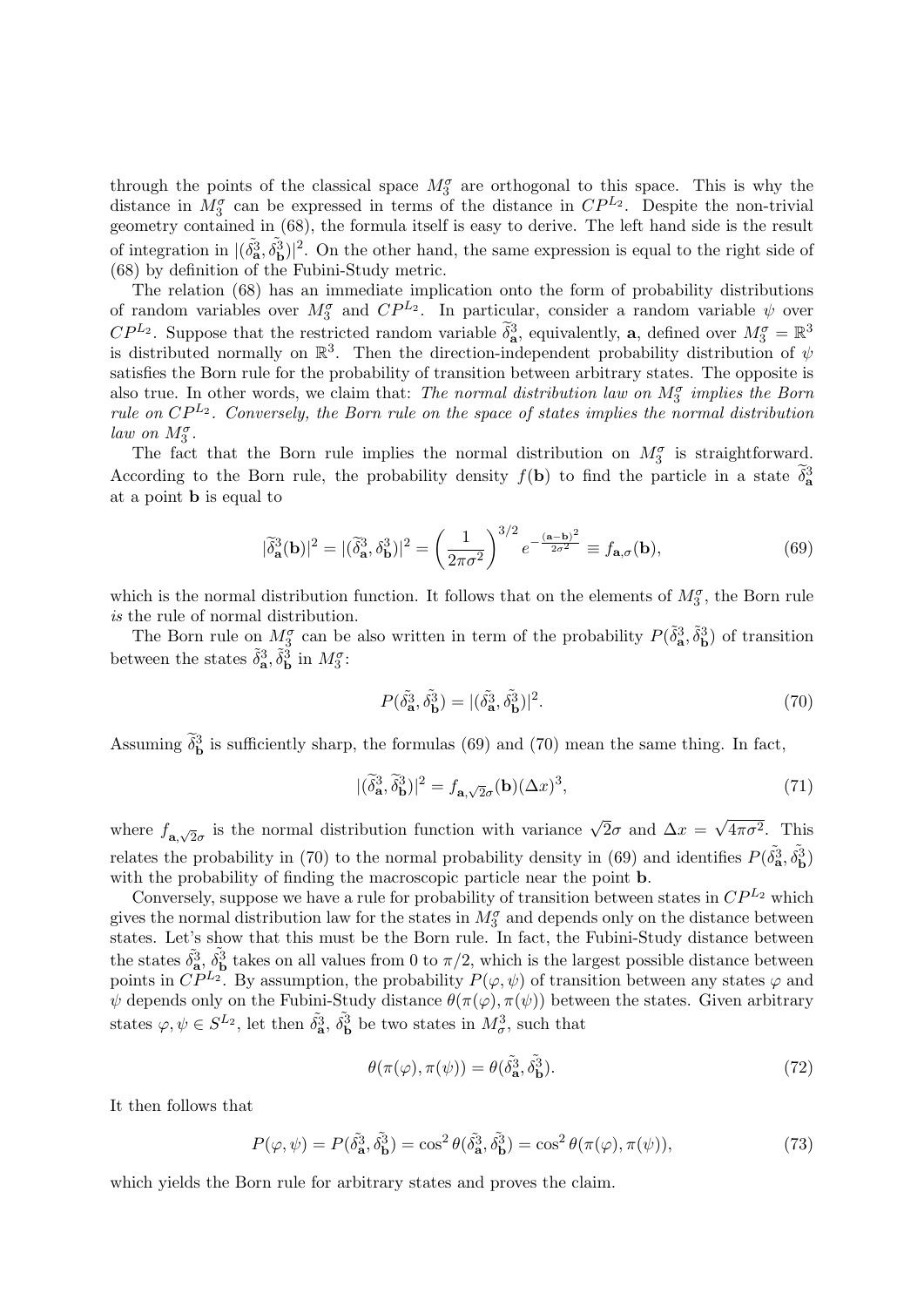#### 9. Measurements on macroscopic and microscopic particles

We are now in a position to compare the process of measurement in the classical and quantum physics. First of all, the classical space and phase space are now submanifolds in the Hilbert space of states. This allows us to use the same language when analyzing both types of measurement. Second, the Newtonian dynamics is now a restriction of the Schrödinger dynamics to the classical phase space submanifold. Conversely, the Schrödinger dynamics is a unique unitary extension of the Newtonian dynamics from the classical phase space to the Hilbert space. This allows us to begin with a model of measurement satisfying Newton laws and extend it to a model consistent with the rules of quantum mechanics. Finally, the normal probability law is the restriction of the Born rule to the classical space submanifold. Conversely, the Born rule is the unique isotropic extension of the normal probability law from the classical space to the space of states. In particular, a classical model of measurement with a normal distribution of the measured quantity should lead us to a model consistent with the Schrödinger dynamics and the Born rule.

Measurements performed on a macroscopic particle satisfy generically the normal distribution law for the measured observable. This is consistent with the central limit theorem and indicates that the specific way in which the observable was measured is not important. To be specific, consider measurements of position of a particle. A common way of finding the position of a macroscopic particle is to expose it to light of sufficiently short wavelength and to observe the scattered photons. Due to the unknown path of the incident photons, multiple scattering events on the particle, random change in position of the particle, etc., the process of observation can be described by the diffusion equation with the observed position of the particle experiencing Brownian motion from an initial point during the time of observation. This results in the normal distribution of observed position of the particle.

The ability to describe the measurement of the position of a macroscopic particle as a diffusion seems to be a general feature of measurements in the macro-world, independent of a particular measurement set-up. The averaging process making the central limit theorem applicable and leading to the normal distribution of the position random variable can be seen, for example, as the result of random hits experienced by the particle from the surrounding particles participating in the measurement. These random hits are equally likely to come from any direction, independent of the initial position of the particle, leading to Brownian motion and the validity of the diffusion equation for the probability density of the position random variable for the particle.

It is claimed now that at any time t, the initial state  $\psi$  of a microscopic particle undergoing a similar measurement of position is equally likely to shift in any direction in the tangent space to the appropriate projective space of states. In proving this result, we will use an example of a particle exposed to a stream of photons of sufficiently high frequency and number density. The scattered photons are then observed to determine the position of the particle. The field of photons in the experiment will be treated classically, as a fluctuating potential in a region surrounding the source. Despite the classical treatment of the field and other assumptions made about the potential, a more general proof in section 11 will confirm that the result derived here is general.

Recall first that the space  $M_{3,3}^{\sigma}$  is complete in  $L_2(\mathbb{R}^3)$ . Consider the subset of  $M_{3,3}^{\sigma}$  formed by the states

$$
\varphi_{\mathbf{mn}}(\mathbf{x}) = \left(\frac{1}{2\pi\sigma^2}\right)^{3/4} e^{-\frac{(\mathbf{x}-\alpha\mathbf{n})^2}{4\sigma^2}} e^{i\frac{\beta\mathbf{mx}}{\hbar}},\tag{74}
$$

where  $\alpha =$ √  $\overline{2\pi}\sigma, \beta = \frac{h}{\sqrt{2}}$  $\frac{h}{2\pi\sigma}$  and **m**, **n** take values on the lattice  $\mathbb{Z}^3 \times \mathbb{Z}^3$  of points with integer coordinates in  $\mathbb{R}^3 \times \mathbb{R}^3$ . The set of functions (74) is known to be also complete in  $L_2(\mathbb{R}^3)$ . Any state in  $L_2(\mathbb{R}^3)$  can be then represented by a linear combination of states  $\varphi_{mn}$ . (For  $\alpha\beta < h$ the system of functions  $\varphi_{mn}$  is called the Gabor or Weil-Heisenberg frame.) In particular, the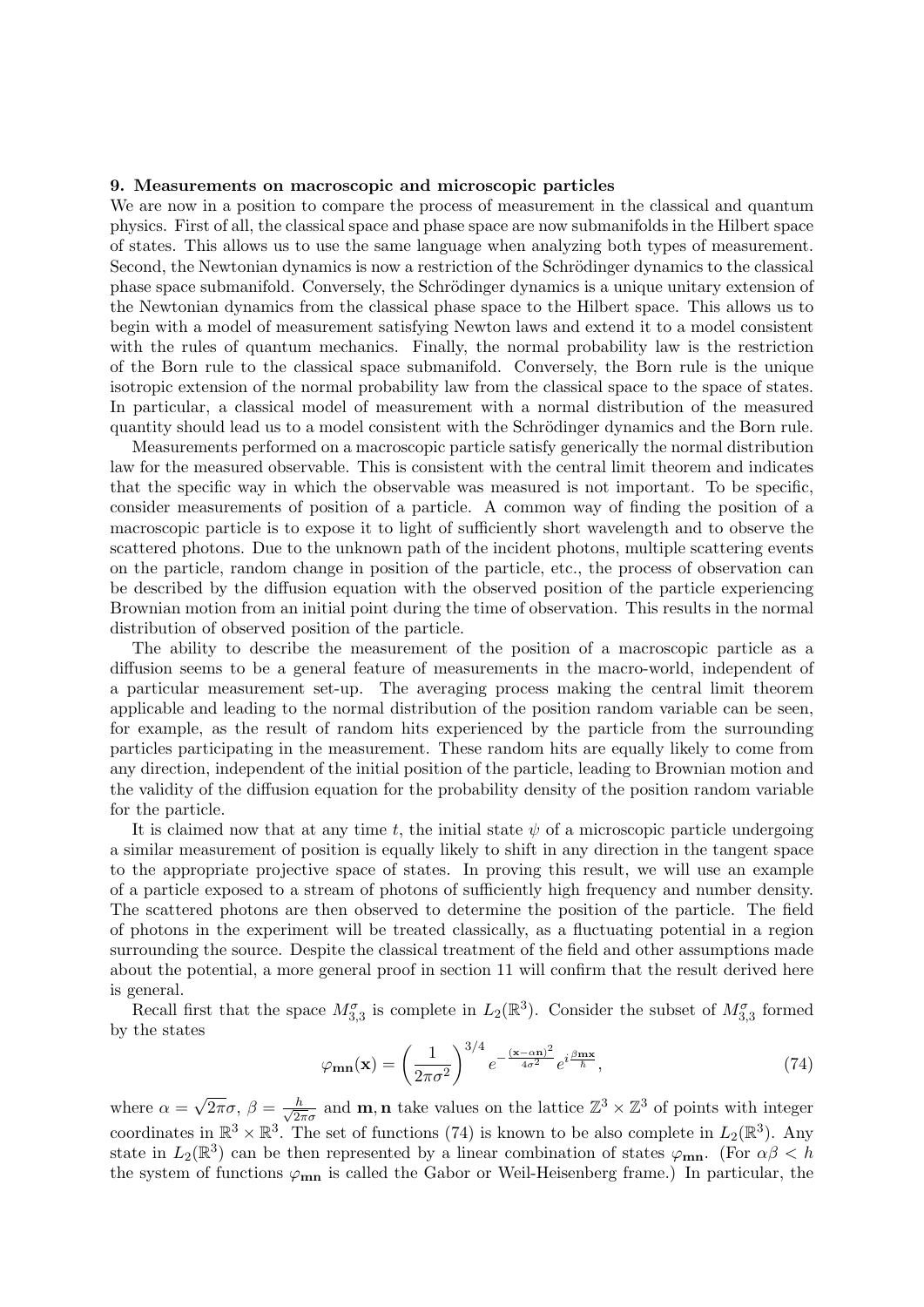initial state  $\psi$  of the particle can be represented by a sum

$$
\psi = \sum_{\mathbf{m}, \mathbf{n}} C_{\mathbf{m}\mathbf{n}} \varphi_{\mathbf{m}\mathbf{n}}.\tag{75}
$$

The set  $M_3^{\sigma}$  is also complete in  $L_2(\mathbb{R}^3)$ . Here too there exist countable subsets of  $M_3^{\sigma}$  that are complete in  $L_2(\mathbb{R}^3)$ . Moreover, an arbitrary initial state  $\psi$  in  $L_2(\mathbb{R}^3)$  can be approximated as well as necessary by a finite discrete sum

$$
\psi \approx \sum_{\mathbf{n}} C_{\mathbf{n}} \tilde{\delta}_{\mathbf{a}-\gamma \mathbf{n}}^3,\tag{76}
$$

where **a** is arbitrary,  $\mathbf{n} \in \mathbb{Z}^3$ , and the value of  $\gamma > 0$  together with the number of terms in the sum depend on  $\psi$  and the needed approximation. Taking  $\gamma$  sufficiently small, let us partition the space  $\mathbb{R}^3$  into the cubical cells of edge  $\gamma$  centered at the lattice points  $\mathbf{a} - \gamma \mathbf{n}$  and consider the indicator function  $1_{n}$  for each cell. Assume first that the potential  $\hat{V}$  acts on the entire space  $\mathbb{R}^3$ . The potential can be written as a sum  $\sum_{n} \mathbf{1}_n \hat{V}_n$ . The components  $\hat{V}_n$  for different **n** can be assumed to be independent, identically distributed random variables. In the case of position measurement by scattering photons off the particle, the components  $\hat{V}_{n}$  can be associated with a single photon at time t.

For simplicity, let us neglect the kinetic energy term in the Hamiltonian  $\hat{h}$ . We will see when the resulting approximation is valid later. Let us denote the solution of the Shrödinger equation with the initial state  $\psi$  by  $\Psi(t)$  and set  $\Psi(t) = e^{-\frac{iVt}{\hbar}}\psi(t)$ , where  $\overline{V} = (\widehat{V}\psi, \psi)$  and  $\psi(0) = \psi$ . We then have at  $t = 0$ :

$$
\frac{d\psi}{dt} = -\frac{i}{\hbar}\widehat{V}_{\perp}\psi,\tag{77}
$$

where  $\hat{V}_\perp = \hat{V} - \overline{V}$ , as before. This equation gives the velocity of the state  $\Psi(t)$  in the projective space  $\overline{CP^{L_2}}$  at  $t = 0$ . To prove that under the action of  $\hat{V}_\perp$  all directions of velocity of state in  $T_{\{\psi\}}CP^{L_2}$  are equally likely, consider the components of the displacement  $\delta\psi = \frac{d\psi}{dt}\tau$  of state during a short time interval  $\tau$  in the basis  $-i\tilde{\delta}_{\mathbf{m}}^3 \equiv -i\tilde{\delta}_{\mathbf{a}-\gamma\mathbf{m}}^3$ 

$$
\left(\delta\psi, -i\tilde{\delta}_{\mathbf{m}}^{3}\right) = \frac{\tau}{\hbar}(\hat{V}_{\perp}\psi, \tilde{\delta}_{\mathbf{m}}^{3}).\tag{78}
$$

For any given potential and a given  $\psi$ , the form in (78) is a function of the distance between the points  $\psi$  and  $\widetilde{\delta}_{\mathbf{m}}^3$  in the Fubini-Study metric and, possibly, of the unit vector  $\eta \in T_{\{\psi\}}C^{PL_2}$ , tangent to the geodesic from  $\{\psi\}$  to  $\tilde{\delta}_{\mathbf{m}}^3$  in  $CP^{L_2}$ . We have  $\hat{V} = \sum_{\mathbf{n}} 1_{\mathbf{n}} \hat{V}_{\mathbf{n}}$ , where each  $\hat{V}_{\mathbf{n}}$  is a random variable. Accordingly, (78) defines a random variable for each **m**. On  $|\psi| = \lambda$  of  $|\psi|$  the value of  $|(\psi, \tilde{\delta}_{\mathbf{m}}^3)|$  is the same and the independence of the distribution of the variables in (78) on the direction is particularly clear. More generally, assuming  $|(\psi, \tilde{\delta}_{\mathbf{m}}^3)| \neq 0$ , let us divide the random variables in (78) by  $|(\psi, \tilde{\delta}_{\mathbf{m}}^3)|$ . This yields a new set of random variables

$$
\frac{\frac{7}{\hbar}(\hat{V}_{\perp}\psi,\tilde{\delta}_{\mathbf{m}}^3)}{|(\psi,\tilde{\delta}_{\mathbf{m}}^3)|}.
$$
\n(79)

Because  $|(\psi, \tilde{\delta}_{\mathbf{m}}^3)|$  depends only on the distance between  $\{\psi\}$  and  $\tilde{\delta}_{\mathbf{m}}^3$ , the probability distributions of the random variables given by (78) and (79) are either both dependent or both independent of  $\eta$ . Provided the potential does not change much within each cell, the expression (79) is equal up to a constant phase factor to

$$
\frac{\tau}{\hbar}(V_{\mathbf{m}} - \overline{V}).\tag{80}
$$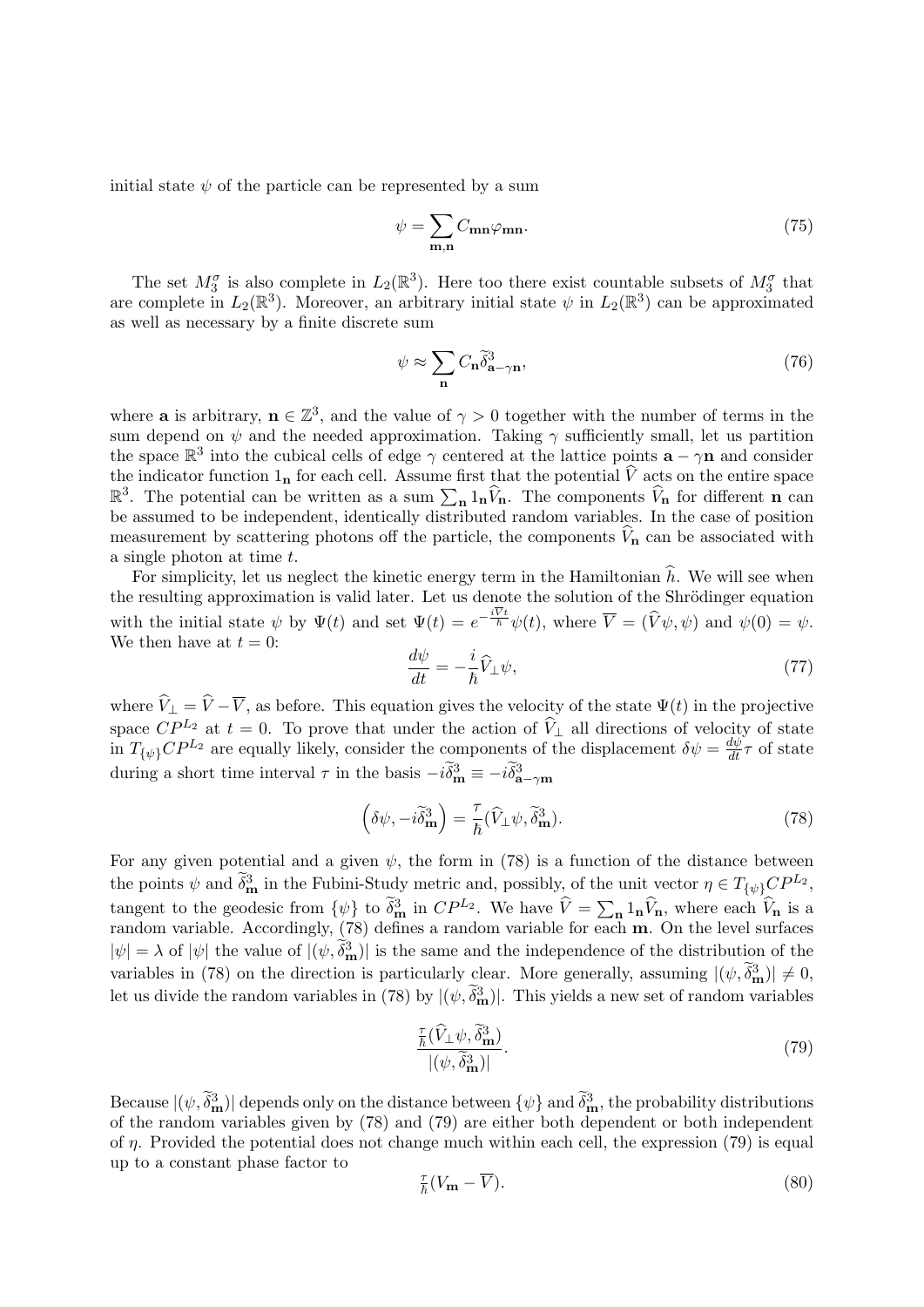From the decomposition (76), the near-orthogonality of the functions  $\tilde{\delta}_{\mathbf{m}}^3$  and the definition of  $\overline{V}$ , we have

$$
\overline{V} = \sum_{\mathbf{n}} V_{\mathbf{n}} |C_{\mathbf{n}}|^2. \tag{81}
$$

Because  $\sum |C_{\bf n}|^2 = 1$ , the mean value of the random variable in (80) is zero:

$$
E(V_{\mathbf{m}} - \overline{V}) = E(V_{\mathbf{m}}) - E(V_{\mathbf{m}}) \sum_{\mathbf{n}} |C_{\mathbf{n}}|^2 = 0.
$$
 (82)

As discussed, the random variables  $V_{\mathbf{m}}$  in different cells, i.e., for different values of  $\mathbf{m}$  can be considered independent and identically distributed. It follows that the probability distributions of the random variables  $V_{\mathbf{m}} - \overline{V}$  have a zero mean and are identical for all values of **m**. With the help of the central limit theorem, one can also claim that these distributions are normal. So, disregarding the phase factors, the random vector with components (79) has an isotropic multivariate Gaussian distribution (the covariance matrix is proportional to the identity).

Now, a complex random vector  $\delta\psi$  is called *circularly symmetric* if for any constant phase α the distribution of  $e^{i\alpha} \delta \psi$  is equal to the distribution of  $\delta \psi$ . Because  $V_{\perp}$  depends only on the value of **x** but not on the constant phase  $\alpha$ , we have  $e^{i\alpha} \delta \psi = -\frac{i}{\hbar} \hat{V}_\perp e^{i\alpha} \psi \tau$ . It follows that the frequency of a particular value of  $\delta\psi$  is the same as the frequency of the value of  $e^{i\alpha}\delta\psi$ . We conclude that the random variable  $\delta\psi$  can be assumed to take values in the tangent space  $T_{\{\psi\}}CP^{L_2}$  and is equally likely to point in any direction in  $T_{\{\psi\}}CP^{L_2}$  at  $t=0$ . To make this result valid at an arbitrary moment of time and independent of the direction at previous times, we may assume that the distribution of potentials is time-independent (stationary) and that potentials at different moments of time are independent random variables.

Note that if  $\psi(\mathbf{m}) = 0$ , then the division in (79) is not valid. However, one could make  $\psi(\mathbf{m})$ small, different than zero and take the limit. In this case, one would see that  $\delta\psi$  is as likely to point in the direction tangent to the geodesics from  $\psi$  to  $\tilde{\delta}_{\mathbf{m}}^3$  as it is in any other direction in  $T_{\{\psi\}}CP^{L_2}$ . The fact that the said component goes to zero together with  $\psi(\mathbf{m})$  simply means that  $\psi$  and  $\delta\psi$  are orthogonal to  $\tilde{\delta}_{\bf m}^3$ . In particular, such state can never reach  $\tilde{\delta}_{\bf m}^3$  under a measurement.

Let us check that the assumptions used in the derivation of the isotropy of the distribution of the displacement random variable  $\delta\psi$  are realistic. Suppose for example that the position of an electron is measured by subjecting it to a stream of photons. Assume first that the initial state of the electron belongs to the classical phase space submanifold  $M_{3,3}^{\sigma}$  of the space of states. Suppose also that the wave length of the photons is of the order of  $1nm = 10^{-9}m$  (x-rays) or larger. Let us estimate the terms of the decomposition (45) for the velocity of state of the electron. From the Compton scattering formula, we have for the difference in wave length of the incoming and scattered photons

$$
\lambda_f - \lambda_i = \frac{h}{mc}(1 - \cos\theta) \sim 10^{-12}m.
$$
\n(83)

The transferred energy is then

$$
\Delta E = \frac{hc}{\lambda_i} - \frac{hc}{\lambda_f} \sim 10^{-20} J. \tag{84}
$$

With the electron initially at rest, we have for the speed  $v$  acquired during the interaction

$$
\frac{mv^2}{2} \sim 10^{-20} J, \text{ or, } v \sim 10^5 m/s. \tag{85}
$$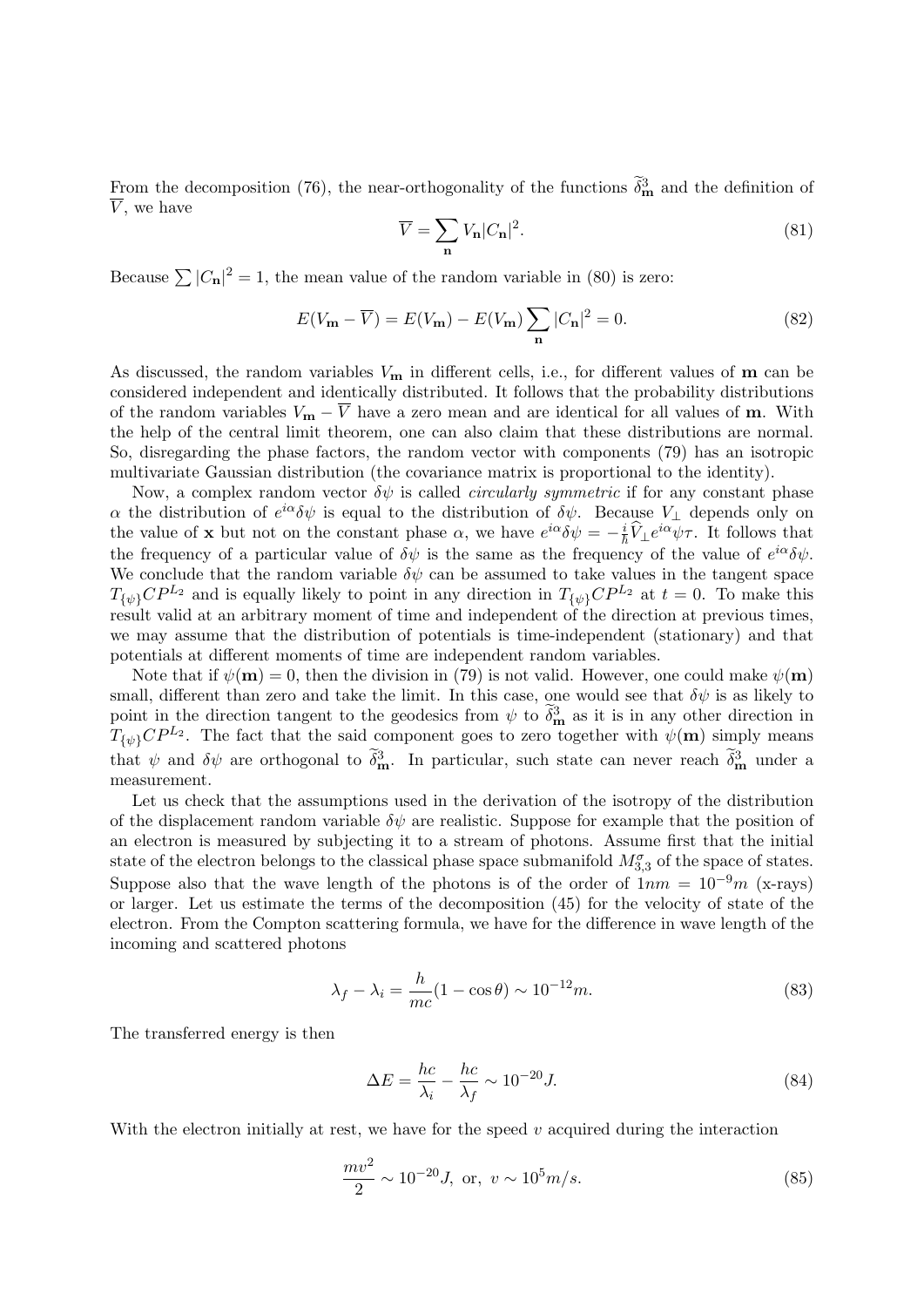The accuracy of position measurement is limited by the wave length. Setting  $\sigma = \lambda \sim 10^{-9}m$ , we have for the classical velocity component of  $\frac{d\varphi}{dt}$ , given by the second term in (45)

$$
\frac{v}{2\sigma} \sim \frac{10^5}{10^{-9}} = 10^{14} s^{-1}.
$$
\n(86)

Estimating the time of interaction  $\tau$  by  $\lambda/c \sim 10^{-17} s$ , we have for the classical acceleration component, given by the third term in (45):

$$
\frac{mw\sigma}{\hbar} = 10^{17}s^{-1}.
$$
\n(87)

For the spreading component, given by the last term in (45), we obtain

$$
\frac{\hbar}{4\sqrt{2}\sigma^2 m} \sim 10^{13} s^{-1}.
$$
\n(88)

In the estimate, the acceleration term is the largest of the three. Also, the resolution parameter  $\sigma$  in the non-relativistic position measurement experiments is typically much larger than the used value of 1nm. With the increase in  $\sigma$ , the spreading term decreases as  $1/\sigma^2$ , the velocity term decreases as  $1/\sigma$  and the acceleration term increases linearly with  $\sigma$ . In particular, for the scattering of visible light off an electron, we have  $\lambda \sim 10^{-5}m$ , which gives the acceleration term of the order of  $10^{16}s^{-1}$ , velocity term  $\sim 10^{10}s^{-1}$  and the spreading term  $\sim 10^7s^{-1}$ . Furthermore, with an increase in the mass  $m$ , the value of the spreading and velocity terms further decrease. while the acceleration term remains the same, showing that it is by far the dominant term under these conditions.

Let us now write an arbitrary initial state  $\psi$  as a superposition (75) of states in  $M_{3,3}^{\sigma}$ . Then the variation  $\delta \psi = \frac{d\psi}{dt} \tau$  can be also written as a series in functions from  $M_{3,3}^{\sigma}$ , so that each term of the series is a constant times a function in  $M_{3,3}^{\sigma}$ . The initial speed v of each component function in  $M_{3,3}^{\sigma}$  is limited by the speed of light c. If v is of the same order as c, then the velocity and acceleration terms in the component function are of the same order. However, given the non-relativistic character of the problem, the major terms in the series correspond to  $v \ll c$ . The spreading term in each term of the series is the same and is much smaller than the acceleration term. Therefore, assuming as before that the terms of the series are near-orthogonal, we can neglect the velocity and spreading parts in each term, which amounts to keeping only the potential term in the Hamiltonian. In particular, the motion of the state in these conditions amounts to a jiggling of the wave packet without much spreading or displacement.

Let us check now that under reasonably general measurement conditions, the periods of a free evolution of the electron state can be neglected. In other words, interaction with the field is happening continuously in time. From the number density of photons, we can estimate the number of photons in one cubic meter of space by  $N \approx 2.02 \times 10^7 T^3$  and the average energy of a photon by  $2.7k_BT$ , where  $k_B$  is the Boltzmann constant and T is temperature. For instance, taking  $T \sim 500K$ , we obtain  $\overline{N} \sim 10^{15}$ . The photon with the average energy at this temperature has the wave length  $\lambda \sim 10^{-5}m$ . Under these conditions, at any time t there is about one photon per cube of the volume  $\lambda^3$ . So, at any t, each  $M_{3,3}^{\sigma}$  component of  $\psi$  experiences the potential of a photon passing by. Given these conditions, neglecting the free evolution of the electron state is a reasonable approximation.

Despite being heuristic, these estimates demonstrate that during the type of measurement considered in this section, the potential term is the main term in the Hamiltonian responsible for the dynamics of the particle under the Schrödinger evolution. On the other hand, if the number density of photons is significantly lower, the evolution will consist of a free Schödinger evolution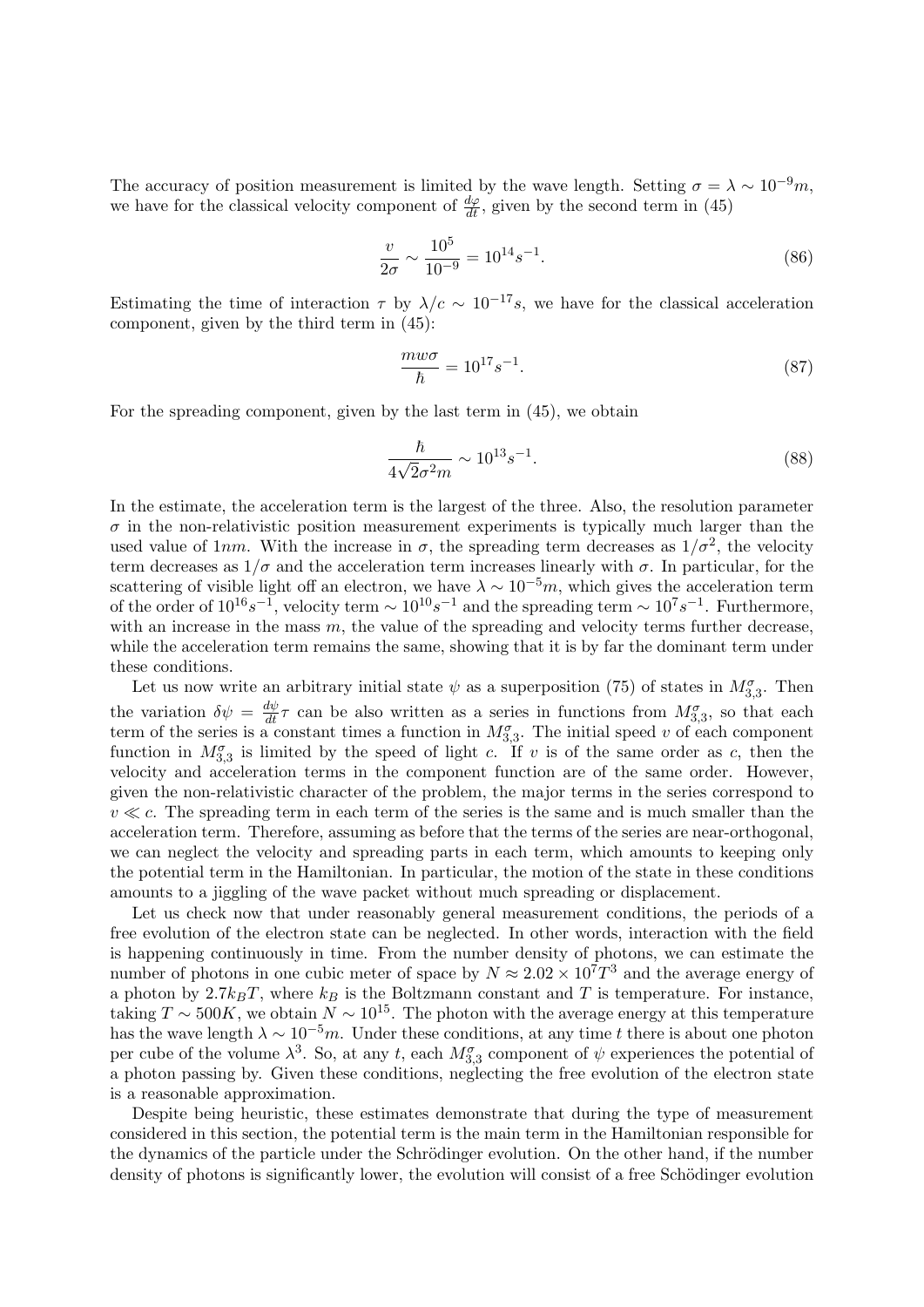combined with the periods when the state is driven by the potential term alone. We will return to this issue in section 11, where an alternative approach to the problem will be discussed.

When measuring the position of a macroscopic particle, the observed particle is exposed to a random potential that is responsible for the normal distribution of the position random variable. We now see that the state of a microscopic particle undergoing a similar measurement and exposed to the same potential will experience a random motion on the space of states  $CP^{L_2}$ , such that any direction  $\delta\psi$  of displacement of the state is equally likely. From the section 8 we know that the normal probability distribution of position on  $M_3^{\sigma}$  and direction-independence of the distribution of states on  $\mathbb{CP}^{L_2}$  result in the Born rule for the probability of transition between states. That is, under a random potential produced by the measuring device the state  $\psi$  of the measured microscopic particle performs a random walk on the sphere of states and the probability for the state of reaching a neighborhood of any point  $\varphi$  on the sphere is given by the Born rule:  $P(\varphi, \psi) = |(\varphi, \psi)|^2$ .

Given the lack of Lebesgue measure on an infinite-dimensional Hilbert space, one may wonder how the state would have any chance of reaching a neighborhood of a given point in  $\mathbb{CP}^{L_2}$ . However, a realistic measuring device occupies a finite volume in the classical space. So the potential created by it can only affect a bounded region Q in  $\mathbb{R}^3$ . The initial state  $\psi$  of the particle can be split onto the state  $\psi_Q = \psi|_Q$  with support in Q (restriction of  $\psi$  to Q) and the leftover state  $\chi = \psi - \psi_Q$ . The state  $\chi$  is not going to change under the potential and will not participate in the measurement (the probability for it of reaching a detector in Q is zero). By (76), the state  $\psi_Q$  is a finite linear combination of the states  $\tilde{\delta}_n^3$ . Furthermore, under the motion in the random potential  $\hat{V}$  described by equation (77), the state will continue to stay in the finite-dimensional linear envelop  $L_Q$  of the states  $\delta^3$  centered at the points  $\mathbf{a} - \gamma \mathbf{n}$  in  $Q$ . In particular, the Lebesgue volume of a ball of a positive radius in  $L_Q$  exists and is positive. It follows that the state  $\psi_Q$  has a non-vanishing probability of reaching a neighborhood of the state  $\tilde{\delta}_{\mathbf{a}}^3$  and the relative probabilities of reaching neighborhoods of states  $\tilde{\delta}_{\mathbf{a}}^3$  for different points a are given by the Born rule.

## 10. The Born rule for measurements of spin

To get another insight into the origin of the Born rule, let us return to the space  $\mathbb{C}^2$  of spin states of a spin  $1/2$  particle. To obtain the corresponding projective space of states  $\mathbb{CP}^1$ , consider the complex lines  $\{\varphi\}$  formed for a given  $\varphi = \begin{bmatrix} \varphi_1 \\ \varphi_2 \end{bmatrix}$  $\varphi_2$ by the vectors  $\lambda \varphi, \lambda \in \mathbb{C}$ . Provided  $\varphi_1 \neq 0$ , there is a unique point of intersection of the line with the affine plane of vectors  $\begin{bmatrix} 1 \\ 1 \end{bmatrix}$ ξ  $\big]$ ,  $\xi \in \mathbb{C}$ in  $\mathbb{C}^2$ . Namely, by setting

$$
\lambda \begin{bmatrix} \varphi_1 \\ \varphi_2 \end{bmatrix} = \begin{bmatrix} 1 \\ \xi \end{bmatrix},\tag{89}
$$

one obtains

$$
\xi = \frac{\varphi_2}{\varphi_1}.\tag{90}
$$

The map  $u = {\varphi} \rightarrow \xi$  provides a coordinate chart on  $\mathbb{CP}^1$  that identifies  $\mathbb{CP}^1$  without a point (the complex line through  $\begin{bmatrix} 0 \\ 1 \end{bmatrix}$ 1 ) with the set  $\mathbb C$  of complex numbers. Under the isomorphism  $\widehat{\omega}$  in (26), the vectors  $\begin{bmatrix} 1 \\ \xi \end{bmatrix}$ ξ form an affine subspace in the Lie algebra  $su(2)$ . The algebra  $su(2)$ with the Killing metric is the Euclidean space  $\mathbb{R}^3$  of vectors  $\mathbf{x} = \sum_k x^k i \hat{\sigma}_k$ . The stereographic projection then identifies the unit sphere  $S^2$  at the origin of  $\mathbb{R}^3$  with the above plane  $\mathbb C$  plus a point, i.e., with  $\mathbb{CP}^1$  itself. Moreover, the usual metric on  $S^2$  induced by its embedding into  $\mathbb{R}^3$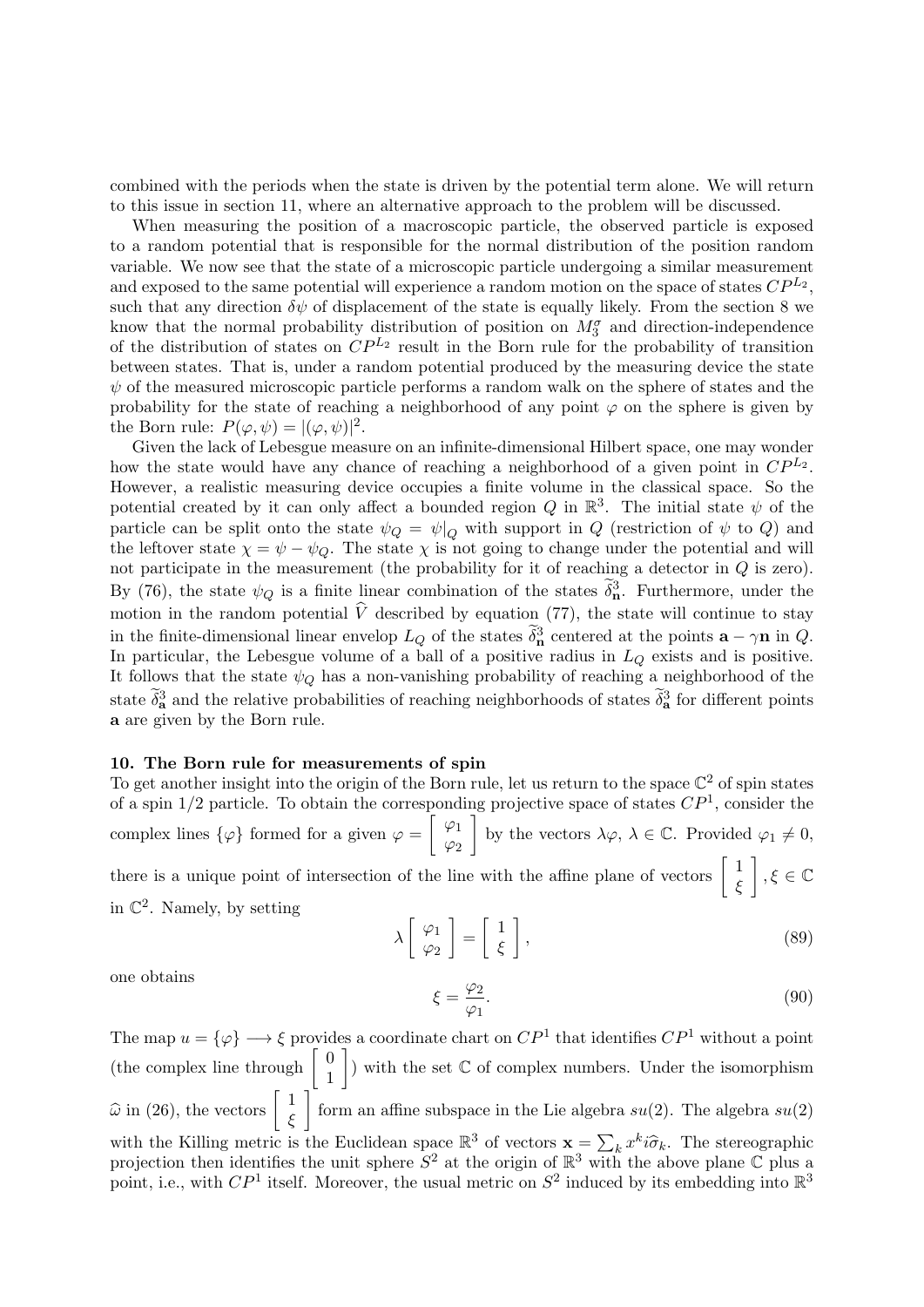is the Fubini-Study metric on  $\mathbb{CP}^1$ . The relationship of the coordinate  $\xi$  in the plane  $\mathbb C$  with coordinates  $(x^1 = x, x^2 = y, x^3 = z)$  of the corresponding point on the sphere  $S^2$  is given by

$$
\xi = \frac{x + iy}{1 - z}.\tag{91}
$$

Solving this for  $x, y$  and  $z$  and using (90), one obtains:

$$
x = \varphi_1 \overline{\varphi}_2 + \overline{\varphi}_1 \varphi_2, \tag{92}
$$

$$
y = i(\varphi_1 \overline{\varphi}_2 - \overline{\varphi}_1 \varphi_2), \tag{93}
$$

$$
z = \varphi_2 \overline{\varphi}_2 - \varphi_1 \overline{\varphi}_1. \tag{94}
$$

The resulting map  $\pi : S^3 \longrightarrow S^2$  given by  $\pi(\varphi_1, \varphi_2) = (x, y, z)$  is a coordinate form of the bundle projection from the sphere of unit states in  $\mathbb{C}^2$  onto the space  $\mathbb{CP}^1$  of physical states. The map  $\pi$  relates the spaces of representation of the groups  $SU(2)$  and  $SO(3)$  and maps the spin state of a particle to a vector in  $\mathbb{R}^3$ .

Suppose that the z-component of spin of a particle in the initial state  $\varphi$  is measured, causing a random motion of state on  $S<sup>3</sup>$  (see the previous section). Suppose for simplicity that the change in the z coordinate of the state at each step of this random motion is  $\pm d$  for some positive  $d \ll \hbar$ , with the positive and negative values being equally likely (isotropy). Then the Born rule for the state follows. In fact, from (94) it follows that

$$
|\varphi_1|^2 = \frac{1+z}{2}
$$
, and  $|\varphi_2|^2 = \frac{1-z}{2}$ . (95)

The gambler's ruin mechanism tells us now that the probability  $P_2$  for the state  $\varphi$  to end at the state  $\begin{bmatrix} 0 \\ 1 \end{bmatrix}$ 1  $\begin{bmatrix} (z = -1), \text{ as a result of the described random motion is equal to } \end{bmatrix}$ 

$$
P_2 = \frac{\text{number of steps from } z \text{ to } -1}{\text{number of steps from } -1 \text{ to } 1} = \frac{1-z}{(1-z)+(1+z)} = \frac{1-z}{2} = |\varphi_2|^2. \tag{96}
$$

Similarly, the probability  $P_1$  that  $\varphi$  will end at  $\begin{bmatrix} 1 \\ 0 \end{bmatrix}$  $\theta$ is given by  $P_1 = |\varphi_1|^2$ .

## 11. The motion of state under measurement

Let us now look into details of the stochastic motion of state under a measurement. Note that in the non-relativistic quantum mechanics, the particle, and therefore its state in a single particle Hilbert space, cannot disappear or get created. The unitary property of evolution means that the state can only move along the unit sphere in the space of states  $L_2(\mathbb{R}^3)$ . To express this conservation of states in the case of observation of position of the particle, consider the density of states functional  $\rho_t[\varphi;\psi]$ . Here we begin with an ensemble of particles whose initial state belongs to a neighborhood of the state  $\psi$  on the sphere of states  $S^{L_Q} \subset L_Q$ . The functional  $\rho_t[\varphi;\psi]$  measures the number of states that by the time t belong to a neighborhood of a state  $\varphi \subset S^{L_Q}$ . Under the isometric embedding  $\omega : \mathbb{R}^3 \longrightarrow M_3^{\sigma} \subset L_2(\mathbb{R}^3)$ , the states in  $M_3^{\sigma}$  are identified with positions of particles. So the density of states functional  $\rho_t[\varphi;\psi]$  must be an extension of the usual density of particles  $\rho_t(\mathbf{a}; \mathbf{b})$  with initial position **b** in  $\mathbb{R}^3$ . In other words, we must have  $\rho_t(\mathbf{a}; \mathbf{b}) = \rho_t[\tilde{\delta}_{\mathbf{a}}^3; \tilde{\delta}_{\mathbf{b}}^3].$ 

In the case of macroscopic particles, the conservation of the number of particles is expressed in differential form by the continuity equation. For instance, if  $\rho_t(\mathbf{a}; \mathbf{b})$  is the density at a point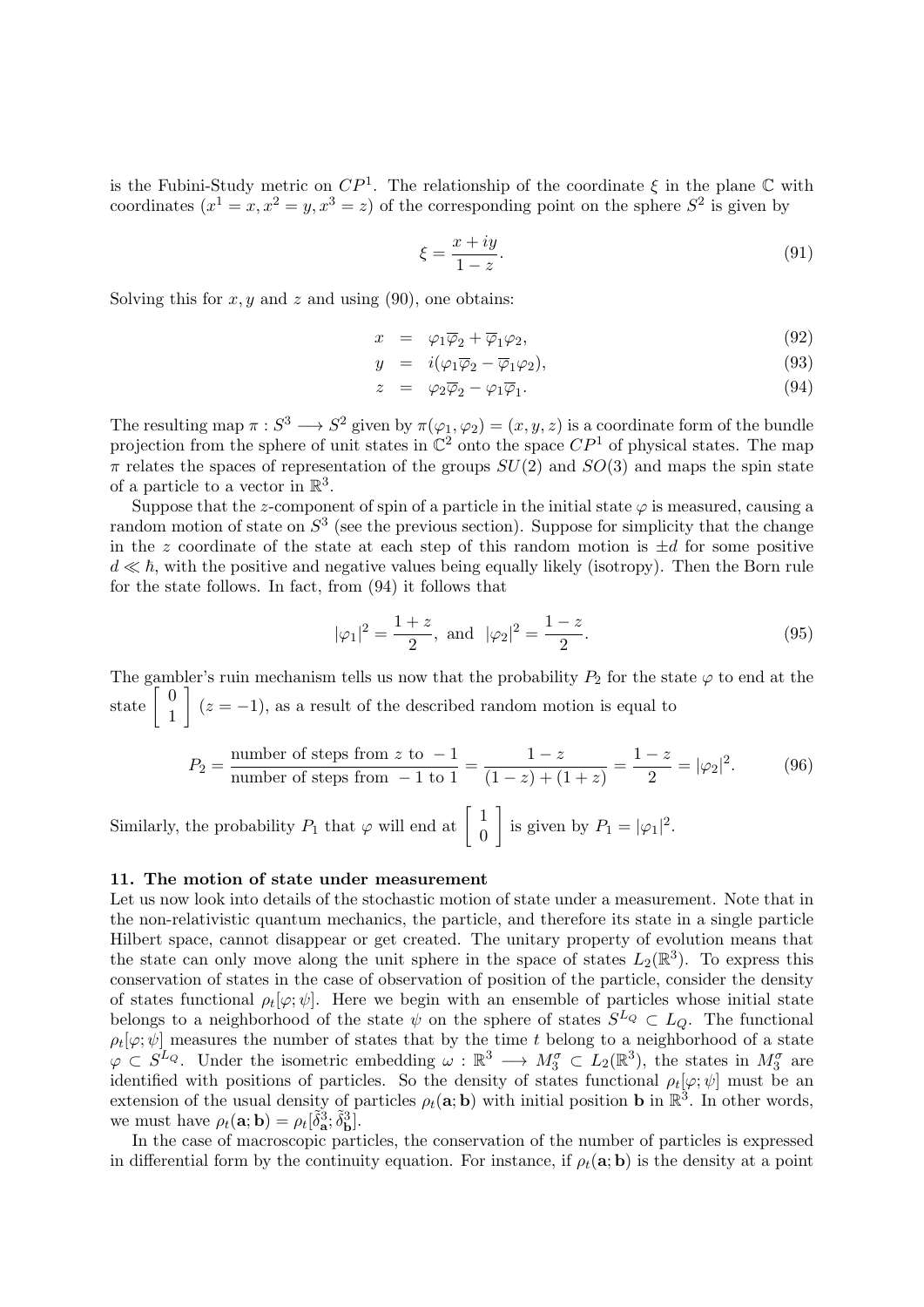$a \in \mathbb{R}^3$  of an ensemble of Brownian particles with initial position near **b** and  $\mathbf{j}_t(a; \mathbf{b})$  is the current density of the particles at a, then

$$
\frac{\partial \rho_t(\mathbf{a}; \mathbf{b})}{\partial t} + \nabla \mathbf{j}_t(\mathbf{a}; \mathbf{b}) = 0.
$$
 (97)

We will assume that  $\rho_t(\mathbf{a}; \mathbf{b})$  and  $\mathbf{j}_t(\mathbf{a}; \mathbf{b})$  are normalized per one particle, i.e., the densities are divided by the number of particles. In this case, the particle density and the probability density can be identified.

The conservation of states of an ensemble of microscopic particles is expressed by the continuity equation that follows from the Schrödinger dynamics. This is the same equation (97) with

$$
\rho_t = |\psi|^2
$$
, and  $\mathbf{j}_t = \frac{i\hbar}{2m} (\psi \nabla \overline{\psi} - \overline{\psi} \nabla \psi).$  (98)

For the states  $\psi \in M^{\sigma}_{3,3}$  we obtain

$$
\mathbf{j}_t = \frac{\mathbf{p}}{m} |\psi|^2 = \mathbf{v}\rho_t.
$$
 (99)

Because the restriction of Schrödinger evolution to  $M_{3,3}^{\sigma}$  is the corresponding Newtonian evolution, the function  $\rho_t$  in (99) must be the density of particles, denoted earlier by  $\rho_t(\mathbf{a}; \mathbf{b})$ . Once again, it gives the number of particles that start on a neighborhood of b and by the time t reach a neighborhood of **a**. The relation  $\rho_t(\mathbf{a}; \mathbf{b}) = \rho_t[\tilde{\delta}_{\mathbf{a}}^3, \tilde{\delta}_{\mathbf{b}}^3]$  tells us that  $\rho_t$  in (98) must be then the density of states  $\rho_t[\tilde{\delta}_{\mathbf{a}}^3; \psi]$ . It gives the number of particles initially in a state near  $\psi$ found under the measurement at time t in the state near  $\tilde{\delta}_{\mathbf{a}}^3$ .

We conclude that the flow of states on the space of states contains the flow of particles and the probability flow on  $\mathbb{R}^3$  as particular cases. However, there is much more to it than just an abstract extension of these physical notions. For one, we saw in the previous section how under a certain random potential associated with a position measurement, the initial state  $\psi$ was equally likely to be displaced in any direction on the appropriate projective space of states. As a result, the state was undergoing a random motion on the space of states and the probability to find the state at a point  $\varphi$  was shown to be given by the Born rule. In terms of the density of states functional, this result can be described as follows: we are dealing with an ensemble of states initially positioned near the point  $\psi$  so that the density of states functional is concentrated at the point  $\psi$ . As the time goes by, the states undergo a random motion in accord with the Schrödinger equation with a random potential and the density of states functional "spreads out" in the space of states. As we saw, the density of states at a point  $\varphi$  depends only on the distance from  $\psi$  to  $\varphi$  and satisfies the Born rule.

Also, from the Schrödinger equation and the fact that the Schrödinger dynamics constrained to  $M_{3,3}^{\sigma}$  is equivalent to the Newtonian one, and using nothing else, we obtained the relationship

$$
\rho_t[\tilde{\delta}_\mathbf{a}^3; \psi] = |\psi_t(\mathbf{a})|^2. \tag{100}
$$

This relationship explains the identification of  $|\psi_t(\mathbf{a})|^2$  with the probability density, which is one of the postulates in quantum theory. Indeed, the probability density to find the system in a state for an ensemble of states is proportional to the value of the density of states functional on that state, which for the states in  $M_3^{\sigma}$  is given by (100). So  $|\psi_t(\mathbf{a})|^2$  is the probability density to find the particle near a simply because this quantity is the density of quantum states near the point  $\tilde{\delta}^3_{\mathbf{a}}$ . If there are more states near  $\tilde{\delta}^3_{\mathbf{a}}$ , it becomes more likely to find the state under an observation near that point.

Furthermore, the continuity equation  $(97)$  in quantum mechanics follows from the Schrödinger equation and is true for any potential. Suppose we begin with an arbitrary random potential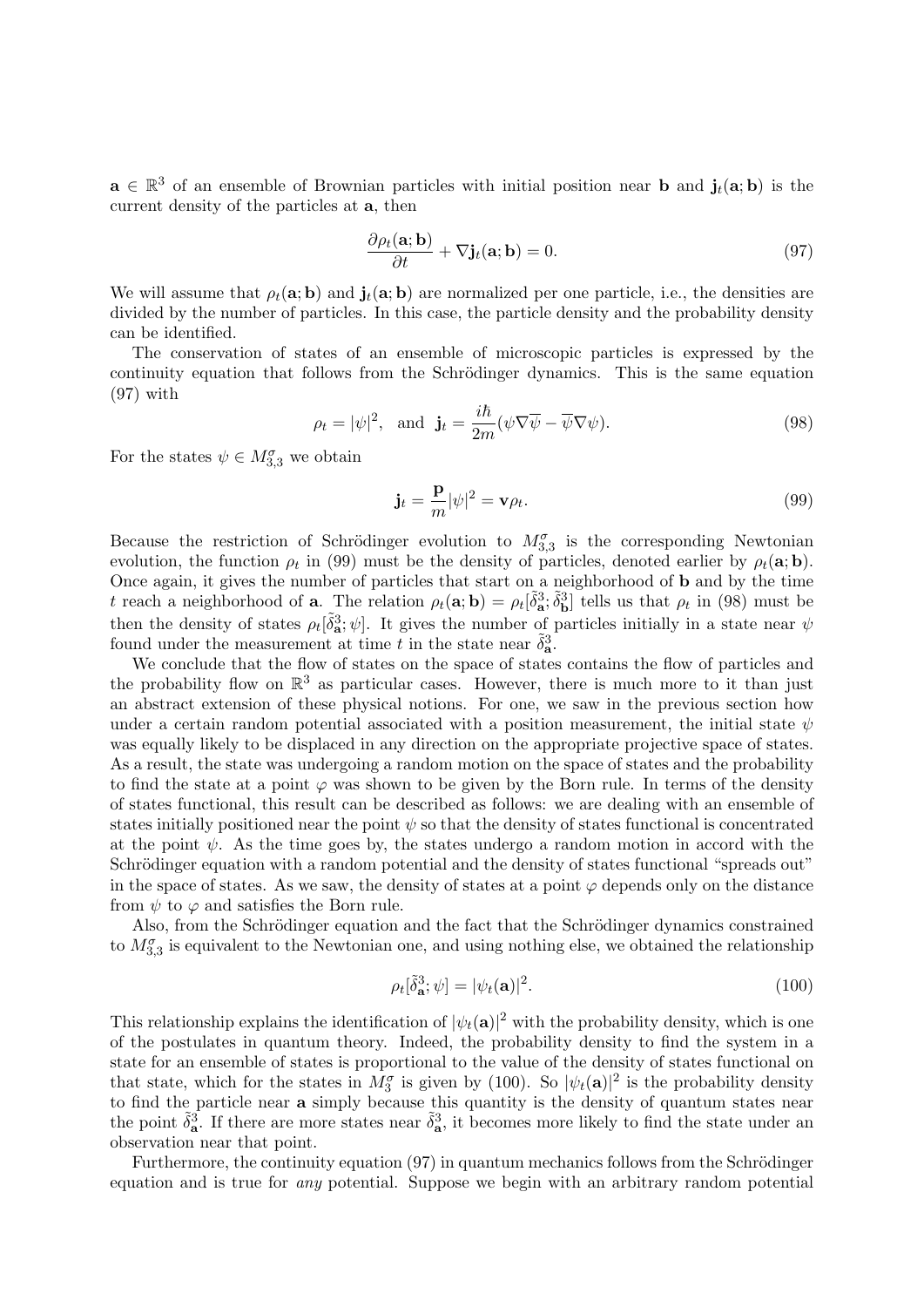V that under the Newtonian dynamics yields the normal distribution of the position random variable. By section 7, there is a unique extension of the Newtonian to Schrödinger dynamics. The formula (100) asserts then the validity of the Born rule for the resulting distribution of states undergoing the Schrödinger evolution with an arbitrary such potential  $V$ . This conclusion extends the results of section 9, originally obtained for the potential typically experienced by the particles in a Brownian motion. In addition, a purely geometric derivation of the Born rule in section 8 acquires here its dynamical validation. Note also that the isotropy of the probability distribution that needed to be assumed in the derivation of section 8 now follows directly from the Schrödinger dynamics and its reduction to the Newtonian one.

It is important to clearly distinguish the deterministic and the stochastic Schrödinger evolutions. The motion of state in quantum mechanics normally follows the deterministic Schrödinger equation with a given potential. However, as advocated here, under the conditions typically associated with a measurement, the state evolves by the Schrödinger equation with a random potential. The potential initiates a random motion of the state on the space of states and the resulting change in the density functional. The difference between these two types of evolution is analogous to the difference between the usual Newtonian motion of a macroscopic particle in a given potential and the Brownian motion of the particle under random hits, particularly in modeling a measurement by the diffusion. Of course, in light of the discussed relationship of Newtonian and Schrödinger dynamics, the analogy is not surprising. Note that the typical process of measurement must be sufficiently fast or must satisfy alternative conditions to be able to neglect the deterministic Schrödinger evolution during the measurement. These conditions were discussed in section 9. In the opposite case, the motion of state will consist of the deterministic drift and a random motion about the moving mean. The analogy with the measurement on a macroscopic particle can serve here a guiding principle.

In the integral form, the conservation of states in  $L_2(\mathbb{R}^3)$  can be written in the following form:

$$
\rho_{t+\tau}[\varphi;\psi] = \int \rho_t[\varphi+\eta;\psi]\gamma[\eta]D\eta,\tag{101}
$$

where  $\gamma[\eta]$  is the probability functional of the variation  $\eta$  in the state  $\varphi$  and integration goes over all variations  $\eta$  such that  $\varphi + \eta \in S^{L_2}$ . When the state of the particle is constrained to  $\overline{M_3^{\sigma}} = \mathbb{R}^3$ , this equation must imply the usual diffusion on  $\mathbb{R}^3$ . The restriction of (101) to  $M_3^{\sigma}$  means that  $\varphi = \tilde{\delta}^3_{\mathbf{a}}$  and  $\eta = \tilde{\delta}^3_{\mathbf{a}+\epsilon} - \tilde{\delta}^3_{\mathbf{a}}$ , where  $\epsilon$  is a displacement vector in  $\mathbb{R}^3$ . As we already know, the function  $\rho_t[\tilde{\delta}_a^3; \tilde{\delta}_b^3] = \rho_t(\mathbf{a}; \mathbf{b})$  is the usual density of particles in space. Let us substitute this into (101), replace  $\gamma[\eta]$  with the equal to it probability density function  $\gamma(\epsilon) \equiv \gamma[\tilde{\delta}_{\mathbf{a}+\epsilon}^3 - \tilde{\delta}_{\mathbf{a}}^3]$ and integrate over the space  $\mathbb{R}^3$  of all possible vectors  $\epsilon$ . As in the Einstein derivation of the Brownian motion, assume that  $\gamma(\epsilon)$  is the same for all **a** and independent of the direction of  $\epsilon$ (space symmetry). Therefore, the terms  $\int \epsilon^k \gamma(\epsilon) d\epsilon$  and  $\int \epsilon^k \epsilon^l \gamma(\epsilon) d\epsilon$  with  $k \neq l$  vanish. It follows as in the Einstein derivation that

$$
\frac{\partial \rho_t(\mathbf{a}; \mathbf{b})}{\partial t} = K \Delta \rho_t(\mathbf{a}; \mathbf{b}),\tag{102}
$$

where  $K=\frac{1}{2}$  $\frac{1}{2\tau}\int \epsilon^2 \gamma(\epsilon) d\epsilon$  is a constant.

The diffusion equation (102) describes the dynamics of an ensemble of particles in the classical space  $M_3^{\sigma}$ . If initially all particles in the ensemble are at the origin, then the density of the particles at a point  $\mathbf{a} \in \mathbb{R}^3$  at time t is given by

$$
\rho_t(\mathbf{a};0) = \left(\frac{1}{4\pi kt}\right)^{\frac{3}{2}} e^{-\frac{\mathbf{a}^2}{4Kt}}.
$$
\n(103)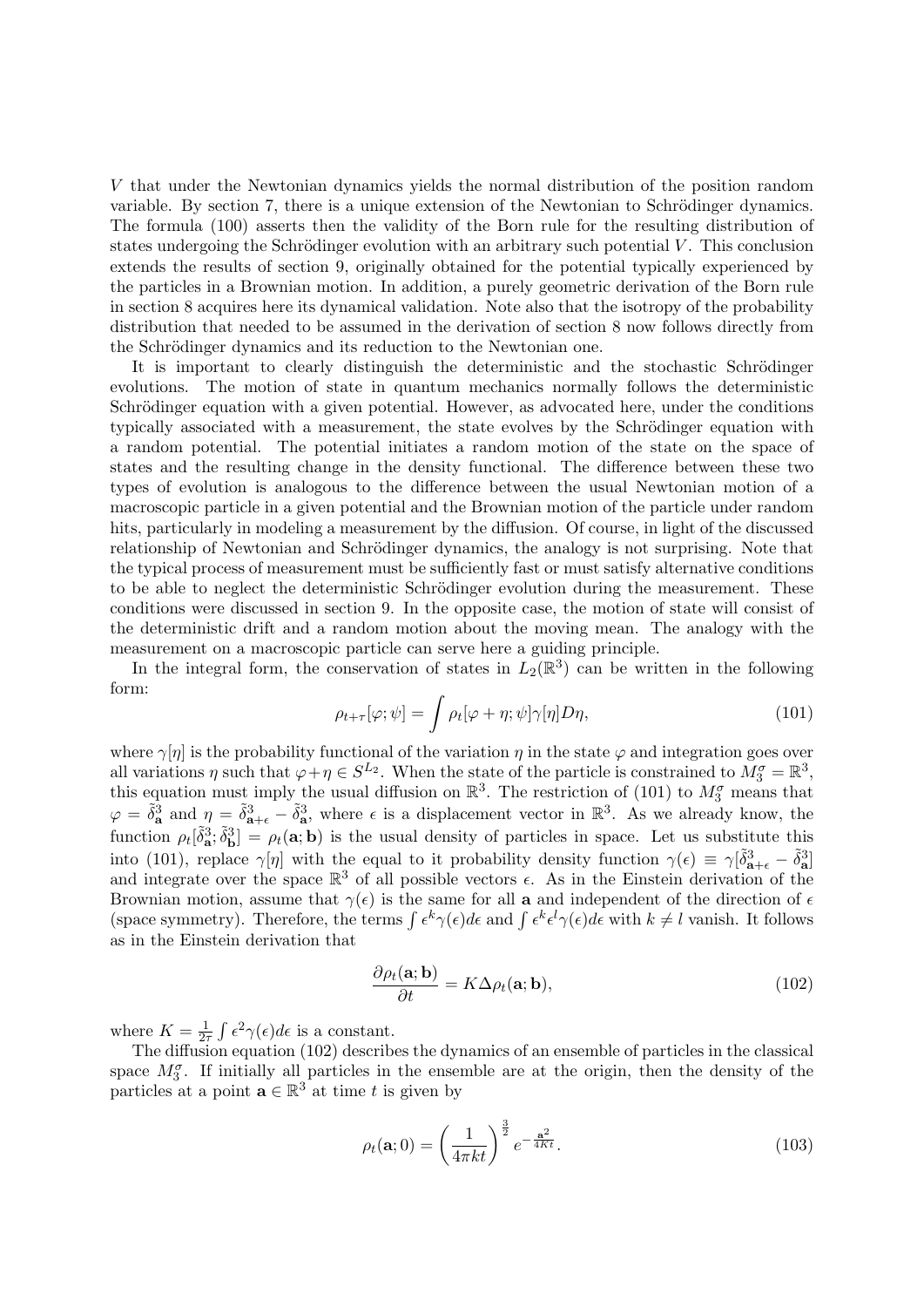In particular, for the mean-squared displacement of the Brownian particle we obtain

$$
\frac{d\overline{\mathbf{a}^2}}{dt} = 2K.\tag{104}
$$

Because the embedding of  $M^{\sigma}$  into  $CP^{L_2}$  is isometric, we have  $a^2 = \theta^2$  for small values of the distance  $\|\mathbf{a}\|_{\mathbb{R}^3}$  (this can be also seen from (68)). Also, the density of particles is equal to the density of states functional constrained to  $M_3^{\sigma}$ . From this and the isotropy of the density of states functional  $\rho_t[\tilde{\delta}_{\mathbf{a}}^3; \psi]$  it follows that

$$
\frac{d\overline{\theta^2}}{dt} = 2K,\tag{105}
$$

near  $t = 0$ . In section 13, the equation (105) will be used to explain why the macroscopic particles are constrained to the classical space  $M_3^{\sigma}$ .

From section 5, we know that the sphere of states  $S^{L_2}$  has a radius equal to one Planck unit. The classical Euclidean space  $M_3^{\sigma} = \mathbb{R}^3$  is isometrically embedded into this microscopic sphere and spirals through its infinite dimensions. Also, for small values of  $\sigma$  even a small change in the position  $\mathbf{a} \in \mathbb{R}^3$  yields a state that is near-orthogonal to the original state  $\tilde{\delta}^3_{\mathbf{a}} \in M_3^{\sigma}$ . These facts together with (105) may result in a short time interval of spreading of the density of states functional over the sphere. For  $\sigma$  equal to one Planck unit of length this time interval may be of the order of Planck time. This is relevant to the seemingly instantaneous nature of collapse. However, to make a meaningful statement on this basis it would still be necessary to estimate the probability of finding the state in a tubular neighborhood of the manifold  $M_3^{\sigma} \subset CP^{L_2}$ .

### 12. Collapse of quantum state

In the previous section, we considered a diffusion on the space of states, described by the Schrödinger equation with a random potential. Although the probability of transition between states under the diffusion was shown to satisfy the Born rule, the resulting process is very different from what is usually understood by the collapse. The fact that a random potential may lead to a random fluctuation of state is rather trivial and goes against of what one normally tries to achieve when explaining or modeling the collapse. The existing collapse models utilize various ad hoc additions to the Schrödinger equation with the goal of explaining why the state under the resulting stochastic process "concentrates" to an eigenstate of the measured observable (usually, position or energy) [9]-[20]. Instead, it is argued here that under a generic measurement, an ensemble of states with an initial position near  $\psi$  "diffuses" isotropically into the space of states by a unitary Schrödinger evolution. Whenever a particular state in the ensemble reaches a neighborhood of an eigenstate of the measured observable, we say that the "collapse" has occurred. In this case, the measuring device can record the value of the measured physical quantity.

According to this scenario, the measuring device has two separate functions. On one hand, it initiates a diffusion by creating a "noise". On the other, it registers a particular location of the diffused state. For instance, the "noise" in the position measuring device could be due to a stream of photons. The device then registers the state reaching a point in  $M_3^{\sigma}$ . In a similar way, a momentum measuring device registers the states that under the diffusion reach the eigenmanifold of the momentum operator (the image of  $M_3^{\sigma}$  under the Fourier transformation). Note the similarity in the role of measuring devices in quantum and classical mechanics: in both cases the devices are designed to measure a particular physical quantity and inadvertently create a "noise", which contributes to a distribution of values of the measured quantity.

According to this, the measuring device in quantum mechanics is not responsible for creating a basis into which the state is to be expanded. If several measuring devices are present, they are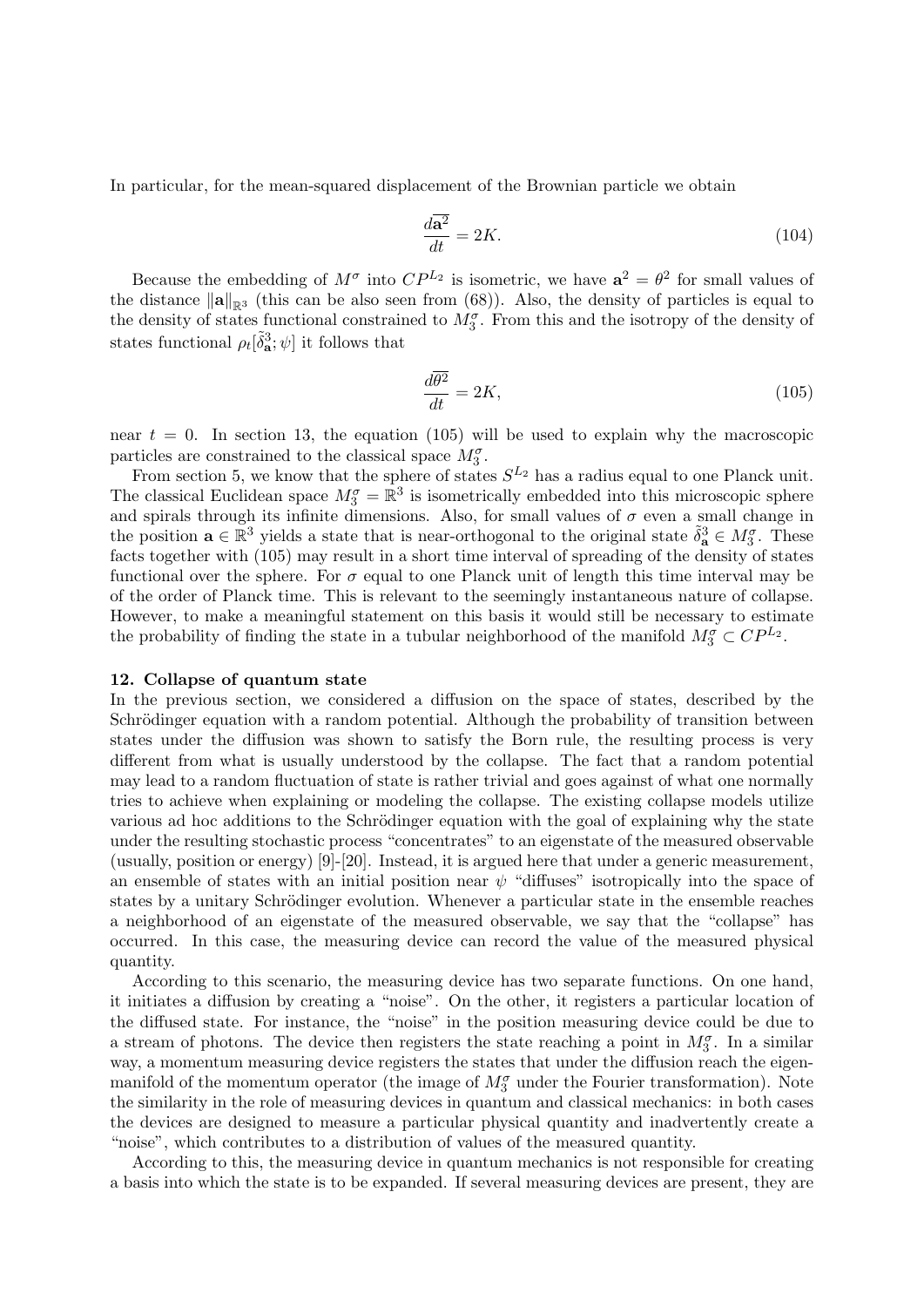not "fighting" for the basis. When the eigen-manifolds of the corresponding observables don't overlap, only one of them can "click" for the measured particle as the state can reach only one of the eigen-manifolds at a time.

What does it all say about measurement of position of macroscopic and microscopic particles? During the period of observation of position of a macroscopic particle, the position is a random variable that satisfies the diffusion equation. Normally, observation happens during a short enough interval of time and the variance of the corresponding probability distribution is sufficiently small. A particular value of position variable during the observation is simply a realization of one of the possible outcomes. The change in observed position of the particle can be equivalently thought of as either a stochastic process  $\mathbf{b}_t$  with values in  $\mathbb{R}^3$  or a process  $\tilde{\delta}_{\mathbf{b},t}^3$  with values in  $M_3^{\sigma}$ . The advantage of the latter representation is that the position random variable gives both the position of the particle in  $M_3^{\sigma} = \mathbb{R}^3$  and, under a proper choice of  $\sigma$ , the probability density to find it in a different location **a** (in the state  $\tilde{\delta}^3_{\mathbf{a}}$ ), due to uncontrollable interactions with the measuring device under the observation.

Measuring position of a microscopic particle has, in essence, a very similar nature. Under observation, the state  $\psi$  is a random variable with values in the space of states  $\mathbb{CP}^{L_2}$ . To measure position is to observe the state on the submanifold  $M_3^{\sigma}$  (or  $M_{3,3}^{\sigma}$ ) in  $CP^{L_2}$ . In this case, the random variable  $\psi$  assumes one of the values  $\tilde{\delta}^3_{\mathbf{a}}$ , with the uniquely defined probability density compatible with the normal density on  $\mathbb{R}^3$ . This probability density is given by the Born rule. Here too, the random variable  $\psi$  gives both the position of the state of the particle in  $CP^{L_2}$  and the probability density to find the particle in a different state  $\tilde{\delta}_a^3$ .

So the difference between the measurements is two-fold. First, under a measurement, the state  $\psi$  of a microscopic particle is a random variable over the entire space of states  $CP^{L_2}$  and not just over the submanifold  $M_3^{\sigma}$ . Second, unless  $\psi$  is already constrained to  $M_3^{\sigma}$  (the case which would mimic the measurement of position of a macroscopic particle), to measure position is to observe the state that "diffused" enough to reach the submanifold  $M_3^{\sigma}$ . To put it differently, the measuring device is not where the initial state is. Assuming the state has reached  $M_3^{\sigma}$ , the probability density of reaching a particular point in  $M_3^{\sigma}$  is given, as we saw, by the Born rule.

We don't use the term collapse of position random variable when measuring position of a macroscopic particle. Likewise, there seems to be no physics in the term collapse of the state of a microscopic particle. Instead, due to the diffusion of state, there is a probability density to find the state of the particle in various locations on  $\mathbb{CP}^{L_2}$ . In particular, the state may reach the space manifold  $M_3^{\sigma} = \mathbb{R}^3$ . If that happens and we have detectors spread over the space, then one of them clicks. If the detector at a point  $\mathbf{a} \in \mathbb{R}^3$  clicks, that means the state is at the point  $\tilde{\delta}^3_{\mathbf{a}} \in CP^{L_2}$  (that is, the state is  $\tilde{\delta}^3_{\mathbf{a}}$ ). The number of clicks at different points **a** when experiment is repeated is given by the Born rule. The state is not a "cloud" in  $\mathbb{R}^3$  that shrinks to a point under observation. Rather, the state is a point in  $\mathbb{CP}^{L_2}$  which may or may not be on  $\mathbb{R}^3 = M_3^{\sigma}$ . When the detector clicks, we know that the state is on  $M_3^{\sigma}$ .

Note once again that there is no need for any new mechanism of "collapse" in the model. An observation is not about a "concentration" of state and the stochastic process initiated by the observation is in agreement with the conventional Schrödinger equation with a randomly fluctuating potential ("noise"). The origin of the potential depends on the type of measuring device or properties of the environment capable of "measuring" the system. Fluctuation of the potential can be traced back to thermal motion of molecules, atomic vibrations in solids, vibrational and rotational molecular motion, and the surrounding fields.

### 13. The classical behavior of macroscopic bodies

It was demonstrated that the Schrödinger evolution of state constrained to the classical phase space  $M_{3,3}^{\sigma}$  results in the Newtonian motion of the particle. A similar result holds true for systems of particles. To reconcile the laws of quantum and classical physics, one must also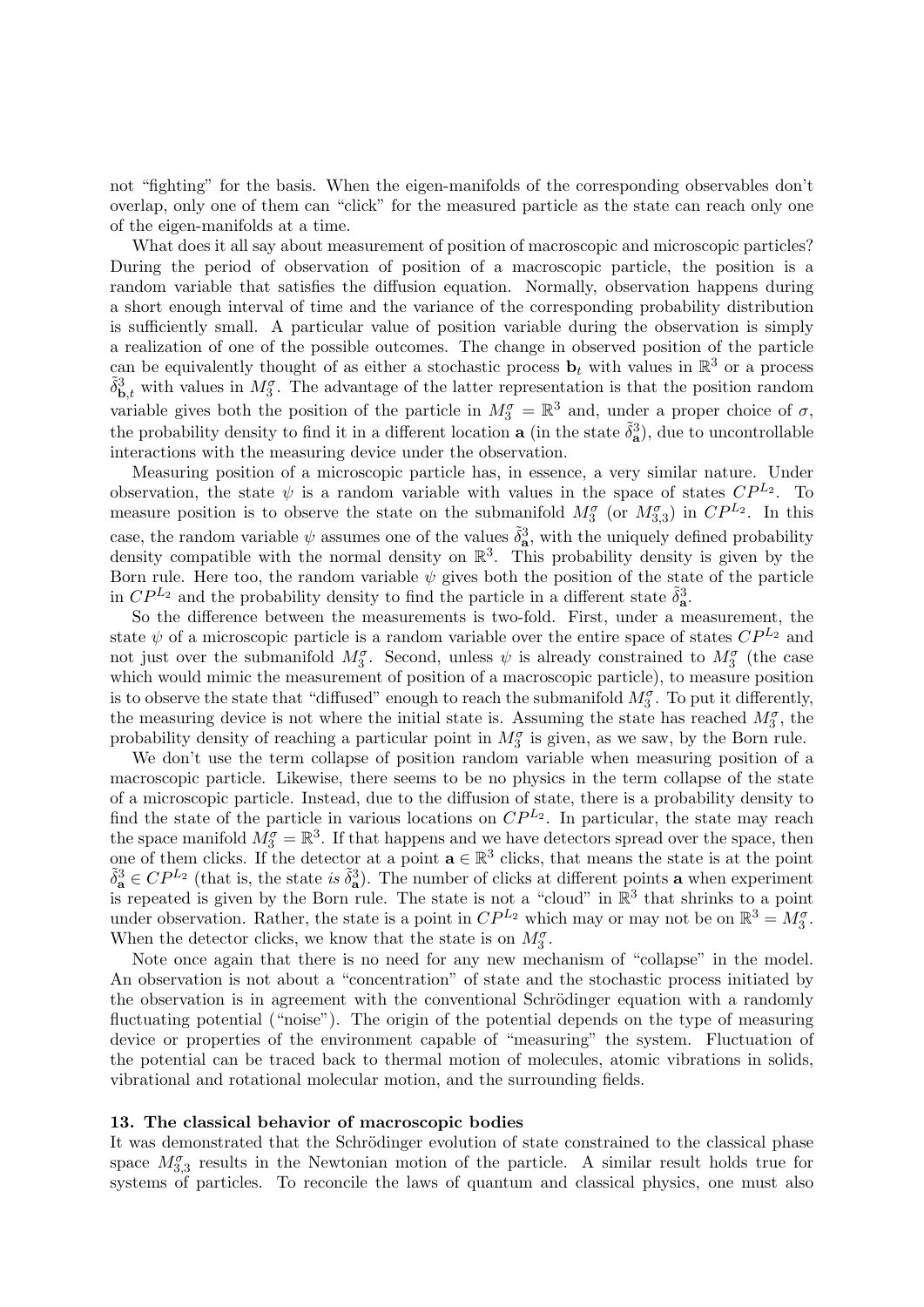explain the nature of this constraint. Why would microscopic particles be free to leave the classical space, while macroscopic particles be bound to it?

Suppose for simplicity that the macroscopic particle under consideration is a crystalline solid. The position of one cell in the solid defines the position of the entire solid. If one of the cells was observed at a certain point a, the state of the solid immediately after the observation (in one dimension with a being the left most cell) is the product

$$
\varphi = \tilde{\delta}_a \otimes \tilde{\delta}_{a+\Delta} \otimes \dots \otimes \tilde{\delta}_{a+n\Delta}, \qquad (106)
$$

where  $\Delta$  is the lattice length parameter. The general quantum-mechanical state of the solid is then a superposition of states  $(106)$  for different values of a in space:

$$
\varphi = \sum_{a} C_{a} \tilde{\delta}_{a} \otimes \tilde{\delta}_{a+\Delta} \otimes \dots \otimes \tilde{\delta}_{a+n\Delta}.
$$
 (107)

Why would non-trivial superpositions of this sort be absent in nature?

The classical phase space  $M_{3n,3n}^{\sigma}$  of a *n*-particle system consists of all tensor products  $\varphi_1 \otimes ... \otimes \varphi_n$  with the state  $\varphi_k$  of each particle given by (38). As discussed, the Schrödinger dynamics of *n*-particle system constrained to  $M_{3n,3n}^{\sigma}$  is the Newtonian dynamics of the system. Note also that the isomorphism  $\omega_n : \mathbb{R}^3 \times \ldots \times \mathbb{R}^3 \longrightarrow M_{3n}^{\sigma}, \omega_n(\mathbf{a}_1, ..., \mathbf{a}_n) = \tilde{\delta}_{\mathbf{a}_1}^3 \otimes \ldots \otimes \tilde{\delta}_{\mathbf{a}_n}^3$  allows us to interpret *n*-particle states in  $M_{3n}^{\sigma}$  as points in the classical configuration space  $\mathbb{R}^{3n}$  or positions of n particles in the single classical space  $\mathbb{R}^3$ . A similar map identifies the submanifold  $M_{3n,3n}^{\sigma}$  with the classical phase space of n particles. These maps together with the established relationships of the classical and quantum dynamics allow us to think of  $M_{3n}^{\sigma}$  and  $M_{3n,3n}^{\sigma}$  as the physical classical space and phase space with  $n$  particles.

To understand the dynamics of macroscopic bodies under measurement, consider the Brownian motion of a crystalline solid. The motion of any solid can be represented by the motion of its center of mass under the total force acting on the body and a rotational motion about the center of mass. The motion of the center of mass is the motion of a material point under the random force term, which is the sum of forces acting from the surrounding particles on each cell. Suppose for simplicity that the solid is one-dimensional and consists of  $n$ -cells. Let  $\rho[\varphi;\psi]$  be the density of states functional on the space  $CP^{L_2}$ , where  $L_2$  is the subspace in  $L_2(\mathbb{R}) \otimes ... \otimes L_2(\mathbb{R})$ , formed by the entangled states (107). The conservation of states for the system reads as before

$$
\rho_{t+\tau}[\varphi] = \int \rho_t[\varphi + \eta; \psi] \gamma[\eta] D\eta, \qquad (108)
$$

where the meaning of terms is clear from (101). Define  $\tilde{\delta}_a^{\otimes} = \tilde{\delta}_{a+\Delta_1} \otimes \tilde{\delta}_{a+\Delta_2} \otimes ... \otimes \tilde{\delta}_{a+\Delta_n} \in M_{3n}^{\sigma}$ and consider the functions

$$
\rho_t(a;b) = \rho_t[\tilde{\delta}_a^{\otimes}; \tilde{\delta}_b^{\otimes}], \qquad (109)
$$

and

$$
\rho_t(a; \psi) = \rho_t[\tilde{\delta}_a^{\otimes}; \psi], \qquad (110)
$$

where a, b denote the center of mass and  $\Delta_k$  describe the positions of each cell relative to the center of mass. Applying the results of sections 9 and 11, we conclude that the state of the solid will experience a random motion on  $\mathbb{CP}^{L_2}$  and that any direction of displacement of the state in  $T_{\{\psi\}}CP^{L_2}$  at any time t is equally likely. In particular, if  $\psi$  is constrained to  $M_{3n}^{\sigma}$ , then (108) yields, as in the case of a single particle, the usual diffusion equation for the material point positioned at the center of mass of the solid.

It is a well established and experimentally confirmed fact that macroscopic bodies experience an unavoidable interaction with the surroundings. Their "cells" are pushed in all possible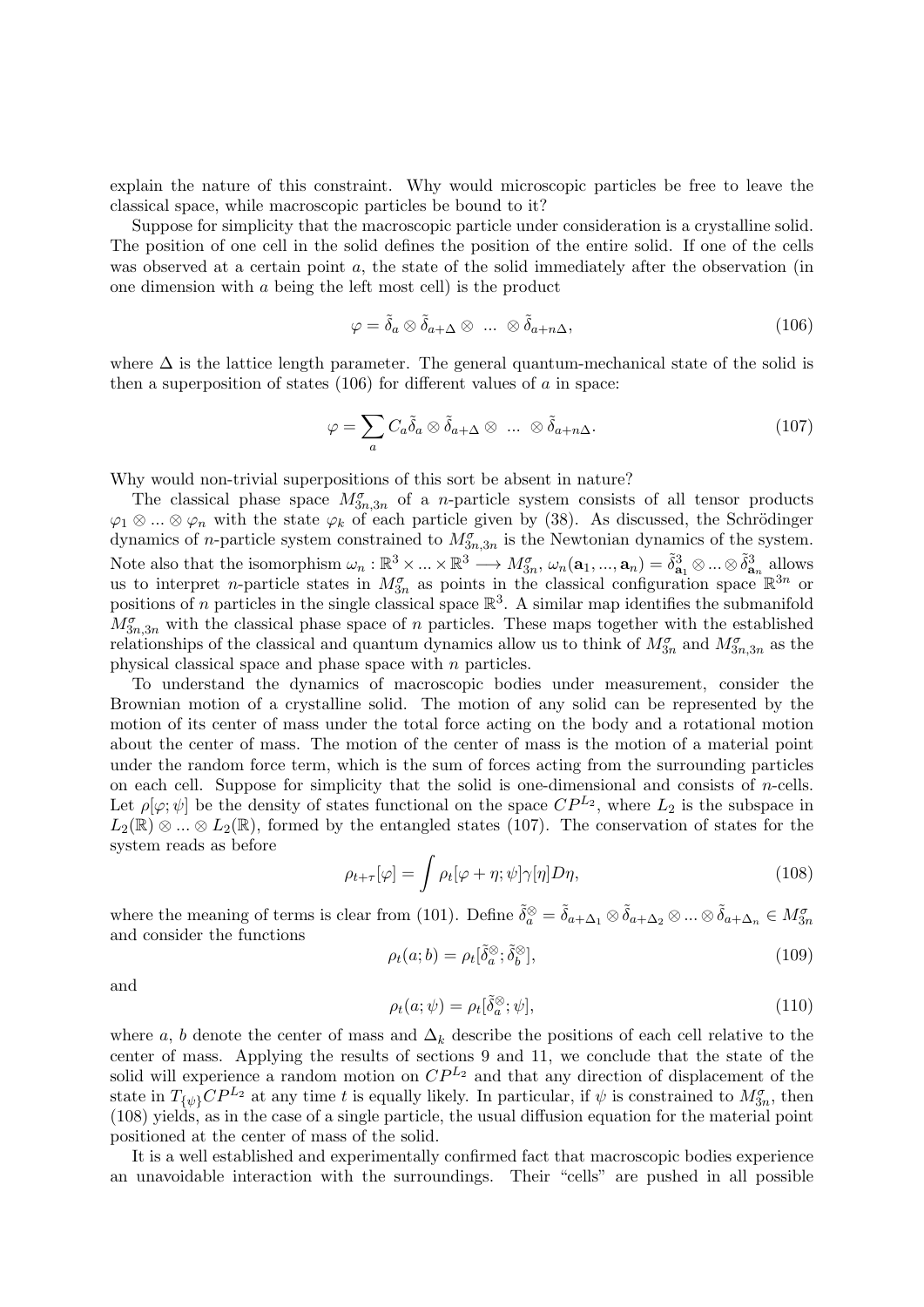directions by the surrounding particles. For instance, a typical Brownian particle of radius between  $10^{-9}m$  and  $10^{-7}m$  experiences about  $10^{12}$  random collisions per second with surrounding atoms in a liquid. The number of collisions of a solid of radius  $10^{-3}m$  in the same environment is then about  $10^{19}$  per second. Collisions with photons and other surrounding particles must be also added. Even empty space has on average about 450 photons per  $cm<sup>3</sup>$  of space.

Now, suppose the state of a macroscopic body (in one dimension) is initially given by  $\psi = \tilde{\delta}_{b+\Delta_1} \otimes ... \otimes \tilde{\delta}_{b+\Delta_n}$ . Recall that this means that the initial distribution of position random variable is Gaussian with the center of mass at b. Under interaction with the surroundings the state  $\psi$  undergoes a random motion on the space of states  $\mathbb{CP}^{L_2}$ . Consider the spatial (i.e., restricted to  $M_{3n}^{\sigma}$  component of the motion near  $t = 0$ . As we know, the mean position of the center of mass will remain equal to b. Also, macroscopic bodies are distinguished by a large number of "cells", or a large dimension. As a result, the diffusion coefficient  $K$  in (102) is negligible so that the diffusion in space is trivial. But we know that the probability density of states under diffusion is direction-independent: if the state does not diffuse in the space  $M_{3n}^{\sigma}$ , then it cannot diffuse in the space of states either! In particular, if  $K = 0$  in (104), then  $K = 0$ in (105), which means that the density of states  $\rho_t(\theta)$  must be constant in time. Therefore, in the absence of additional potentials acting on the macroscopic body it will maintain its original state  $\psi$ .

The situation is surprisingly similar to that of a pollen grain and a ship initially at rest in still water. While under the kicks from the molecules of water, the pollen grain experiences a Brownian motion, the ship in still water will not move at all. Because of the established relation of Newtonian and Schrödinger dynamics, this is more than an analogy. In fact, when the state is constrained to the classical phase space submanifold, the "pushes" experienced by the state become the classical kicks in the space that could lead to the Brownian motion of the body.

Let us estimate the value of the diffusion coefficient for a macroscopic body. As known after the works of Stokes and Einstein, the diffusion coefficient for a spherical particle is well described by the expression

$$
K = \frac{k_B T}{6\pi \eta r},\tag{111}
$$

where r us the radius of the particle and  $\eta$  is the dynamic viscosity. In particular, for a macroscopic particle of radius  $r \sim 1mm$  in the air,  $\eta \sim 10^{-5}N \cdot s/m^2$ , at room temperature, we get  $K \sim 10^{-12} m^2/s$ . The variance of position of the particle is given by  $\overline{x^2} = 2Kt$ . In particular, it would take about  $10<sup>6</sup>s$  or more than 10 days for the standard deviation of  $1mm$ in the distribution of the displacement of the particle to occur.

Now, the actual time of observation of position of particles in experiments is much shorter. For instance, if we scatter visible light off the particle to determine its position, the time interval of observation could be as short as  $10^{-13}s$ , which for a 1mm of radius particle in the air would amount to the displacement of the order of  $10^{-21}m$ . This quantity is much less than the accuracy of measurement, limited by the wavelength  $\lambda \sim 10^{-5}m$ , and cannot be observed in the measurement. Of course, if the diffusion process were to continue, we would start seeing some deviations from the original position of the particle. However, given the significant amount of time that this requires, these deviations would be negligible, when compared to the changes due to interactions of the particle with the surroundings. At the same time, the mean displacement will be always zero, making our ability to discover the motion even more challenging. Note that the Fubini-Study distance between Gaussian states that are  $10^{-21}m$  apart in  $M_3^{\sigma}$  with  $\sigma \sim 10^{-5}$ m can be calculated via (68) and is about  $10^{-16}$ rad. So the state is hardly moving away from its original position and cannot realistically reach points in the space of states that are away from that position. In particular, it becomes impossible to find the state positioned initially in the configuration space  $M_{3n}^{\sigma}$  at a different point of that space.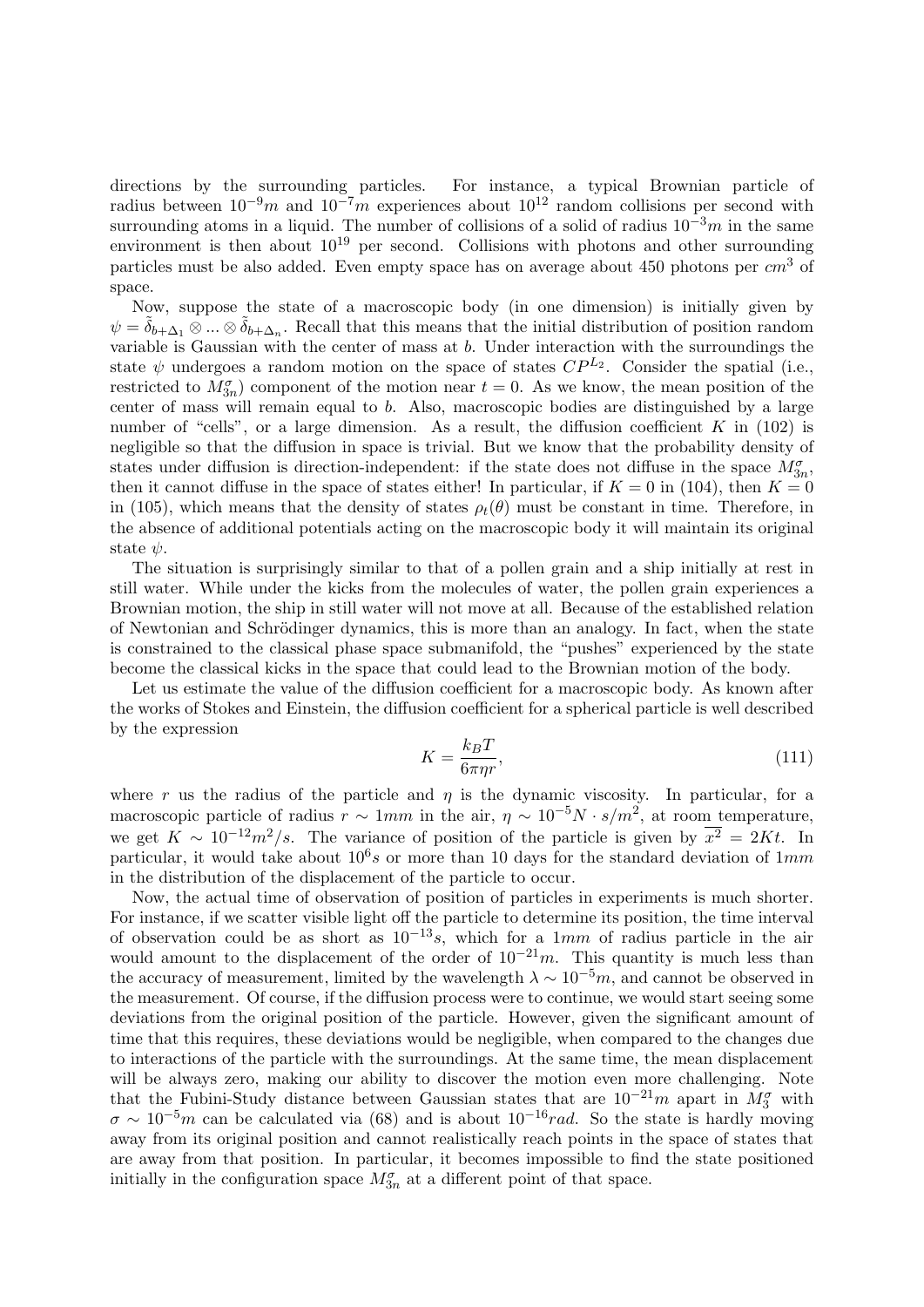Suppose now an external potential V is applied to the macroscopic system. According to  $(45)$ , this will "push" the state that belongs to the classical phase space submanifold in the direction tangent to the submanifold. Therefore, the external potential applied to a macroscopic body will not affect the motion of state in the directions orthogonal to the classical phase space submanifold. That means that the state will remain constrained to the submanifold. On the other hand, as we know from the same section, the constrained state will evolve in accord with Newtonian dynamics in the total potential  $V + V<sub>S</sub>$ , where  $V<sub>S</sub>$  is the potential created by the surroundings. However, since at any time t the total force  $-\nabla V_S$  exerted on the macroscopic body by the particles of the surroundings can typically be neglected, the body will evolve according to Newtonian equations with the force term  $-\nabla V$ . To be sure, the particles of the surroundings are responsible for the friction. In the Hamiltonian description of interaction of the body with the surroundings (as in the Ullersma model [21]), the friction comes from a contribution to the total potential in the Hamiltonian. However, whenever the friction can be neglected, the dynamics of the solid is determined by the force  $-\nabla V$ .

So, the origin of the classical behavior of macroscopic bodies in the theory is two-fold. First of all, the initial state of a macroscopic body is on  $M_{3,3}^{\sigma}$ . That is, a macro body is created at a point of the submanifold  $M_{3,3}^{\sigma}$ . Second, because of the interaction of the particle with the surroundings (radiation, molecules of air, water and other media), the state undergoes a diffusion process rather than a free Schrödinger evolution. Also, because of the macroscopic character of the body, the diffusion coefficient is extremely small. The probability distribution of the variation of the state of the body has a zero mean and is nearly constant in time. We don't see a quantum evolution of the state, but rather a negligible diffusion. This diffusion does not influence measurement of position of the body as that measurement happens on a much shorter time scale.

From this analysis, it becomes clear that the transition of macroscopic to microscopic happens for the macroscopic bodies for which the Brownian motion in the surrounding media is observable. If a macroscopic body is sufficiently small so that the Brownian motion of the body in the media can be observed in an experiment, then the superposition of states of different positions of the body becomes observable as well. In fact, it was demonstrated that under the conditions typical for the Brownian motion, the state of the system has equal probability of any direction of displacement in the space of states. In particular, the state may become a superposition of distinguishable states of a given position in  $\mathbb{R}^3$ . Interference effects on such states are then observable.

## 14. The role of decoherence

So far, the state of the measured system was considered independently of the measuring device and the environment. This is possible as long as the influence of the environment can be modeled, at least approximately, by a potential. However, in many cases the state of the measured particle, whose position is measured, and the surroundings cannot be described independently. The state of the total system is then a linear combination of the terms

$$
\tilde{\delta}_{\mathbf{a}}^3 \otimes E_{\mathbf{a}},\tag{112}
$$

where  $E_a$  represents the state of the surroundings when the particle is in the state  $\tilde{\delta}_a^3$ . At the same time, the result of measurement is always a single term like (112). How could it be?

Given the observed relationship between the Newtonian and Shrödinger dynamics, let us begin with the following classical mechanical example of an entangled state. Consider a pair of macroscopic particles, for simplicity in one dimension, connected by a weightless rigid rod that keeps the particles at a fixed distance d from each other. Suppose the position of one of the particles is measured. As before, the diffusion mechanism can be used to describe the resulting normal distribution of the position random variable. If position of the particle is found to be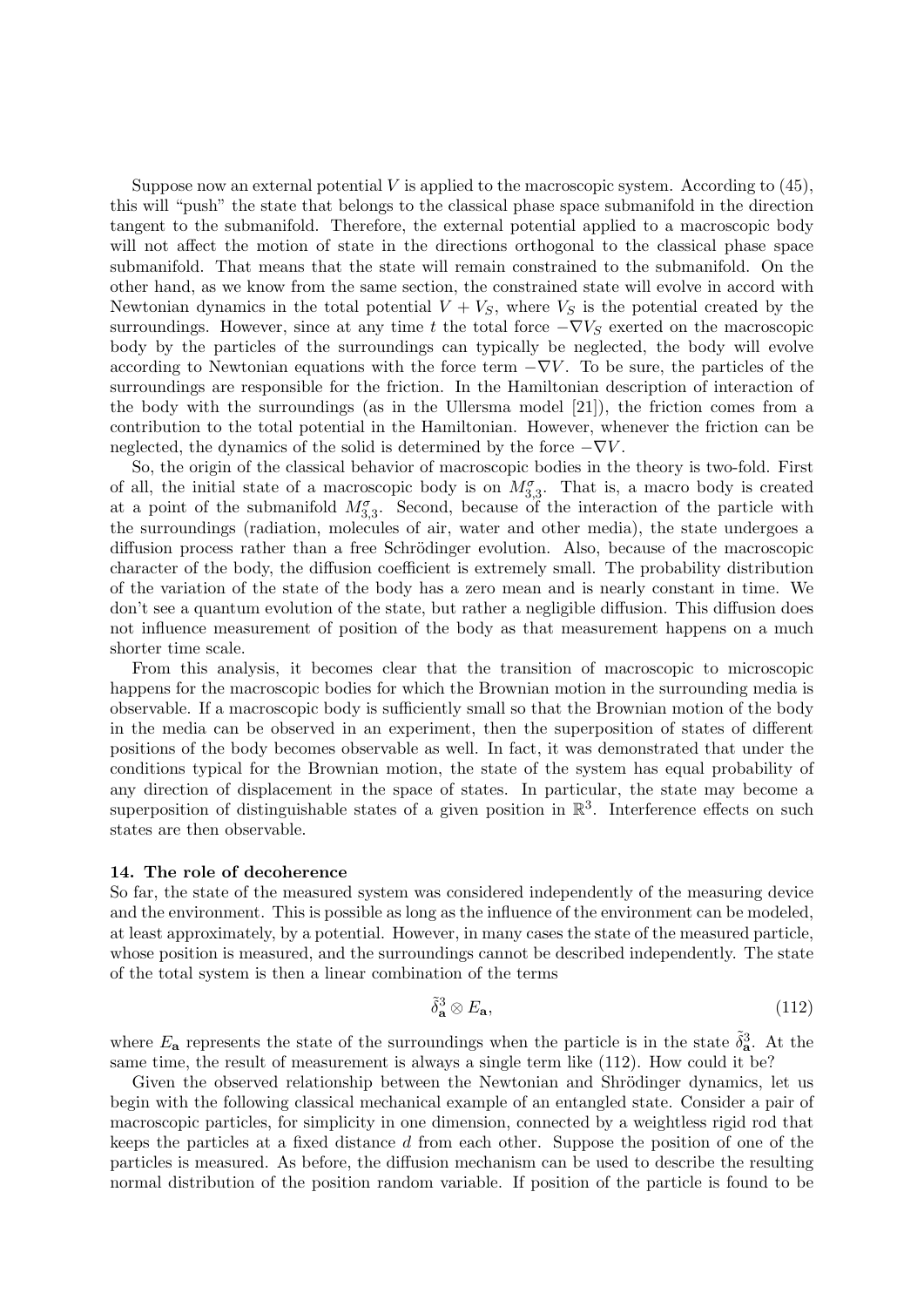a, then position of the second is guaranteed to be  $a + d$ . If position of the second particle is measured and found to be b instead, then position of the first is guaranteed to be  $b - d$ .

In the language of quantum states, the state of the pair at any time is  $\delta_a \otimes \delta_{a+d}$  for some  $a \in \mathbb{R}$ . This state belongs to a one-dimensional submanifold N of the two-dimensional manifold  $M_1^{\sigma} \otimes M_1^{\sigma}$ , which itself is a submanifold of the Hilbert space  $L_2(\mathbb{R}) \otimes L_2(\mathbb{R})$ . Here  $M_1^{\sigma}$  is the submanifold of  $L_2(\mathbb{R})$  made of the normalized Gaussian functions  $\tilde{\delta}_a$  of width  $\sigma$ . The difference between this state and the state of a pair of microscopic particles entangled in a "similar" manner is that now the state belongs to the linear envelop  $L<sub>N</sub>$  of N, which is a subspace of  $L_2(\mathbb{R}) \otimes L_2(\mathbb{R})$ . So, a normalized entangled state lives on the unit sphere  $S^{L_N} \subset L_N$  and not only on the submanifold  $N$  of thereof. A system of two particles connected by a rod is a classical mechanical analogue of the entangled state of a pair of particles and is, at least mathematically, a special case of the entangled state. The measurement of position of one particle in the pair connected by a rod is mathematically a particular case of the collapse of the entangled state of the pair. Furthermore, nothing prevents us now from applying the same construction to an arbitrarily constrained system of more than two macroscopic particles.

The similarity of this picture to the one that relates the classical space and the Hilbert space of states of a single particle is quite obvious. And indeed, the results obtained previously for a single particle can be reproduced here verbatim. As in section 9, we conclude that the distribution of the displacements of the state  $\psi$  under a generic measurement is isotropic. It follows that the Born rule must indeed be satisfied for the system in an entangled state. That is, under the measurement the state  $\psi$  undergoes a random motion on the space of states and can potentially reach the submanifold N in  $\tilde{CP}^{L_N}$ . The probability of reaching a neighborhood of a particular point  $\tilde{\delta}_a \otimes \tilde{\delta}_{a+d}$  in  $CP^{L_N}$  is given by the Born rule. To find the pair in the state  $\tilde{\delta}_a \otimes \tilde{\delta}_{a+d}$  is the same as to find the first particle at a (and, therefore, the second particle at  $a + d$ ).

It is clear that the number of "parts" in a quantum system makes no difference for the proposed mechanism to work. The entanglement between the particle and the surrounding simply enlarges the Hilbert space of possible states of the system. The measurement of only one part of the entangled system results in a random motion of the total state on the space of states. The measurement of position of a particle is successful if under this motion the state reaches the submanifold of the product states  $\tilde{\delta}_a^3 \otimes E_a$ . The relative probabilities of finding the state near a specific point of the submanifold is given by the Born rule.

The issue of where to place the "cut" in the surroundings, to avoid considering the entire universe in an entangled state with the measured particle is analogous now to the same issue in Newtonian mechanics. There too, in principle, the entire universe influences the motion of a measured particle. However, a good approximation can be obtained by assuming that the particle represents a closed system, by reducing the role of the environment to a potential, or by considering a system of finitely many particles, or else, by yet another mechanism that effectively reduces the degrees of freedom of the system and makes the problem solvable.

So far, decoherence was not present in the discussion. Formally, decoherence is a mathematical expression of the fact that a quantum system interacting with the environment behaves like a probabilistic mixture and needs to be described by the probability and not by the state itself. The dynamical part of the process that leads to decoherence consists in the entanglement between the state of the particle and the environment. This part is due to the usual unitary evolution of the total system and it precedes decoherence. The decoherence itself consists in a fast decrease in the interference effects between terms of the total state of the system, due to the near-orthogonality of the states of the environment  $E_{a}(t)$ , as the system evolves in time. The theory is centered around, and does not usually go beyond the issue of entanglement and the resulting loss of coherence. It does not describe the way in which specific measurement results are obtained and does not derive the Born rule. At the same time, decoherence theory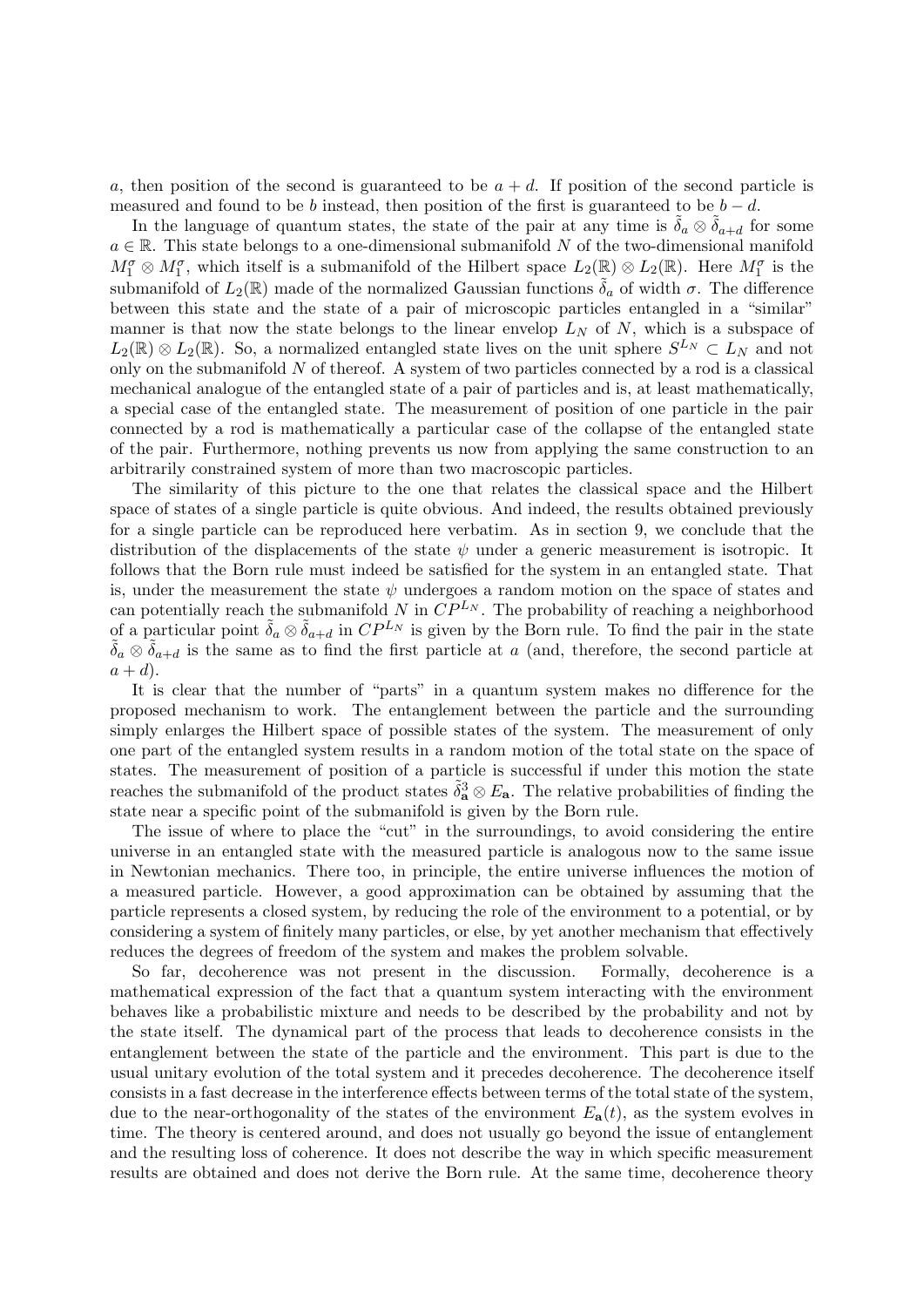uses an array of very useful models that provide physical content for the theory. These models testify to the universal character of the loss of coherence and transition to classical probability resulting from interaction with the environment.

Moreover, interaction with the incident particles in the model of spatial decoherence by scattering is what also triggers the diffusion of state, under the discussion here. In this context, decoherence may be considered a superficial expression of the underlying physical process of diffusion of state. In fact, the diffusion of state under a measurement signifies that the system is described by the density of states functional. When applied to measurement of position, the functional yields a probabilistic distribution of the position random variable, which is the end-result of the (spatial) decoherence. Note that the diffusion is a dynamical process, unlike the "pure entanglement form" of decoherence itself. Despite being a "fake" or "microscopically unitary" decoherence [22], the diffusion of state seems to provide a universal dynamical mechanism for the loss of coherence and collapse of state.

# 15. The double-slit experiment

The derivation of Newtonian from Schrödinger dynamics, the relationship of the Born rule to the normal probability distribution, an explanation of the classical behavior of macroscopic bodies and a clear picture of collapse all suggest that the isomorphism between the classical space  $\mathbb{R}^3$  and the manifold  $M_3^{\sigma}$  must be considered a physical and not just a mathematical identification. Let us accept this hypothesis and use it to analyze quantum-mechanical experiments and to address the paradoxes of quantum mechanics. As discussed, the superposition principle in quantum mechanics represents the main obstacle to reconciliation of the quantum and the classical. Let us therefore begin with the simplest manifestation of the superposition principle: the double-slit experiment.

Different forms of the experiment are well known and don't need to be reviewed here. We are going to discuss the simplest set-up of the experiment, involving an electron gun, a plate with a pair of parallel slits, and a scintillating screen or a photographic plate to observe the interference pattern. Our first task is to identify the Hilbert space of the system and the submanifold of the corresponding classical system. We will deal with a single electron. Also, since the origin of the electron will not be important, the electron gun will be left out of the picture. For now we will also leave out the screen registering the outgoing particles and the surroundings.

The Hilbert space of the system is the tensor product of spaces  $L_2(\mathbb{R}^3)$ , one for each particle in the system. However, the state of the macroscopic plate with the slits has the form (106) in section 13. That is, the plate is given by a point  $\psi_P$  on the submanifold  $M_{3n}^{\sigma} = M_3^{\sigma} \otimes ... \otimes M_3^{\sigma}$  in  $CP^{L_2}$ . Here  $L_2$  is the tensor product of Hilbert spaces  $L_2(\mathbb{R}^3)$  for all particles of the plate. As discussed in the section 13, the isomorphism  $\omega_n : \mathbb{R}^3 \times ... \times \mathbb{R}^3 \longrightarrow M_{3n}^{\sigma}$ ,  $\omega_n(\mathbf{a}_1, ..., \mathbf{a}_n) = \tilde{\delta}_{\mathbf{a}_1}^3 \otimes ... \otimes \tilde{\delta}_{\mathbf{a}_n}^3$  allows us to view the states in  $M_{3n}^{\sigma}$  as points in the classical configuration space  $\mathbb{R}^{3n}$  or positions of *n* particles in the single classical space  $\mathbb{R}^3$ . That is how our usual view of the plate becomes possible and how the state  $\psi_P$  gets identified with a set of material points that represent the particles of the plate in  $\mathbb{R}^3$ . As discussed in section 14, the interaction between the plate and the environment prevents an entanglement between the states of the macroscopic plate and the electron. Moreover, since the plate is practically unaffected by the electron, its state during the experiment remains  $\psi_P$  so that the state of the total system belongs to the manifold  $L_2(\mathbb{R}^3) \otimes \psi_P$ .

We can now proceed with the analysis of the experiment. First, the wave packet of the electron propagates toward the plate. If the electron is sufficiently fast, the spreading of the packet on the approach to the plate can be neglected. During this time interval, the propagation of the initial packet  $\psi$  is happening essentially by a displacement  $\psi_t(\mathbf{x}) = \psi(\mathbf{a} - \mathbf{v}t)$ . The electron state moves along (parallel to) the classical space submanifold  $M_3^{\sigma}$  in  $L_2(\mathbb{R}^3)$ . The state  $\Psi_t = \psi_t \otimes \psi_t$ of the total system moves along the submanifold  $M_3^{\sigma} \otimes \psi_P$  in  $L_2(\mathbb{R}^3) \otimes \psi_P$ , diffeomorphic to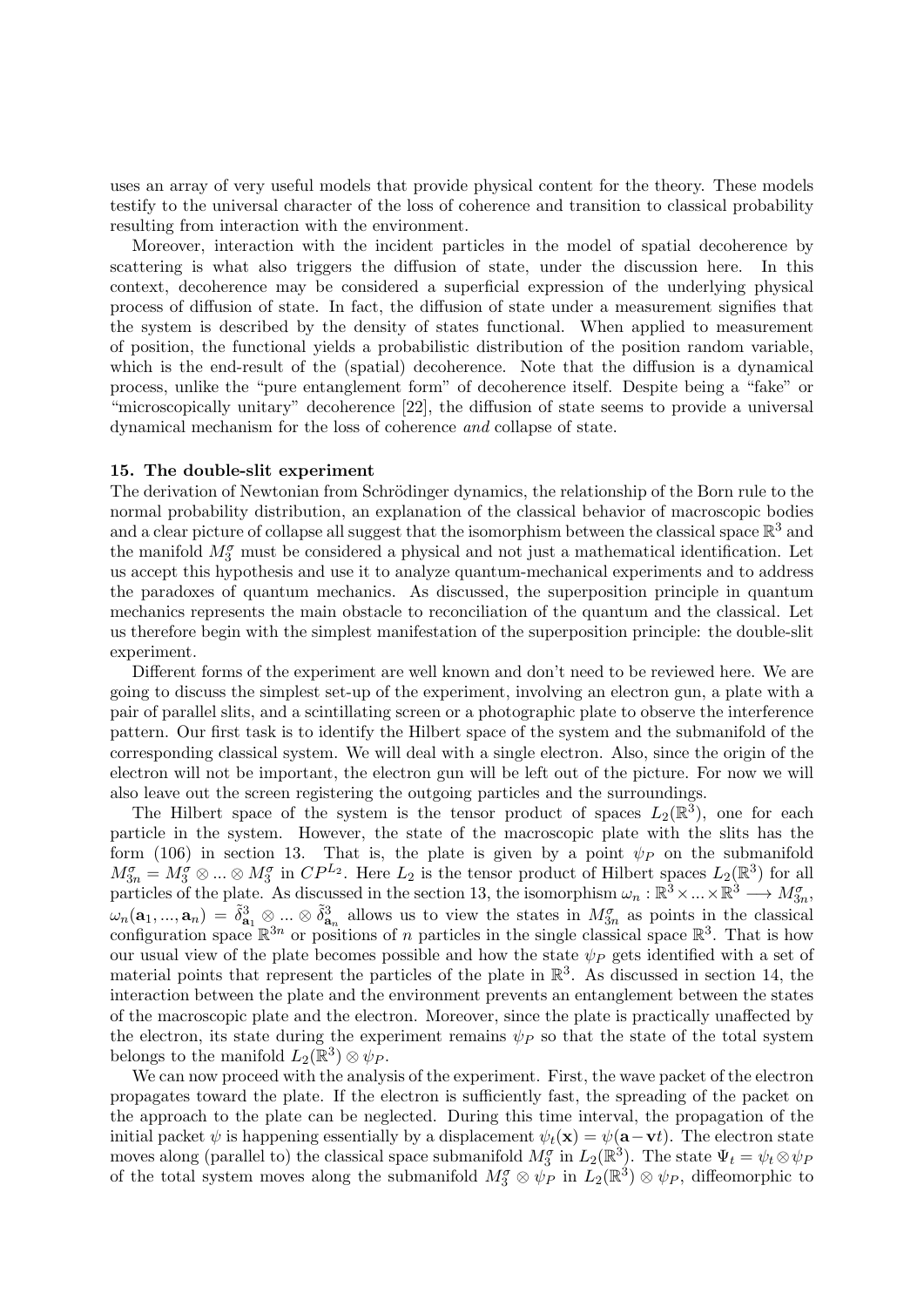$M_3^{\sigma} = \mathbb{R}^3$ . The motion can be thought of in the classical terms; we have a material point propagating towards the plate. If desirable, we can add photons to this picture, to ensure that we can "see" the plate. In fact, if refraction in the media is neglected the photon wave packet always propagates along the classical space  $M_3^{\sigma}$  without spreading. The isomorphism  $\omega_n$  can then be used to interpret the entire process in terms of the electron, the plate and the photon, all in the same classical space  $\mathbb{R}^3$ .

During the second stage of the experiment, the electron goes "through" the slits in the plate. Although it is useful to "visualize" the plate by the state  $\psi_P$ , or by the corresponding set of points in  $\mathbb{R}^3$ , the effect of the plate on the electron can be described by a potential  $\hat{V}$ , which is infinite on the plate and zero at the slits. The potential acts non-trivially on the subset of  $L_2(\mathbb{R}^3)$ of all state functions whose support has non-empty intersection with the plate. The Schrödinger evolution of the electron is still described by a path  $\psi_t$  in the Hilbert space. However, at this time, the shape of the function  $\psi_t$  is different. After interaction with the potential the state function is a superposition  $c_1\psi_1 + c_2\psi_2$ , where the packets  $\psi_1, \psi_2$  represent the state of the electron passing though one of the slits with the second slit closed. The resulting superposition continues propagating in the same direction, forming a path  $\psi_t$ .

What happens at this step is very important. Let us describe the motion of the state in terms of the Schrödinger evolution on the space of states  $H = L_2(\mathbb{R}^3) \otimes L_2$  of the electron-plate system. The state  $\Psi_t = \psi_t \otimes \psi_P$  of the system propagates along the classical space submanifold  $M_3^{\sigma} \otimes \psi_P = \mathbb{R}^3$  on the sphere  $S^H$  in H, approaching the plate in the induced metric on the sphere (or the Fubini-Study metric on the projective space  $CP<sup>H</sup>$ ). On interaction with the potential representing the plate, the state  $\psi_t$  evolves into a superposition  $c_1\psi_{1t} + c_2\psi_{2t}$ . In terms of the geometry on the space of states, the path  $\psi_t$  is no longer valued in the classical space submanifold  $M_3^{\sigma}$  in  $L_2(\mathbb{R}^3)$ . In fact, the classical space submanifold is formed by the Gaussian states. Those states have a single "hump", while  $\psi_t$  behind the plate is a "double-humped" state function. As the state interacts with the plate, the distance from the state to the the classical space  $\mathbb{R}^3$  increases.

Using the identification of the state  $\psi_P$  with the set P in  $M_3^{\sigma}$  of states of all particles of the plate, we can also view the entire process of interaction with the plate in a single space  $L_2(\mathbb{R}^3)$ . The set P is the image of the plate in  $\mathbb{R}^3$  under the isomorphism  $\omega_{\sigma}$  of section 3. The classical part of the experiment can be formulated within the submanifold  $M_3^{\sigma}$  alone and consists of the electron state (a point on, or near  $M_3^{\sigma}$ ) approaching the plate P. Under interaction with the plate, the state of the electron becomes  $\psi_t = c_1 \psi_{1t} + c_2 \psi_{2t}$ . Even when the states  $\psi_{1t}$  and  $\psi_{2t}$ are Gaussian states, representing the points in the classical space  $M_3^{\sigma}$ , the superposition is not a Gaussian state. Therefore, the superposition at time  $t$  is not a point in the classical space. As the result of interaction with the plate, the path  $\psi_t$  moves away from the classical space  $M_3^{\sigma}$  and, therefore, passes *over* the plate with the slits (which is a subset P of  $M_3^{\sigma}$ , in this representation).

The origin of the paradox of the double-slit experiment is now clear. When trying to view the dynamics of the electron in the experiment within the classical space  $M_3^{\sigma} = \mathbb{R}^3$ , we are facing the dilemma: which slit did the electron go through? When formulated in these terms, the only correct answer seems to be that it went "through both" or to admit that position is not defined. This violently clashes with everything we know about the world around us and contradicts Newtonian mechanics. It forces us to think of the electron in terms of some kind of "electron cloud" that can "assemble" back to the particle (collapse) when measured. Alternatively, that the answer to Einstein's question - "is the moon there, when nobody looks?", - must be negative, at least for the electrons.

Under the Schrödinger dynamics, the evolution of the electron is a path  $\psi_t$  in the Hilbert space. It is a path in the usual sense; a continuous and single-valued function of time with values in  $L_2(\mathbb{R}^3)$ . When the state is constrained to  $M_3^{\sigma}$ ,  $\psi_t$  is the usual path of a macroscopic particle in Newtonian dynamics. When the electron interacts with the plate, the path continues into the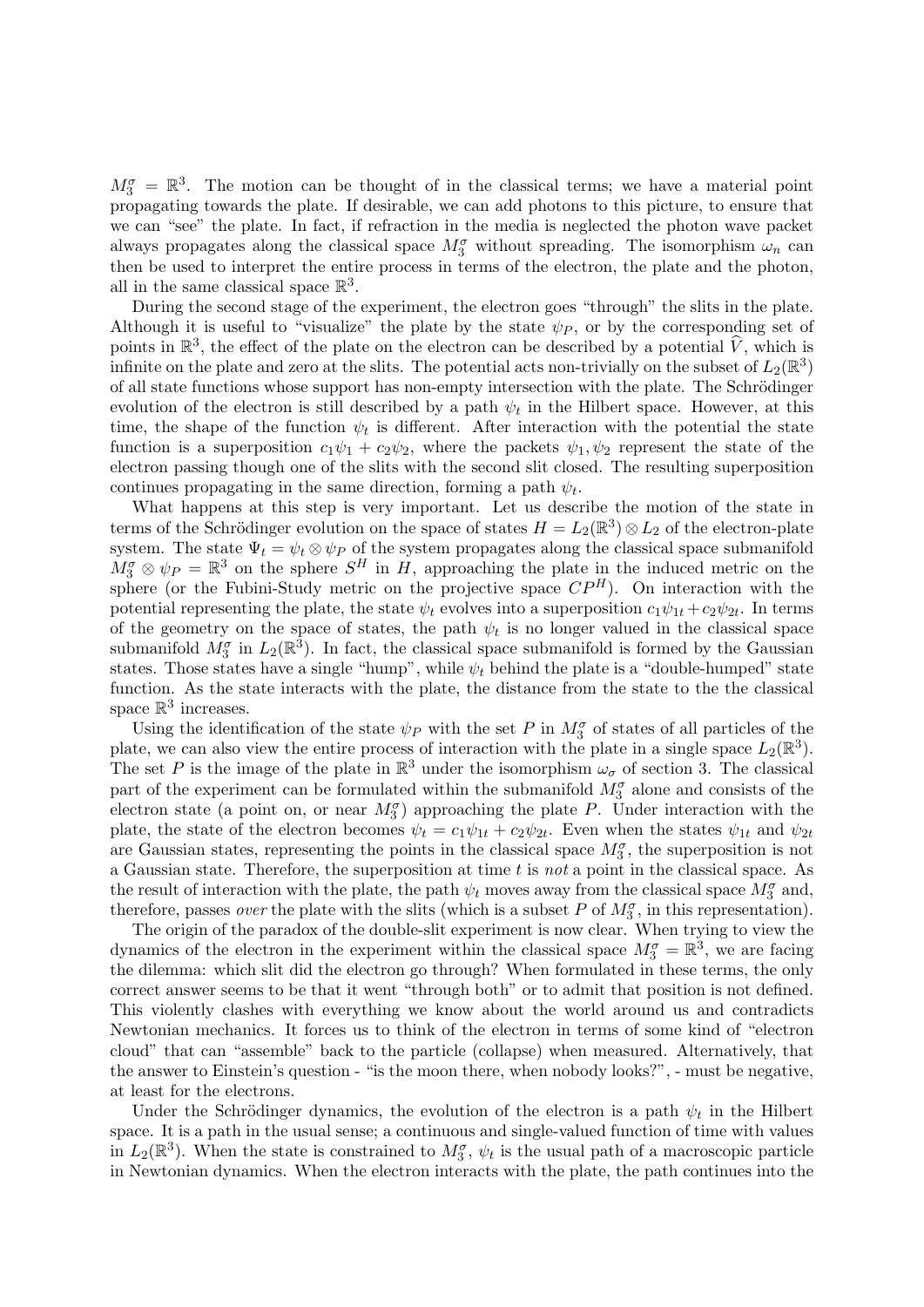Hilbert space. Because the path can be written now as a sum  $\psi_t = c_1 \psi_{1t} + c_2 \psi_{2t}$ , we tend to think that both parts,  $\psi_{1t}$  and  $\psi_{2t}$  are real, so that the path of the electron splits into the paths that go through slits 1 and 2. This is paradoxical and contradictory. In fact, if the same wave function is written as a superposition of eigenstates of a different observable, then, by the same logic, the new components must be real as well. Since there are many observables, the notion of reality becomes ill-defined. The way out is to accept that the adequate way to describe the reality is by the vector  $\psi_t$  and not by its components  $\psi_{1t}$  and  $\psi_{2t}$ , that depend on the choice of a basis. When the state function belongs to the submanifold  $M_3^{\sigma}$ , the electron behaves classically. In general, however, the state of the electron is not confined to  $M_3^{\sigma}$  and satisfies the Schrödinger equation.

The issue of reality of the components  $\psi_{1t}$  and  $\psi_{2t}$  is similar to the following question in classical physics. When a physical vector (say, a velocity vector) is written in terms of its components in a certain basis, should we count the components as real? The answer is obvious: the physical vector itself is real because it is basis independent. However, the components of the vector are just shadows of the real thing as they change with the change of basis, similar to the way a shadow changes when the source of light is moved around. Our problem with the superposition principle is rooted in the desire to attach to the classical components like  $\psi_{1t}$ and  $\psi_{2t}$  the status of a "real thing". The paradox of the superposition is resolved by accepting the total state  $\psi_t$  as an adequate description of reality, while considering  $\psi_{1t}$  and  $\psi_{2t}$  for what they really are: representation dependent components of the vector  $\psi_t$ . To answer Einstein's question: The moon and the electron are there, when nobody looks. Their existence is described by the state, at any time and not just when the object is measured. Whenever the state belongs to the classical space  $\mathbb{R}^3 = M_3^{\sigma}$ , it describes the usual classical existence in the Newtonian sense. But unlike the classical position, the state also catches the quantum origin of nature.

Suppose that position of the electron is measured by the screen behind the plate. As discussed in sections 11 and 12, a measurement of position produces a diffusion on the projective space of states. If the initial state of the electron was  $\psi$ , the density of states functional at the point  $\tilde{\delta}_{\mathbf{a}}^3$  was shown to be  $|\psi(\mathbf{a})|^2$ . Because the state is a superposition of two states that describe the electron passing through one of the slits, the density of states functional contains the cross term. This term in the density results in an alternating probability of reaching different parts of the screen, producing a typical interference picture on the screen.

What happens when we place a source of light between the plate with the slits and the screen? In this case, the diffusion of the electron state begins earlier. After passing through the plate, the electron state is "two-humped". In particular, this initial state of the electron is positioned away from  $M_3^{\sigma}$ . Suppose that on interaction with the photons of the source of light, the electron is observed near one of the slits. That means, in particular, that the diffused electron state is on the classical space submanifold  $M_3^{\sigma}$ . So the state function of the electron observed near one of the slits must be "single-humped". The electron in such a Gaussian-like state is later observed on the screen. Clearly, no interference picture would appear on the screen.

What about a delayed-choice version of the experiment when we decide to determine which slit the electron went through after the electron has passed the plate with the slits? For instance, we could turn the light on after the electron went through the slits. The paradox is that the electron seems to "decide" retroactively to behave as a particle or a wave, and, accordingly, to go through one slit, or both, depending on our decision to turn the light on. However, the previous analysis is not altered by this change in the experiment. Whether or not the light source is present, the state of the electron after the slits is "two-humped". In particular, inserting a screen between the plate and the light source will show the interference pattern. When the light source is turned on and the electron is observed near one of the slits, the "two-humped" state is transformed to a "single-humped, Gaussian-like state. As a result, the screen behind the light source will not show interference picture.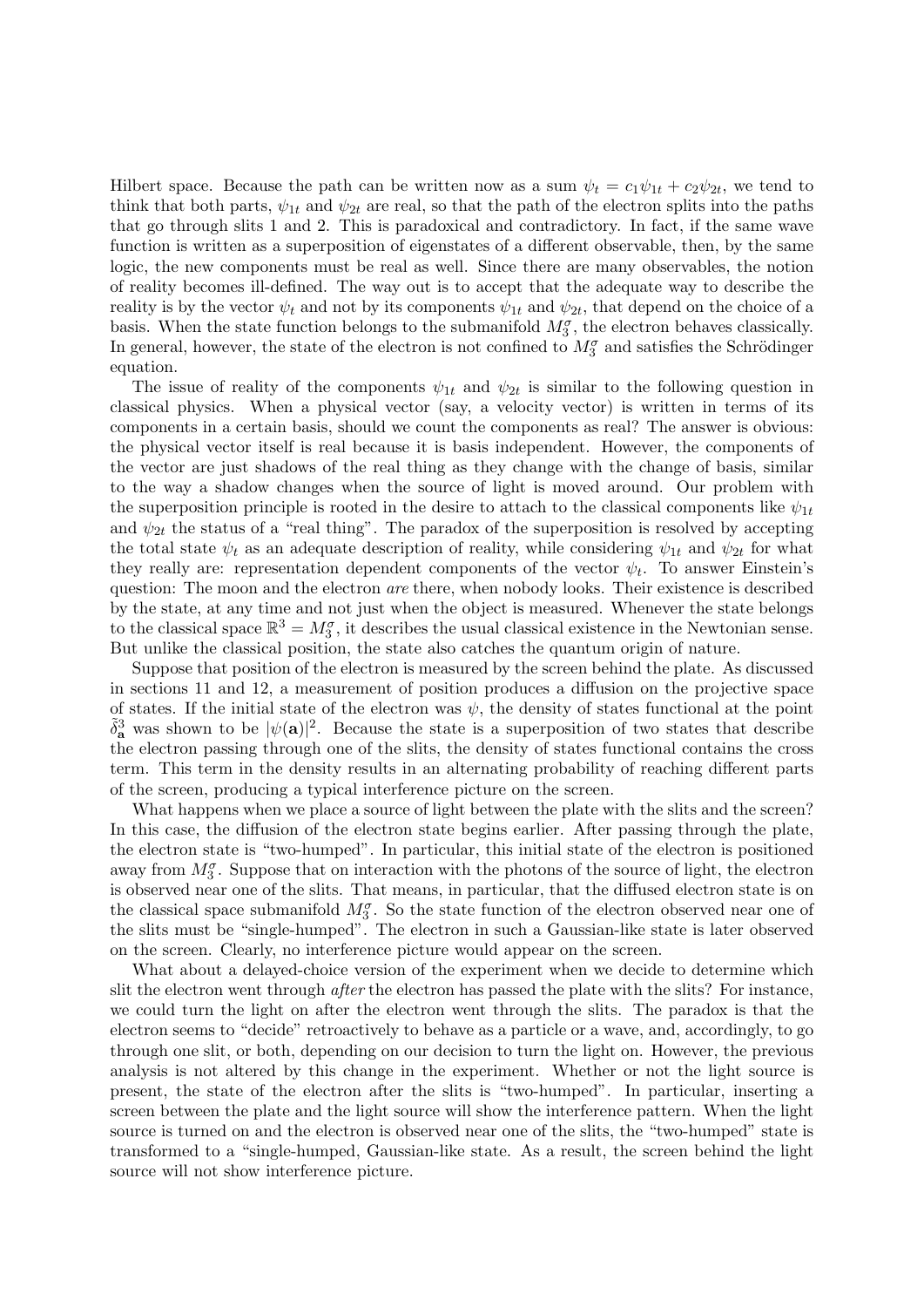As before, we see that the paradox is due to our assumption that the electron must be on the classical space manifold  $M_3^{\sigma}$  at any time. In this case, the observed interference pattern signifies that the electron somehow "spreads out" over both slits and behaves like a wave. On the other hand, if the light source is on, then the electron visibly goes through one of the slits only and behaves like a particle. The paradox is resolved by accepting that evolution of the electron is described by a path  $\varphi_t$  in the space of states  $CP^{L_2}$ . When the electron interacts with the plate, the path abandons the classical space submanifold  $M_3^{\sigma}$  in  $CP^{L_2}$ , the state function is "two-humped" and the interference picture is observable. When the source of light is turned on and the electron is observed by one of the slits, the state function is "single-humped" and the interference is not present. The moment when the light source is turned on is irrelevant. The nature of the electron does not change. In particular, the electron does not go back in time to "adjust" its nature depending on our decision to turn the light source on. The electron does not spread over the slits. Moreover, the electron *does not go through* the slits. If anything, it goes *over* the slits into the large dimensions of the space of states and *comes back* whenever its position is measured. This resolves the paradox of the double-slit experiment.

## 16. EPR experiment

The state of a pair of microscopic particles is an element of the tensor product Hilbert space  $H = L_2(\mathbb{R}^3) \otimes L_2(\mathbb{R}^3)$ . When positions of both particles are known, the state belongs to the submanifold  $M_3^{\sigma} \otimes M_3^{\sigma}$  in  $\mathbb{CP}^H$ . In section 14, a classical-mechanical version of an entangled state was discussed. It consists of two macroscopic particles connected by a weightless rigid rod, considered for simplicity in one dimension. If position of one particle in such a system is measured to be a, then position of the second particle is automatically known to be  $a+d$ , where d is the length of the rod. The state of the pair is then  $\delta_a \otimes \delta_{a+d}$ . A pair of microscopic particles in a superposition of such states is an example of an EPR pair. If momentum of the first particle in a pair is found to be p, then the momentum of the second will be  $-p$ .

There are essentially two paradoxes associated with EPR-pairs. The first one consists of the non-local character of "communication" between the particles of the pair. Namely, how could a measurement performed on one particle instantaneously affect the other particle, no matter how far away? The other paradox is related to our ability to influence the reality of position or momentum of the second particle by choosing to measure either position or momentum of the first. This calls into question the notion of physical reality as well as completeness of quantum theory.

Similarly to the single particle case, the evolution of the pair is a path in the space of states  $\mathbb{CP}^H$ . Whenever the path takes values in the submanifold  $M_3^{\sigma} \otimes M_3^{\sigma}$ , the position of both particles is known. Moreover, if the state is constrained to  $M_3^{\sigma} \otimes M_3^{\sigma}$ , then the Schrödinger dynamics of the pair is equivalent to the Newtonian one. As before, the constructed isomorphisms  $\omega_n$  allow us to identify the state of the pair in  $M_3^{\sigma} \otimes M_3^{\sigma}$  with a point in the configuration space  $\mathbb{R}^3 \times \mathbb{R}^3$  of the system of two point-particles or positions of both particles in the classical space  $\mathbb{R}^3$ .

Suppose the state of the pair is a point on  $\mathbb{CP}^H$  away from the submanifold  $M_3^{\sigma} \otimes M_3^{\sigma}$ . Suppose that position of one of the particles is measured. As discussed in section 14, the state of the system will undergo a diffusion in  $\mathbb{CP}^H$  and the probability for the state of reaching a particular point in  $M_3^{\sigma} \otimes M_3^{\sigma}$  is given by the Born rule. Note that position of only one of the particles needs to be measured for the state to be able to reach the manifold  $M_3^{\sigma} \otimes M_3^{\sigma}$ . Under the measurement, the state of the pair will undergo a random motion while following a continuous path  $\psi_t$  from the initial state to a point in  $M_3^{\sigma} \otimes M_3^{\sigma}$ .

It is important that the distance d between the points a and  $a + d$  has nothing to do with the motion of the state  $\psi$  to an observed position state  $\delta_a \otimes \delta_{a+d}$ . The observed properties of one particle are not communicated to the other one by any signal or a field in space. Moreover,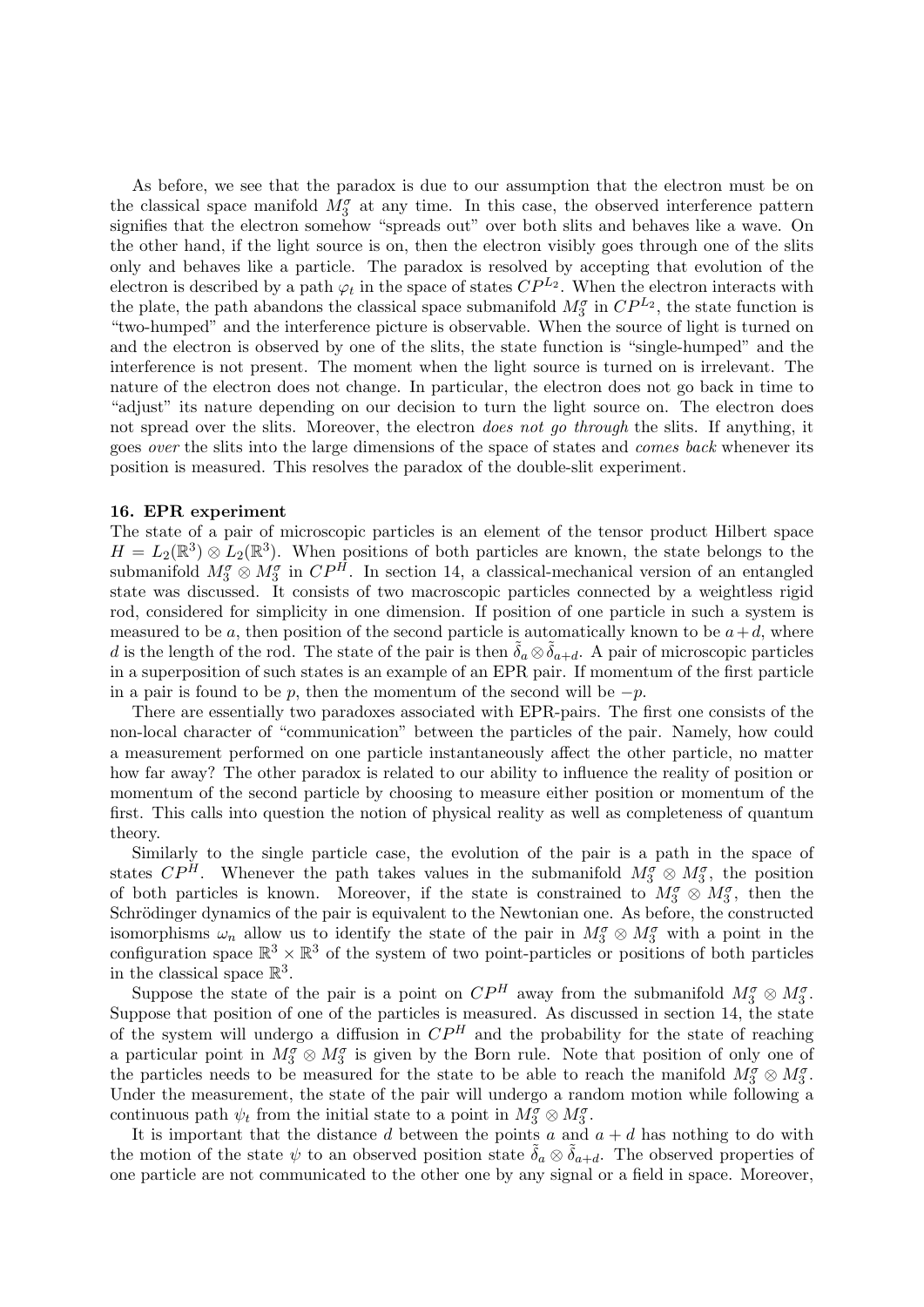there are no particles in the sense of objects on  $M_3^{\sigma} \otimes M_3^{\sigma}$ , or on  $M_3^{\sigma} = \mathbb{R}^3$ . Rather, there is a state  $\psi_t$  representing the pair. When the state is constrained to  $M_3^{\sigma} \otimes M_3^{\sigma}$ , the particles are described by the classical Newtonian dynamics. So we can think of them in purely classical terms, as indeed, material points. However, the state in  $\mathbb{CP}^H$ , not constrained to the classical space or phase space submanifolds describes the pair as a quantum object that embraces and supersedes the material point of Newtonian mechanics.

We see that the paradoxical "spooky action at a distance" is not present anymore. The state of the pair takes over the individual reality of the particles. There is no instantaneous collapse that somehow makes the pair "real". The pair is always real and exists in a form described by the state. For the state constrained to the classical phase space  $M_6^{\sigma} \otimes M_6^{\sigma}$ , we recover the usual classical-mechanical description of a pair of material points in  $\mathbb{R}^3$ . But in all cases, the state is an appropriate entity to describe physical characteristics of the observed world. The paradox of "creation" of reality of position or momentum of one particle by measuring the corresponding quantity of the second clears up as well. These physical characteristics only make sense for the state constrained to the manifold  $M_6^{\sigma} \otimes M_6^{\sigma}$  and alike. In that particular case, their relation to the motion of state was derived in section 6. Otherwise, these physical characteristics are only "shadows" of the deeper physics described by the state. The space of states is the new physical arena that extends the classical space. The state offers a more complete way of identifying characteristics of physical bodies. It generalizes the notion of position, momentum and other observed quantities and reproduces these quantities when constrained to an appropriate classical submanifold.

## 17. Schrödinger's cat paradox

The issue here is that the existence of entangled states of microscopic systems results in a contradiction when applied to macroscopic objects. In particular, in the famous Schrödinger thought experiment we get superpositions of states of a cat being alive and dead. As discussed in section 13, a macroscopic system is subjected to interaction with the environment, or, to put it differently, is "measured by the environment". From the same section we know that the state of the "measured" macroscopic system undergoes a trivial diffusion and so it does not change at all. The macroscopic object is therefore constrained to the classical space  $M_{3n}^{\sigma}$ . Assume that an entangled state of a cat and a decaying atom is somehow created. To measure the system is to measure one component of the system. For instance, when we check if the cat is alive, we also know that the atom has not decayed. The measured system is then in the product state. However, because the cat is always "measured" the state of the total atom-cat system is maintained in the product form. So, under the normal conditions the state of a microscopic and a macroscopic system cannot be entangled. There cannot be Schrödinger cats running around.

Note that the inconsistent view of reality by different observers in the Wigner's friend type of experiment, discovered by Frauchiger and Renner [23], is only present when an entanglement of microscopic and macroscopic objects is possible. As discussed, such an entanglement is not possible. At the same time, there is much more to be investigated now that the physical arena became the space of states. In particular, the notion of reality is altered for the objects not constrained to the classical space submanifold. We need to understand what it means in detail. Further, if the space is now a submanifold in the space of states, then what is an appropriate extension of the space-time manifold? How does it fit into the scheme? Would the results of relativity theory need to be changed? This requires further investigation.

## 18. Summary and experimental verification

The dynamics of a classical *n*-particle mechanical system on the classical space  $\mathbb{R}^3$  was identified with the Schrödinger dynamics with the states constrained to the classical phase space submanifold  $M_{3n,3n}^{\sigma}$  in the space of states. Conversely, we saw that there is a unique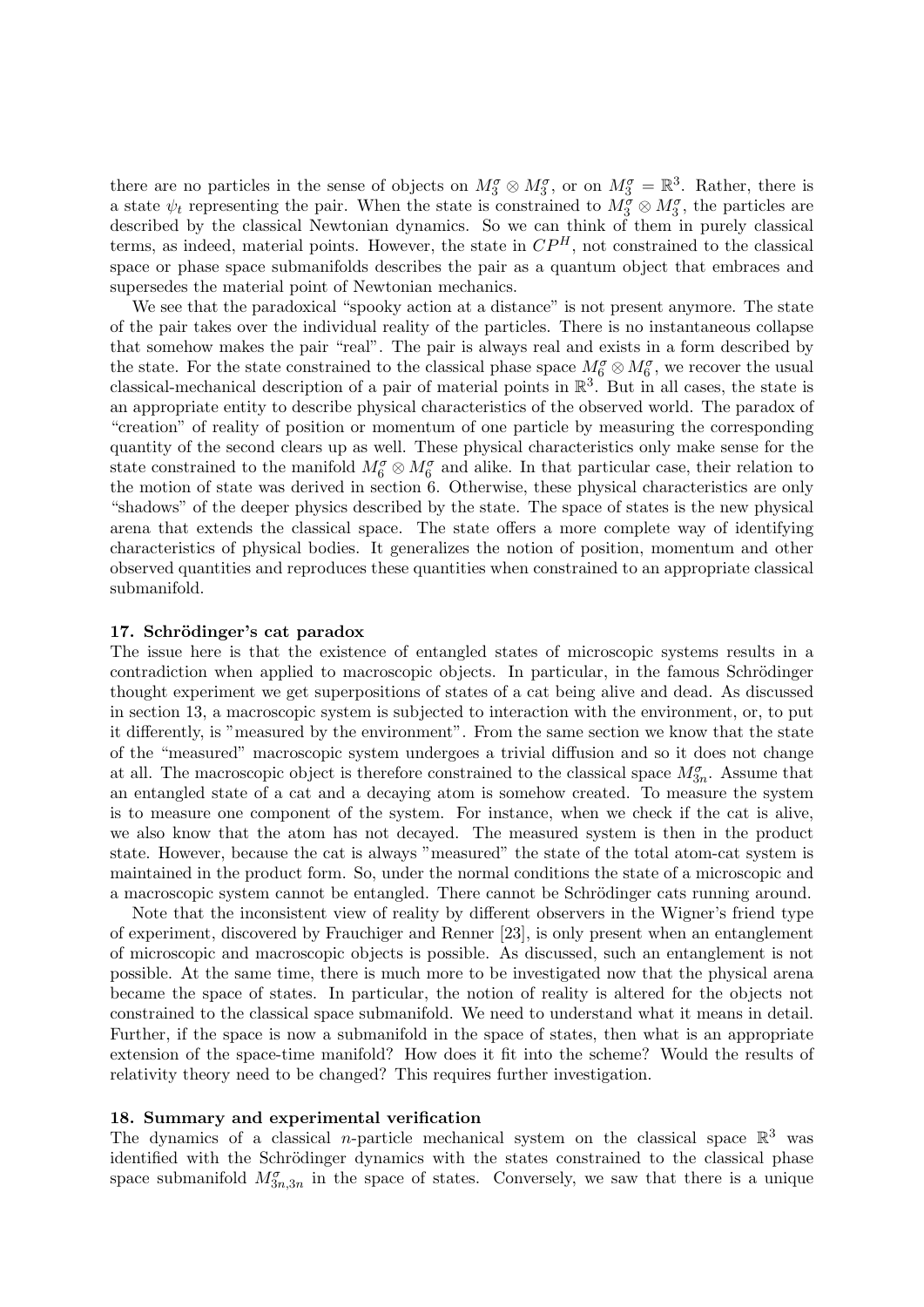unitary time evolution on the space of states of a quantum system that yields Newtonian dynamics when constrained to the classical phase space. This resulted in a tight, previously unnoticed relationship between classical and quantum physics. Under this relationship, the classical Euclidean space  $\mathbb{R}^3$  is isometrically embedded into the space of states  $\mathbb{CP}^{L_2}$  with the Fubini-Study metric and is identified with the submanifold  $M_3^{\sigma}$  of  $CP^{L_2}$ . The Newtonian dynamics reigns on  $M_3^{\sigma}$ , while the Schrödinger dynamics is its unique extension to the space of states  $CP^{L_2}$ . The normal probability distribution on  $M_3^{\sigma}$  has a unique extension to  $CP^{L_2}$ and becomes the Born rule for the probability of transition between states. Vector fields on  $M_3^{\sigma}$ have a unique extension to linear vector fields on the space of states. Quantum observables are identified with the associated linear vector fields. Commutators of observables are Lie brackets of the vector fields and are related to the curvature of the space of states. The physical quantities of velocity, acceleration and mass in Newtonian dynamics are now components of the velocity of quantum state.

The process of measurement in quantum mechanics is now an extension of the measurement in classical physics that itself produces a normal distribution of the measured observable and can be described by a diffusion equation. The state under a measurement is equally likely to fluctuate in any direction on the space of states. This fact is responsible for the validity of the Born rule for the probability of transition of the initial state to a particular final destination. The state is not a cloud in the classical space that somehow "shrinks" under a measurement. Rather, the state undergoes a random motion with a chance of reaching certain areas of the space of states in the process. The evolution remains unitary and satisfies the Schrödinger equation with a random potential without contradicting the known "no-go" results. The "collapse" of the state becomes an unnecessary and redundant concept.

This approach to measurement is applicable to quantum systems consisting of an arbitrary number of particles. When the system is macroscopic, the diffusion of state trivializes and the state remains unchanged in time. As a result, macroscopic particles are constrained to the classical space submanifold of the space of states. On the other hand, microscopic particles can leave the submanifold and exist in a superposition of position eigenstates. The double-slit and numerous other quantum-mechanical experiments demonstrate this property. When position of a microscopic particle is measured and the result is obtained, the state returns to the classical space submanifold. A particular point in  $M_3^{\sigma}$  where the state was found determines the value of the position variable.

The entangled states of two or more particles are represented by the points in the space of states of the system that is not on the classical space or phase space submanifold. Similar to the case of a single particle, under a measurement the point representing the state of the pair in the space of states undergoes a random motion. To make a measurement on an EPRpair, it suffices to measure just one of the particles. The measurements yield an isotropic distribution of the displacement of state in the space of states, implying the validity of the Born rule. A measurement on one of the particles in an entangled pair restricts the outcomes of the corresponding measurement on the second particle. However, the measurement does not imply a "communication" between the particles. Instead, the point in the space of states representing the state of the pair moves in a continuous way and reaches an eigenstate of the measured observable. The probability of reaching a particular eigenstate is given by the Born rule.

The obtained realization of the Newtonian mechanics in functional terms and the derived relationship of the classical and quantum theories is not just a reformulation of the theory. The results of the classical and quantum mechanics are indeed reproduced in the theory. However, the embedding resulted in a tighter relationship between the theories. This relationship can be experimentally tested. A meaningful relationship between Newtonian and Schrödinger dynamics can be seen in several places. First, there is a formula (36) that yields the known result that the speed of evolution of state is equal to the uncertainty in energy, derived in a clear geometrical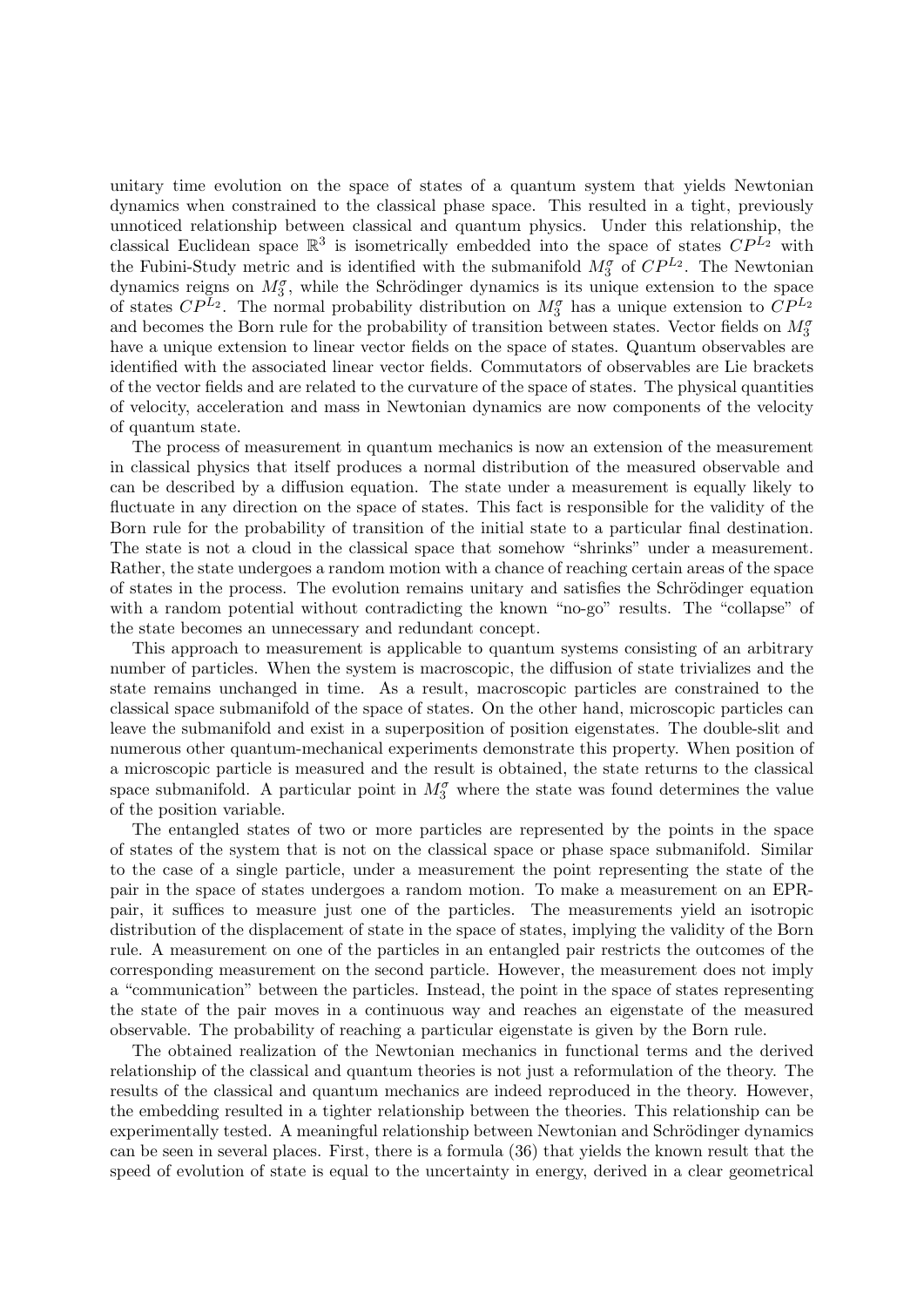way. Further, the decomposition (45) relates Newtonian velocity and acceleration, and, for the appropriate value of  $\sigma$ , also the mass of a particle to the corresponding components of the velocity of quantum state. However, these results are consistent with the Schrödinger dynamics itself and the Ehrenfest theorem that follows from it and cannot serve a validation of the constructed embedding.

What helps to come up with an experiment is the "rigidity" of the embedding: the extension of the Newtonian dynamics and Newtonian models to the space of states is unique. This allows us to approach the process of measurement in quantum theory in a new way, as an extension of the random motion associated with a classical measurement. An important consequence of this is the notion of a density of state functional and its derived isotropy property that can be tested. Indeed, if several observables are measured on a particular state of a system at the same time, we should be able to test the isotropy of the distribution of frequencies of the measured eigenvalues. That is, the state should be seen "collapsing" equally frequently to the eigenstates of different observables, positioned at the same Fubini-Study distance from the initial state. The observation of different components of spin of a particle at the same time would probably be the easiest way to set up such an experiment.

Another experiment could test the classical to quantum boundary. This boundary is predicted by the theory to be determined by the largest particles for which the Brownian motion in an appropriate media is observable. In fact, as long as the Brownian motion for the particle is observable, the state of the particle is capable of diffusing into the space of states. In particular, superpositions of the position eigenstates become possible and can be observed.

The obtained results lead one to the conclusion that macroscopic and microscopic bodies may not be so different. The only important distinction is that microscopic systems live in the space of states while their macroscopic counterparts live in the classical space submanifold of thereof. Because our life happens in the macro-world and we deal primarily with macroscopic bodies, it is hard for us to understand the infinite-dimensional quantum world around us. As soon as the classical-space-centered point of view is extended to its Hilbert-space-centered counterpart, the new, clearer view of the classical-quantum relationship emerges.

#### Acknowledgments

I would like to thank Thomas Elze, John Klauder and other participants of the DICE2018 workshop, where parts of this paper were presented, for their support, interest and insightful questions. I am grateful to Larry Horwitz for the opportunity to speak on the subject of this paper at Bar-Ilan and Ariel universities, and to Martin Land for inviting me to speak at the IARD2018 conference. I also want to express my gratitude to David Schudson for valuable edits and improvements to this paper.

#### References

- [1] Kryukov A 2005 Int. J. Math. Math. Sci. 2005 2241
- [2] Kryukov A 2007 Phys. Lett. A 370 419
- [3] Kryukov A 2017 J. Math. Phys. 58 082103
- [4] Kryukov A 2018 J. Math. Phys. 59 052103
- [5] Kryukov A 2019 J. Phys.: Conf. Ser. 1239 012022
- [6] Kryukov A 2019 J. Phys.: Conf. Ser. 1275 012050
- [7] Gelfand I, Shilov G, Saletan E, Vilenkin N and Graev M 1964 Generalized functions (Academic Press, New York)
- [8] Klauder J 2012 J. Phys. A: Math. Theor. 45 285304
- [9] Pearle P 1976 Phys. Rev. D 13 857
- [10] Pearle P 1999 Collapse Models in: Lecture Notes in Physics vol 526 (Berlin: Springer) p 195
- [11] Ghirardi G, Rimini A and Weber T 1986 Phys. Rev. D 34 470
- [12] Ghirardi G, Pearle P and Rimini A 1990 Phys. Rev. A 42 78
- [13] Diósi L 1989 Phys. Rev. D 40 1165